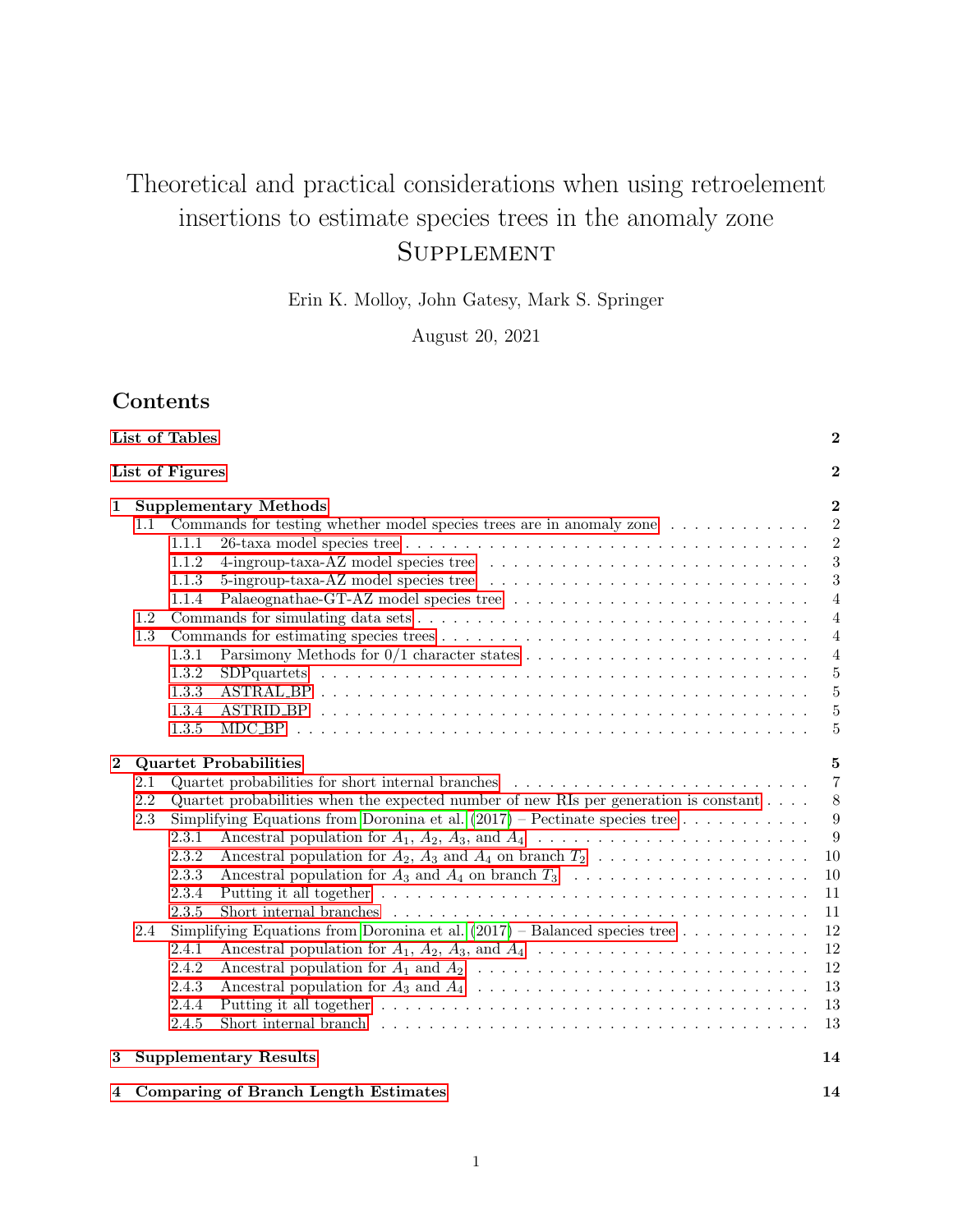| 5 Conditioning of Branch Length Estimation          | 15 |
|-----------------------------------------------------|----|
| 6 Using local PP to control false positive branches | 16 |
| 7 ASTRAL BP Analyses for Palaeognathae              | 17 |
| 8 Non-Uniform Prior for Local Posterior Probability | 34 |
| References                                          | 35 |

# <span id="page-1-0"></span>List of Tables

| S1 Branch lengths for simulated retroelement insertion data sets $\dots \dots \dots \dots \dots \dots$ |  |
|--------------------------------------------------------------------------------------------------------|--|
|                                                                                                        |  |
|                                                                                                        |  |
| S4 Branch information for species trees estimated from 1000 and 5000 parsimony-informative             |  |
|                                                                                                        |  |

# <span id="page-1-1"></span>List of Figures

| S1              | Impact of collapsing branches with low support on species tree error                                                                                                                        | -16 |
|-----------------|---------------------------------------------------------------------------------------------------------------------------------------------------------------------------------------------|-----|
| S <sub>2</sub>  |                                                                                                                                                                                             | 18  |
| S <sub>3</sub>  | ASTRAL_BP tree $\#$ 1 for Palaeognathae-GT-AZ data set with 5000 RIs<br>.                                                                                                                   | 19  |
| S4              | ASTRAL_BP tree $\#$ 2 for Palaeognathae-GT-AZ data set with 5000 RIs<br>.                                                                                                                   | 20  |
| S5              | $\triangle$ STRAL_BP tree $\#$ 3 for Palaeognathae-GT-AZ data set with 5000 RIs<br>.                                                                                                        | 21  |
| S6              | ASTRAL_BP tree $\#$ 4 for Palaeognathae-GT-AZ data set with 5000 RIs<br>.                                                                                                                   | 22  |
| S7              | ASTRAL_BP tree $\#$ 5 for Palaeognathae-GT-AZ data set with 5000 RIs<br>.                                                                                                                   | 23  |
| S8              | ASTRAL_BP tree $\#$ 1 for Palaeognathae-GT-AZ data set with 1000 RIs<br>.                                                                                                                   | 24  |
| S9              | ASTRAL_BP tree $\#$ 2 for Palaeognathae-GT-AZ data set with 1000 RIs<br>.                                                                                                                   | 25  |
| S <sub>10</sub> | ASTRAL_BP tree $\#$ 3 for Palaeognathae-GT-AZ data set with 1000 RIs<br>.                                                                                                                   | -26 |
|                 | S11 ASTRAL_BP tree $\#$ 4 for Palaeognathae-GT-AZ data set with 1000 RIs<br>.                                                                                                               | 27  |
|                 | S12 ASTRAL_BP tree $\#$ 5 for Palaeognathae-GT-AZ data set with 1000 RIs<br>.                                                                                                               | 28  |
|                 | S13 ASTRAL_BP tree $\#$ 6 for Palaeognathae-GT-AZ data set with 1000 RIs<br>.                                                                                                               | 29  |
|                 | S14 ASTRAL BP tree $\#$ 7 for Palaeognathae-GT-AZ data set with 1000 RIs<br>.                                                                                                               | 30  |
|                 | S15 ASTRAL_BP tree $\#$ 8 for Palaeognathae-GT-AZ data set with 1000 RIs<br>.                                                                                                               | 31  |
|                 | S16 ASTRAL_BP tree $\#$ 9 for Palaeognathae-GT-AZ data set with 1000 RIs<br>.                                                                                                               | 32  |
|                 | S17 ASTRAL_BP tree $\#$ 10 for Palaeognathae-GT-AZ data set with 1000 RIs<br>de la característica de la característica de la característica de la característica de la característica de la | 33  |
|                 | $S18$ Prior $\ldots$ $\ldots$                                                                                                                                                               | 34  |
|                 |                                                                                                                                                                                             |     |

# <span id="page-1-2"></span>1 Supplementary Methods

### <span id="page-1-3"></span>1.1 Commands for testing whether model species trees are in anomaly zone

### <span id="page-1-4"></span>1.1.1 26-taxa model species tree

For the 26-taxon-Sim model species tree, Camin-Sokal parsimony recovers the incorrect species tree topology, returning a balanced topology instead of a pectinate topology for clade  $\{A, B, C, D, E, F, G, H\}$ ; specifically, Camin-Sokal parsimony returns a tree with clade  $C = ((AB, CD), (EF, GH))$  instead of clade  $C^* = ((( (AB), (CD)), (EF)), GH)$  with XY representing the sibling pair  $(X, Y)$ . To evaluate whether the 26-taxa model species tree is in the anomaly zone (AZ), we used PhyloNet version 3.8.2 [\(Than et al.](#page-34-2) [2008;](#page-34-2) [Yu et al. 2014;](#page-34-3) [Wen et al. 2018\)](#page-34-4) and PRANC [\(Kim et al. 2019\)](#page-34-5). We found that a gene tree with clade  $C^*$ , which agrees with the true (i.e. model) species tree, is more probable than a gene tree with clade  $C$ , so we cannot conlude that the 26-taxa model species tree is in the AZ. That being said, the probabilities of the two gene tree topologies were quite close, demonstrating that this is indeed a challenging model condition.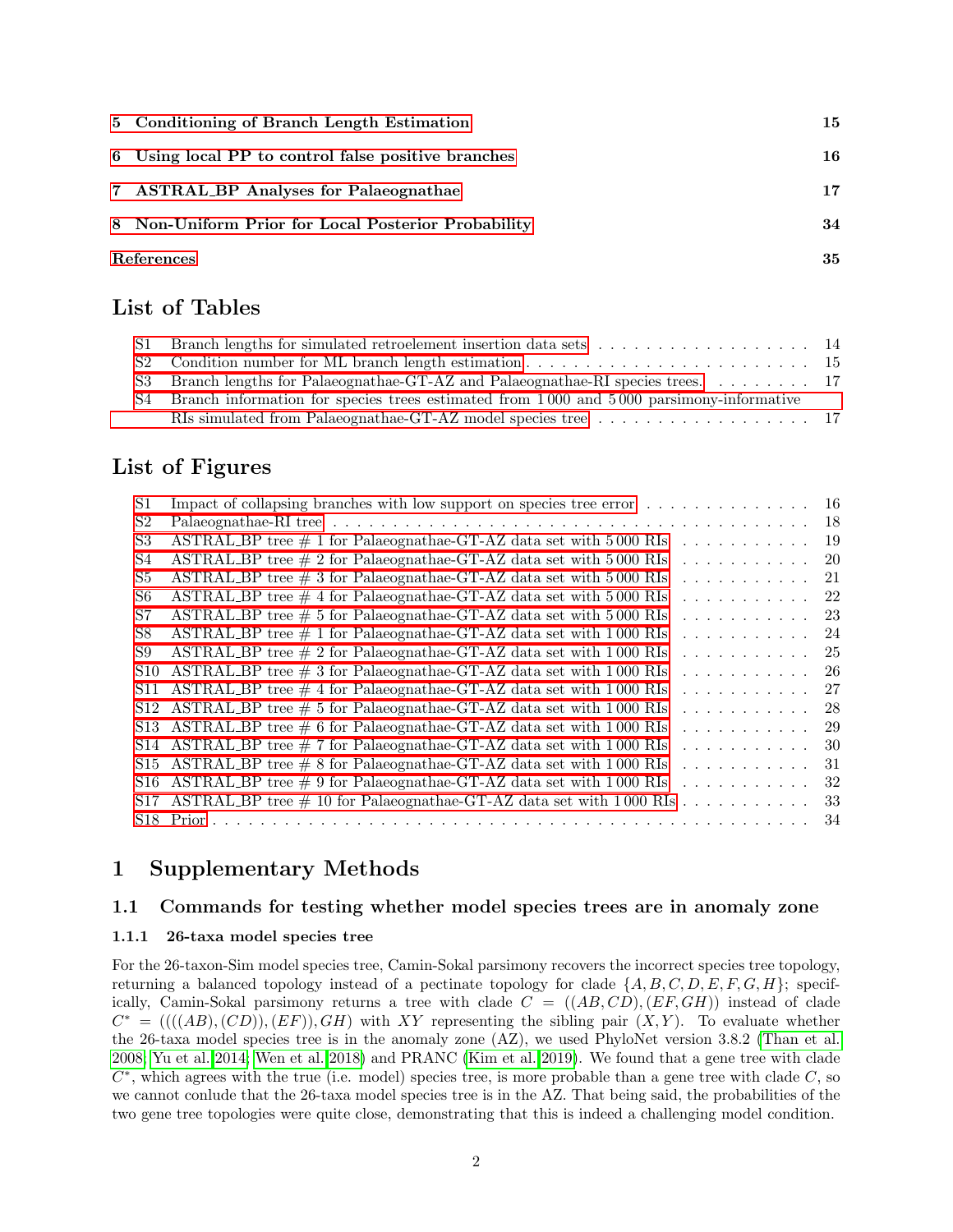We ran PhyloNet given the following NEXUS file:

#NEXUS

```
BEGIN TREES ;
 tree gt0 = (((((((A,B),(C,D)),(E,F)),(G,H)),((I,J),(K,L))),(((M,N),(O,P)),((Q,R),(S,T)))),((U,V),(((W,X),Y),Z)));<br>tree gt1 = ((((((A,B),(C,D)),((E,F),(G,H))),((I,J),(K,L))),(((M,N),(O,P)),((Q,R),(S,T))))),((U,V),(((W,X),Y)
END;
BEGIN NETWORKS
, Network st = (((((((A:0.1,B:0.1):0.2,(C:0.05,D:0.05):0.25):0.4,(E:0.4,F:0.4):0.3):0.1,(G:0.4,H:0.4):0.4):1.3<br>((I:0.5,J:0.5):0.7,(K:0.7,L:0.7):0.5):0.9):3.6,((M:0.3,N:0.3):0.6,(O:0.1,P:0.1,):0.8):4.1,(Q:1.5,R:1.5):1.5,<br>(S
END;
BEGIN PHYLONET:
CalGTProb st (gt0);<br>CalGTProb st (gt1);
END;
```
This yielded the following output:

```
CalGTProb st (gt0)Species Network;<br>(((Z:5.4,(Y:3.9,(X:2.0,W:2.0):1.9):1.5):2.5,(V:1.9,U:1.9):6.0):4.8,((((T:0.1,S:0.1):2.9,(R:1.5,Q:1.5):1.5):2.0,<br>((P:0.1,O:0.1):0.8,(N:0.3,M:0.3):0.6):4.1):0.7,(((L:0.7,K:0.7):0.5,(J:0.5,I:0.5):0.7):0.9,((H
CalGTProb st (gt1)<br>Species Network:
 Species Network;<br>(((Z:5.4,(Y:3.9,(X:2.0,W:2.0):1.9):1.5):2.5,(V:1.9,U:1.9):6.0):4.8,((((T:0.1,S:0.1):2.9,(R:1.5,Q:1.5):1.5):2.0,<br>((P:0.1,O:0.1):0.8,(N:0.3,M:0.3):0.6):4.1):0.7,(((L:0.7,K:0.7):0.5,(J:0.5,I:0.5):0.7):0.9,((H
```
Therefore, using PhyloNet's method for computing the probability of rooted gene trees, the gene tree with clade  $C^*$  has probability  $e^{-8.8556...} = 0.000143$  and the gene tree with clade C has probability  $e^{-8.9468...} =$ 0.000130. When this analysis is performed for trees restricted to taxa  $A -G, C^*$  has probability  $e^{-5.2635...}$  = 0.00518 and C has probability  $e^{-5.3354...} = 0.00482$  We found similar results using PRANC by putting the gene trees and species tree in text files and running PRANC as follows:

./pranc -uprob st.txt gt0.txt<br>./pranc -uprob st.txt gt1.txt

produced the outputs:

0 . 0 0 5 1 7 7 1 0 . 0 0 4 8 1 7 8

The values above match the PhyloNet analysis. Below we provide the NEXUS files to run PhyloNet for the remaining model species trees.

#### <span id="page-2-0"></span>1.1.2 4-ingroup-taxa-AZ model species tree

```
#NEXUS
BEGIN TREES;<br>tree gt0 = ((((A,B),C),D),Out);<br>tree gt1 = (((A,B),(C,D)),Out);
END;
BEGIN NETWORKS;<br>Network st = ((((A:0.2,B:0.2):0.01,C:0.21):0.01,D:0.22):20.0,Out:20.22);<br>END;
BEGIN PHYLONET;
CalGTProb st (gt0);<br>CalGTProb st (gt1);
END;
```
#### <span id="page-2-1"></span>1.1.3 5-ingroup-taxa-AZ model species tree

```
#NEXUS
BEGIN TREES ;
  \begin{array}{ll} \texttt{tree} & \texttt{gt0} = \ \left( \left( \left( \left( \left( \left( \texttt{A}, \texttt{B}\right), \texttt{C}\right), \texttt{D} \right), \texttt{E} \right), \texttt{Out} \right); \ \texttt{tree} & \texttt{gt1} = \ \left( \left( \left( \left( \texttt{A}, \texttt{B}\right), \texttt{C}, \texttt{D} \right) \right), \texttt{E} \right), \texttt{Out} \right); \ \texttt{true} & \texttt{gt2} = \ \left( \left( \left( \left( \texttt{A}, \texttt{B}\right), \texttt{C}, \textEND:
BEGIN NETWORKS;<br>Network st = (((((A:0.1,B:0.1):0.1,C:0.2):0.01,D:0.21):0.01,E:0.22):20,Out:20.22);<br>END;
BEGIN PHYLONET;
 CalGTProb st (gt0);<br>CalGTProb st (gt1);<br>CalGTProb st (gt2);
END;
```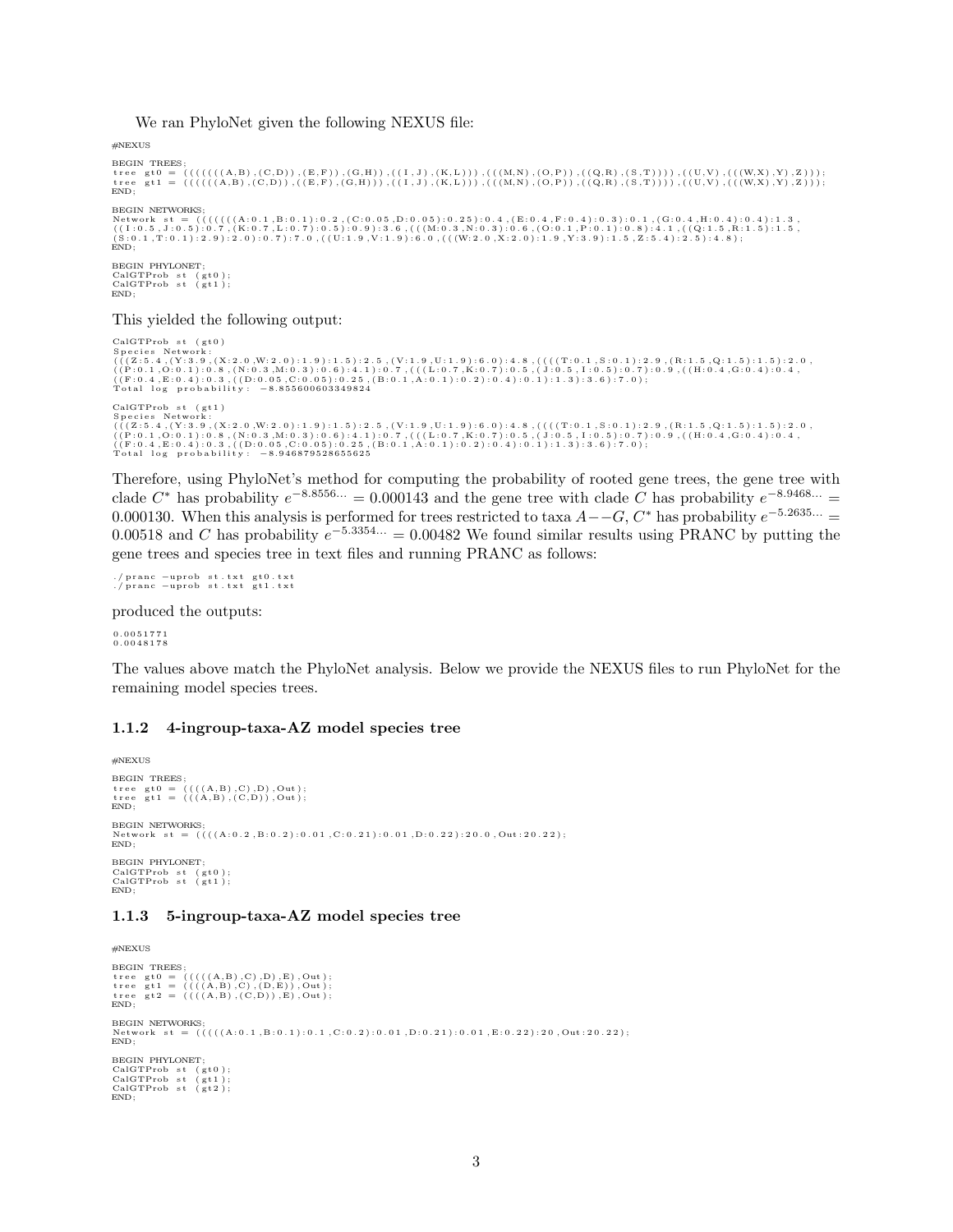#### <span id="page-3-0"></span>1.1.4 Palaeognathae-GT-AZ model species tree

#NEXUS

```
BEGIN TREES;<br>tree gt0 = (galGal,((((((aptOwe,aptHaa),aptRow),(casCas,droNov)),(rheAme,rhePen)),((notPer,eudEle),<br>(tinGut,cryCin))),strCam));<br>(tinGut,cryCin))),strCam));<br>(tinGut,cryCin))),strCam));<br>(HiGut,cryCin)))),strCam)
BEGIN NETWORKS;
Network st = (galGal:29.0,((((((aptOwe:4.462562,aptHaa:4.462562):1.0655,aptRow:5.528062):3.01202,(casCas:6.585402,<br>droNov:6.585402):1.95468):0.0531672,(rheAme:4.42582,rhePen:4.42582):4.16743):0.0193593,((notPer:5.216278,<br>e
END;
BEGIN PHYLONET
CalGTProb st (gt0);<br>CalGTProb st (gt1);
END;
```
### <span id="page-3-1"></span>1.2 Commands for simulating data sets

#### 4-ingroup-taxa-AZ model species tree:

ms  $5 \quad 4000000 - t \quad 5.0 \quad -1 \quad 5 \quad 1 \quad 1 \quad 1 \quad 1$ −e j 0 . 1 2 1 −e j 0 . 1 0 5 3 1 −e j . 1 1 4 1 −e j 1 0 . 1 1 5 1 \  $-T -s 1$ 

#### 5-ingroup-taxa-AZ model species tree:

ms 6 2400000 -t 5.0 -I 6 1 1 1 1 1 1 \ −e j 0 . 0 5 2 1 −e j 0 . 1 3 1 −e j 0 . 1 0 5 4 1 −e j 0 . 1 1 5 1 −e j 1 0 . 1 1 6 1 \  $-T$  –s 1

#### Palaeognathae-GT-AZ model species tree:

```
ms 13 1000000 -t 5.0 -I 13 1 1 1 1 1 1 1 1 1 1 1 1 1 1 1 \rightarrow<br>-ej 2.231281 2 1 -ej 2.764031 3 1 -ej 3.292701 5 4 -ej 4.27005 4 1 -ej 2.21291 7 6 \<br>-ej 4.296625 6 1 -ej 2.608139 9 8 -ej 2.18699 11 10 -ej 2.762705 10 8 -ej 
        -T –s 1
```
#### 26-taxa model species tree:

```
ms 26 200000 −t 5 . 0 −I 26 1 1 1 1 1 1 1 1 1 1 1 1 1 1 1 1 1 1 1 1 1 1 1 1 1 1 \
      −ej 0.05 2 1 −ej 0.025 4 3 −ej 0.15 3 1 −ej 0.2 6 5 −ej 0.35 5 1 \<br>−ej 0.2 8 7 −ej 0.4 7 1 −ej 0.25 10 9 −ej 0.35 12 11 −ej 0.6 11 9 \
      −ej 1.05 9 1 −ej 0.15 14 13 −ej 0.05 16 15 −ej 0.45 15 13 −ej 0.75 18 17 \<br>−ej 0.05 20 19 −ej 1.5 19 17 −ej 2.5 17 13 −ej 2.85 13 1 −ej 0.95 22 21 \
      −e j 1 . 0 24 23 −e j 1 . 9 5 25 23 −e j 2 . 7 26 23 −e j 3 . 9 5 23 21 −e j 6 . 3 5 21 1 \
      -T –s 1
```
#### <span id="page-3-2"></span>1.3 Commands for estimating species trees

#### <span id="page-3-3"></span>1.3.1 Parsimony Methods for 0/1 character states

Below we provide an example NEXUS file for running unordered parsimony using PAUP\* version 4.0a168 [\(Swofford 2002\)](#page-34-6).

```
#NEXUS
BEGIN PAUP
set autoclose=yes warntree=no warnreset=no;
e x e cute \langle input . nex \rangleoutgroup <name_of_outgroup_name >;
bandb ;
\text{counter} all /\text{strict=ves} treefile \leq \text{output} sc . nex > format=newick;
savetrees File=<output_all.nex> root=ves trees=all format=newick;
END;
```
Note that

- To use Dollo parsimony (instead of unordered parsimony), we added the line ctype dollo:1-100000; after the line starting with outgroup. Similarly, to use Camin-Sokal parsimony, we added the line ctype irrev:1-100000;[irrev=Camin-Sokal].
- To run on different numbers of RIs, we used the exclude command, for example the command exclude 101-100000; ensures that parsimony is run on the first 100 RIs (even though the input nexus file contained 100,000 RIs).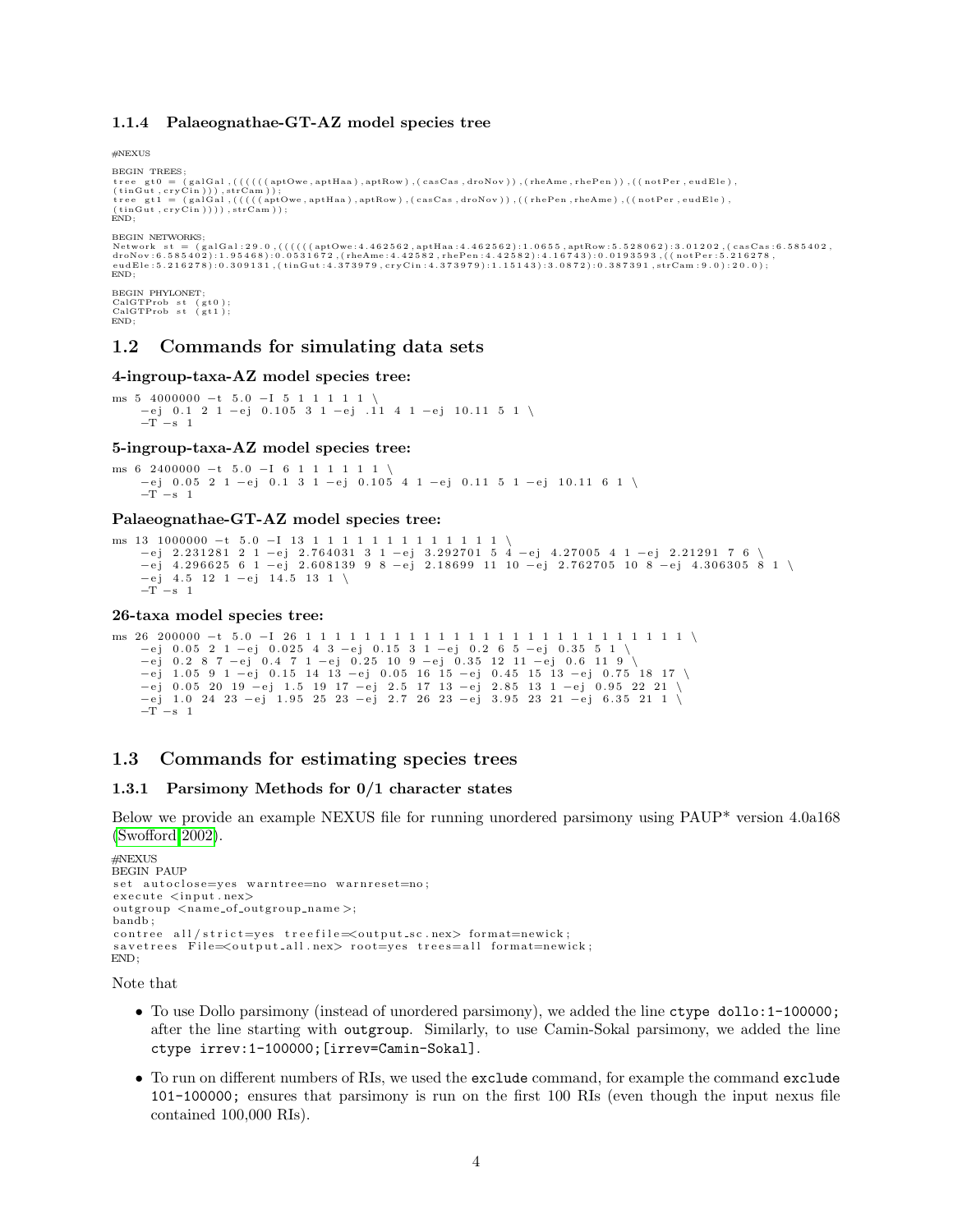• To use heuristic search instead of branch-and-bound, we replaced the line starting with bandb; with hsearch addSeq=random nreps=100 swap=TBR;. This runs 100 heuristic searches that operates by using randomized taxon addition to build a tree on the full taxon set and then applying Tree Bisection and Reconnection (TBR) moves.

### <span id="page-4-0"></span>1.3.2 SDPquartets

The script for running SDPquartets can be found here: <https://github.com/dbsloan/SDPquartets>.

#### <span id="page-4-1"></span>1.3.3 ASTRAL BP

The script for running ASTRAL BP can be found here: [https://github.com/ekmolloy/retrosim-study/](https://github.com/ekmolloy/retrosim-study/run_astral_bp.py) [run\\_astral\\_bp.py](https://github.com/ekmolloy/retrosim-study/run_astral_bp.py). After running ASTRAL BP, we ran ASTRID and MDC on the same input, referring to these methods as ASTRID BP and MDC BP, respectively.

#### <span id="page-4-2"></span>1.3.4 ASTRID BP

ASTRID v2.2.1 was run using the command

./ASTRID-osx -i <input file> -o <output tree file> &> <output log file>

#### <span id="page-4-3"></span>1.3.5 MDC BP

Below we provide an example NEXUS file for running MDC for unrooted and potentially unresolved gene trees [\(Yu et al. 2011\)](#page-34-7) using PhyloNet version 3.8.2 [\(Than et al. 2008;](#page-34-2) [Wen et al. 2018\)](#page-34-4). Note that the "-ur" option, which allows the species tree to be unresolved, is recommended when the input gene trees are unresolved; we ran MDC with and without this option.

#NEXUS

```
BEGIN NETWORKS;
Network g1 = \langle newick \text{ string for RI } 1 \rangle;
Network g2 = \text{<} newick string for RI 2>\;
...<br>Network gM = <newick string for RI M>\;
END;
BEGIN PHYLONET;
Infer\_ST\_MDC_UR (gt1, gt2, ... gtM) \ltoutput file >;
END;
```
### <span id="page-4-4"></span>2 Quartet Probabilities

[Kuritzin et al.](#page-34-8) [\(2016\)](#page-34-8) and [Doronina et al.](#page-34-0) [\(2017\)](#page-34-0) model retroelement insertion (RI)s under the MSC model with insertions following an infinite sites neutral mutation model. They use  $\omega_{i,j}$  to represent the scenario where a RI in the orthologous locus is absent (0) from lineages  $A_i$  and  $A_j$  and present (1) in lineages  $A_k$ and  $A_l$ , so

- $\omega_{1,2} = 0011$  and  $\omega_{3,4} = 1100$  both display quartet  $A_1A_2|A_3A_4$ ,
- $\omega_{1,3} = 0101$  and  $\omega_{2,4} = 1010$  both display quartet:  $A_1A_3|X_2A_4$ , and
- $\omega_{1,4} = 0110$  and  $\omega_{2,3} = 1001$  both display quartet:  $A_1A_4|A_2A_3$ .

[Doronina et al.](#page-34-0) [\(2017\)](#page-34-0) derive an approximation for the expected number  $a_{i,j}$  of RIs with property  $\omega_{i,j}$  for three different phylogenetic networks on four species based on the diffusion approximation of the Wright-Fisher coalescent model [\(Fisher 1922;](#page-34-9) [Wright 1931\)](#page-34-10) and the neutral mutation model [\(Kimura 1955a,](#page-34-11)[b\)](#page-34-12). Their "Hybridization model 1" is equivalent to

• a pectinate species tree  $(((A_4, A_3), A_2), A_1)$  when  $\gamma_1 = 0$  and  $\gamma_2 = 1$  and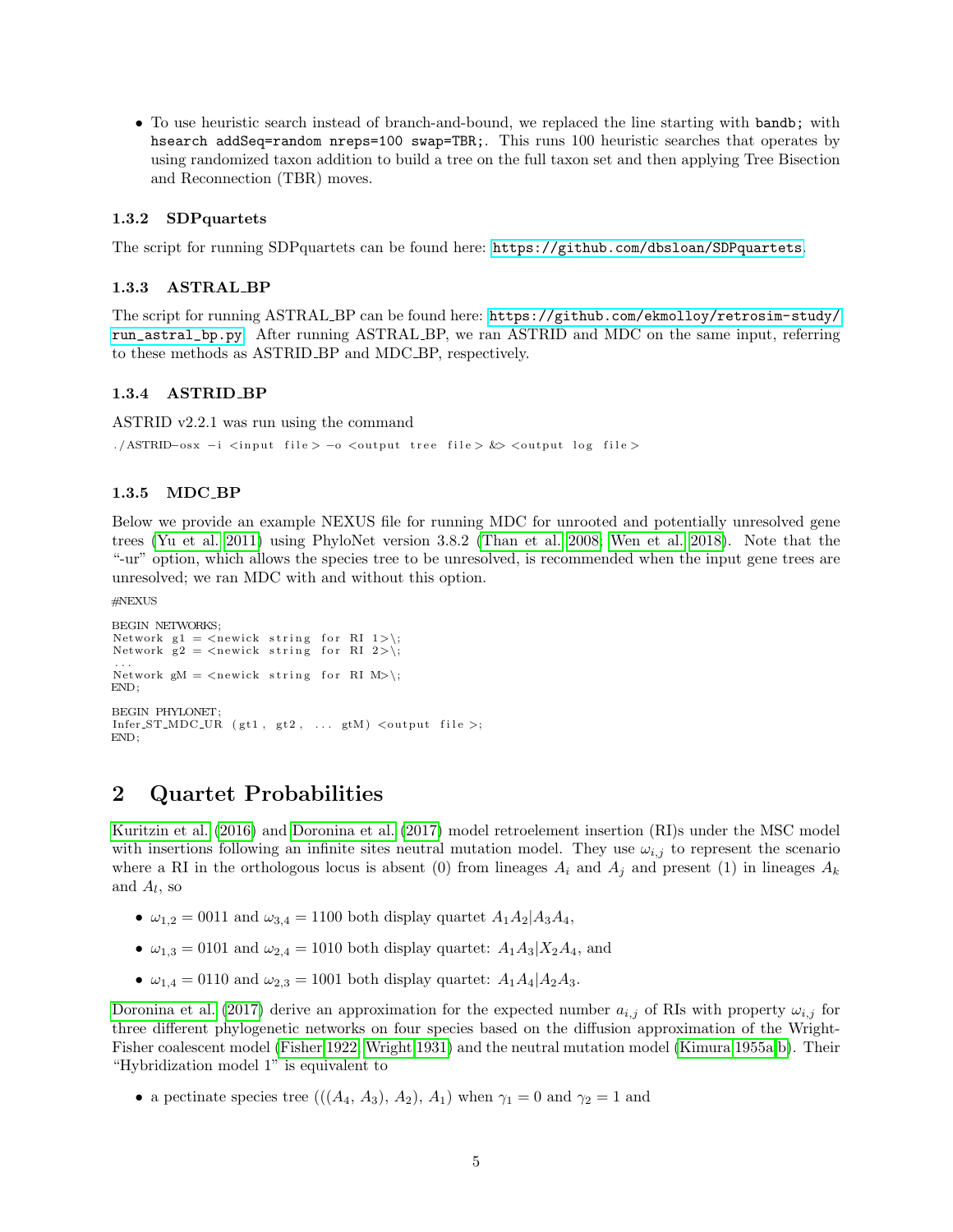• a balanced model species tree  $((A_4, A_3), (A_2, A_1))$  when  $\gamma_1 = 1$  and  $\gamma_2 = 0$ 

(see Figure 6 in [Doronina et al.](#page-34-0) [\(2017\)](#page-34-0) Supplemental Materials S1). We simplify the equations that they derived for "Hybridization model 1" in order to compute the probability of observing RIs corresponding to each quartet  $A_i A_j | A_k A_l$ :

<span id="page-5-2"></span>
$$
p_{i,j|k,l}^R = \frac{a_{i,j} + a_{k,l}}{a_{i,j} + a_{i,k} + a_{i,l} + a_{j,k} + a_{j,l} + a_{l,k}}
$$
(1)

We then verify that  $p_{1,2|3,4}^R > p_{1,3|2,4}^R = p_{1,4|2,3}^R$  for the pectinate and balanced model species trees with unrooted topology:  $A_1A_2|A_3A_4$ . This is summarized in the following theorem.

**Theorem 1.** Suppose that RIs are generated under the MSC+infinite-sites (as approximated by [Doronina](#page-34-0) [et al. 2017\)](#page-34-0). Then, the most probable quartet agrees with the unrooted species tree, and the two alternative quartets have equal probability.

*Proof.* For the **pectinate model species tree**, let  $\tau_3$  be the length (in CUs) of the internal branch separating  $A_2, A_3, A_4$  from  $A_1$ , and let  $\tau_2$  be the length (in CUs) of the internal branch separating  $A_3, A_4$  from  $A_1, A_2$ . Let  $n_i$  be the expected number of new RIs per generation on the branch with length  $\tau_i$  or on the above the root population when  $i = 0$  (note that  $n_i$  is the probability of a new RI occurring in an individual times the effective population size). Simplifying the equations from [Doronina et al.](#page-34-0) [\(2017\)](#page-34-0), the expected number of RIs that display the quartet topology that agrees with the unrooted model species tree (i.e.  $A_1, A_2|A_3, A_4$ ) is

<span id="page-5-0"></span>
$$
a_{1,2} + a_{3,4} = n_0 \left( e^{-\tau_2} - \frac{1}{2} e^{-\tau_2 - \tau_3} - \frac{1}{6} e^{-3\tau_2 - \tau_3} \right) + n_2 \left( 1 - e^{-\tau_2} - \frac{2}{3} e^{-\tau_3} + \frac{1}{2} e^{-\tau_2 - \tau_3} + \frac{1}{6} e^{-3\tau_2 - \tau_3} \right) + n_3 (\tau_3 - 1 + e^{-\tau_3})
$$
(2)

and the expected number of RIs that display one of the two alternative quartets (i.e.  $A_1, A_3|A_2, A_4$  and  $A_1, A_4|A_2, A_3$ ) is

<span id="page-5-1"></span>
$$
a_{1,3} + a_{2,4} = a_{1,4} + a_{2,3} = n_0 \left( \frac{1}{2} e^{-\tau_2 - \tau_3} - \frac{1}{6} e^{-3\tau_2 - \tau_3} \right) + n_2 \left( \frac{1}{3} e^{-\tau_3} - \frac{1}{2} e^{-\tau_2 - \tau_3} + \frac{1}{6} e^{-3\tau_2 - \tau_3} \right)
$$
(3)

(see Section 2.4 below for details). Now we verify that

$$
(p_{1,2}^{R} + p_{3,4}^{R}) - (p_{1,3}^{R} + p_{2,4}^{R}) > 0
$$
\n
$$
(a_{1,2} + a_{3,4}) - (a_{1,3} + a_{2,4}) > 0
$$
\n
$$
n_{0} \left( e^{-\tau_{2}} - \frac{1}{2} e^{-\tau_{2} - \tau_{3}} - \frac{1}{6} e^{-3\tau_{2} - \tau_{3}} \right) - n_{0} \left( \frac{1}{2} e^{-\tau_{2} - \tau_{3}} - \frac{1}{6} e^{-3\tau_{2} - \tau_{3}} \right)
$$
\n
$$
+ n_{2} \left( 1 - e^{-\tau_{2}} - \frac{2}{3} e^{-\tau_{3}} + \frac{1}{2} e^{-\tau_{2} - \tau_{3}} + \frac{1}{6} e^{-3\tau_{2} - \tau_{3}} \right) - n_{2} \left( \frac{1}{3} e^{-\tau_{3}} - \frac{1}{2} e^{-\tau_{2} - \tau_{3}} + \frac{1}{6} e^{-3\tau_{2} - \tau_{3}} \right)
$$
\n
$$
+ n_{3} \left( \tau_{3} - 1 + e^{-\tau_{3}} \right) > 0
$$
\n
$$
n_{0} \left( e^{-\tau_{2}} - e^{-\tau_{2} - \tau_{3}} + \frac{1}{3} e^{-3\tau_{2} - \tau_{3}} \right) + n_{2} \left( 1 - e^{-\tau_{2}} - e^{-\tau_{3}} + e^{-\tau_{2} - \tau_{3}} \right) + n_{3} \left( \tau_{3} - 1 + e^{-\tau_{3}} \right) > 0.
$$

This inequality holds for  $n_0, n_1, n_2, \tau_1, \tau_2 > 0$ , because the first term is positive by

$$
1 > e^{-\tau_2}
$$

$$
1 - e^{-\tau_2} > 0
$$

$$
(1 - e^{-\tau_2}) \times e^{-\tau_3} > 0 \times e^{-\tau_3}
$$

$$
e^{-\tau_2} - e^{-\tau_2 - \tau_3} > 0,
$$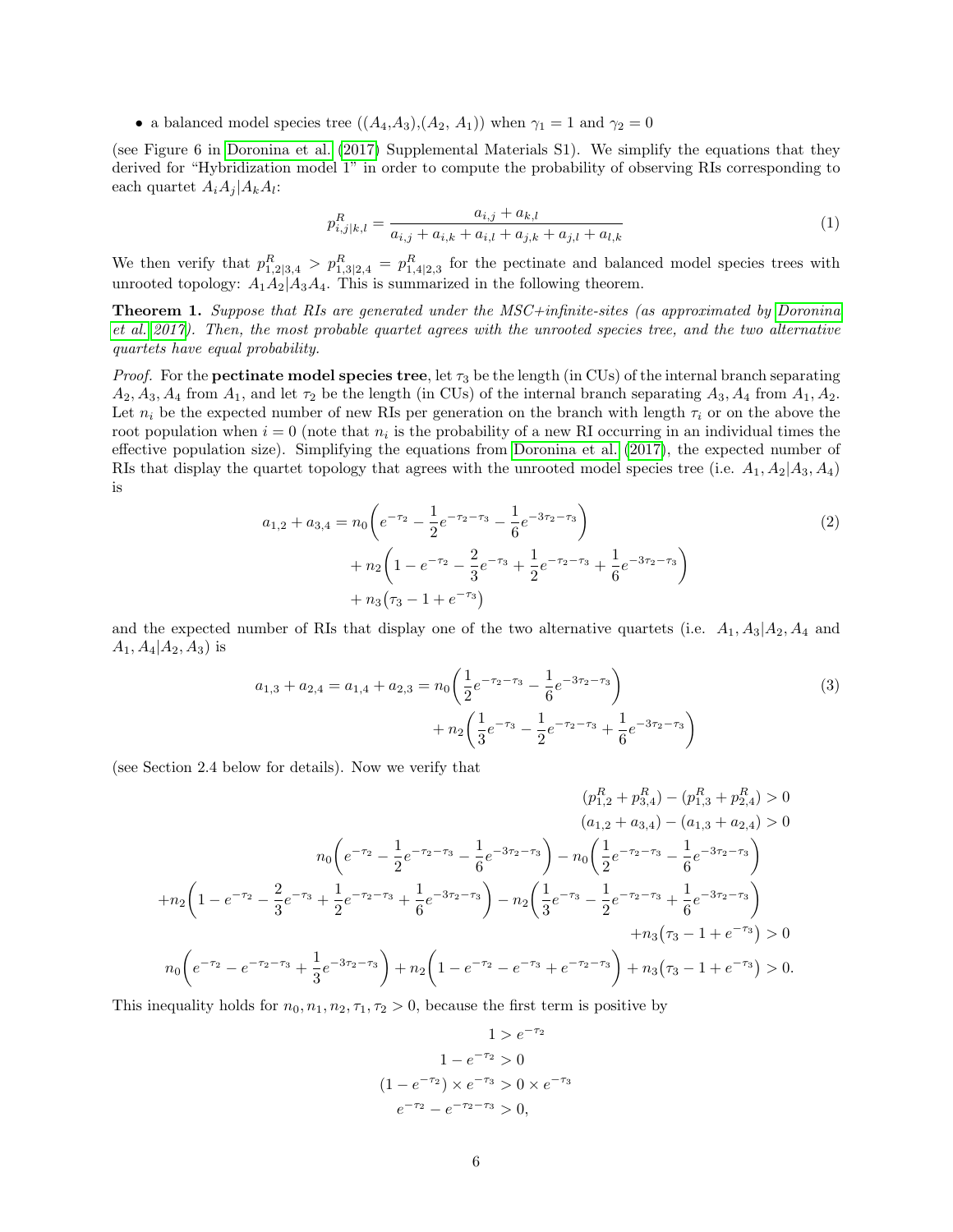the second term is positive by  $1 - e^{-\tau_2} - e^{-\tau_3} + e^{-\tau_2 - \tau_3} = (1 - e^{-\tau_2})(1 - e^{-\tau_3})$  and the third term is positive by  $1 - \tau_2 < e^{-\tau_2}$  (Bernoulli's inequality). For the pectinate model species tree, the most probable quartet on species  $A_1$ ,  $A_2$ ,  $A_3$ , and  $A_4$  agrees with the species tree on species  $A_1$ ,  $A_2$ ,  $A_3$ , and  $A_4$ , and the two alternative quartet trees have equal probability.

For the **balanced model species tree**, let  $\tau_1$  be the length (in CUs) of the internal branch above  $A_1, A_2,$ and let  $\tau_3$  be the length (in CUs) of the internal branch above  $A_3, A_4$ . Let  $n_i$  be the expected number of new RIs per generation corresponding to the same branch as length  $\tau_i$  or the above the root population when  $i = 0$ . Simplifying the equations from [Doronina et al.](#page-34-0) [\(2017\)](#page-34-0), the expected number of RIs that display the quartet topology that agrees with the species tree (i.e.  $A_1, A_2|A_3, A_4$ ) is

$$
a_{1,2} + a_{3,4} = n_0 \left( 2 - e^{-\tau_1} - e^{-\tau_3} + \frac{1}{3} e^{-\tau_1 - \tau_3} \right) + n_1 (\tau_1 - 1 + e^{-\tau_1})
$$
  
+ 
$$
n_3 (\tau_3 - 1 + e^{-\tau_3}),
$$
 (4)

and the expected number of RIs that display one of the two alternative quartets (i.e.  $A_1, A_3|A_2, A_3$  and  $A_1, A_4 | A_2, A_3$ ) is

<span id="page-6-2"></span><span id="page-6-1"></span>
$$
a_{1,3} + a_{2,4} = a_{1,4} + a_{2,3} = n_0 \frac{1}{3} e^{-\tau_1 - \tau_3}.
$$
\n<sup>(5)</sup>

(see Section 2.5 below for details). Now we verify that

$$
(p_{1,2}^R + p_{3,4}^R) - (p_{1,3}^R + p_{2,4}^R) > 0
$$

$$
(a_{1,2} + a_{3,4}) - (a_{1,3} + a_{2,4}) > 0
$$

$$
n_0 \left(2 - e^{-\tau_1} - e^{-\tau_3} + \frac{1}{3}e^{-\tau_1 - \tau_3}\right) - n_0 \frac{1}{3}e^{-\tau_1 - \tau_3} + n_1(\tau_1 - 1 + e^{-\tau_1}) + n_2(\tau_3 - 1 + e^{-\tau_3}) > 0
$$

$$
n_0(2 - e^{-\tau_1} - e^{-\tau_3}) + n_1(\tau_1 - 1 + e^{-\tau_1}) + n_2(\tau_3 - 1 + e^{-\tau_3}) > 0
$$

This inequality holds for  $n_0, n_1, n_2, \tau_1, \tau_3 > 0$ , because the first term is positive as  $1 > e^{-\tau_i}$  and the second and third terms are positive as  $e^{-\tau_i} > 1 - \tau_i$  (Bernoulli's inequality). For the balanced model species tree, the most probable quartet on species  $A_1$ ,  $A_2$ ,  $A_3$ , and  $A_4$  agrees with the species tree on species  $A_1$ ,  $A_2$ ,  $A_3$ , and  $A_4$ , and the alternative two quartet trees have equal probability.  $\Box$ 

The theorem above enables proofs of statistical consistency for two different quartet-based methods: SDPquartets and ASTRAL BP.

#### <span id="page-6-0"></span>2.1 Quartet probabilities for short internal branches

We now consider what happens when **both** internal branches are short enough so that the small angle approximation can be applied.

For the **pectinate model species tree**, suppose both  $\tau_2$  and  $\tau_3$  are sufficiently short, then we can apply the small angle approximation  $e^{-\tau_i} \approx 1 - \tau_i$  and drop the higher order terms (e.g.  $\tau_2 \tau_3$  and  $\tau_2^2$ ). From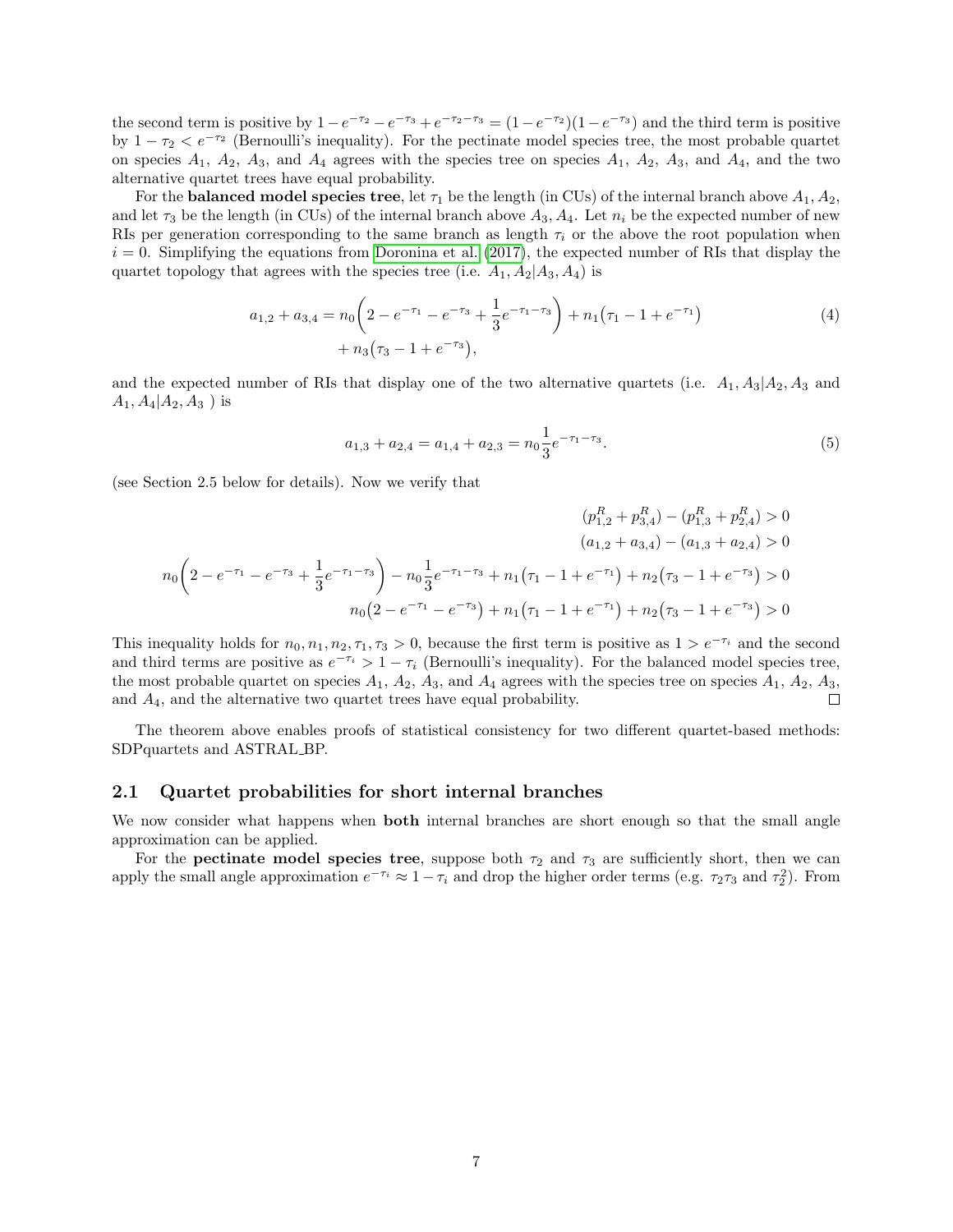Equation [2,](#page-5-0) the expected number of RIs displaying the quartet that agrees with the species tree is

$$
a_{1,2} + a_{3,4} = n_0 \left( e^{-\tau_2} - \frac{1}{2} e^{-\tau_2 - \tau_3} - \frac{1}{6} e^{-3\tau_2 - \tau_3} \right)
$$
  
+  $n_2 \left( 1 - e^{-\tau_2} - \frac{2}{3} e^{-\tau_3} + \frac{1}{2} e^{-\tau_2 - \tau_3} + \frac{1}{6} e^{-3\tau_2 - \tau_3} \right)$   
+  $n_3 (\tau_3 - 1 + e^{-\tau_3})$   

$$
\approx n_0 \left( (1 - \tau_2) - \frac{1}{2} (1 - \tau_2) (1 - \tau_3) - \frac{1}{6} (1 - \tau_2)^3 (1 - \tau_3) \right)
$$
  
+  $n_2 \left( 1 - (1 - \tau_2) - \frac{2}{3} (1 - \tau_3) + \frac{1}{2} (1 - \tau_2) (1 - \tau_3) + \frac{1}{6} (1 - \tau_2)^3 (1 - \tau_3) \right)$   
+  $n_3 (\tau_3 - 1 + (1 - \tau_3))$   

$$
\approx n_0 \left( (1 - \tau_2) - \frac{1}{2} (1 - \tau_2 - \tau_3) - \frac{1}{6} (1 - 3\tau_2 - \tau_3) \right)
$$
  
+  $n_2 \left( 1 - (1 - \tau_2) - \frac{2}{3} (1 - \tau_3) + \frac{1}{2} (1 - \tau_2 - \tau_3) + \frac{1}{6} (1 - 3\tau_2 - \tau_3) \right)$   
=  $n_0 \left( \frac{1}{3} + \frac{2}{3} \tau_3 \right)$ 

and from Equation [3,](#page-5-1) the expected number of RIs displaying the alternative quartets is

$$
a_{1,3} + a_{2,4} = a_{1,4} + a_{2,3} \approx n_0 \left(\frac{1}{3} - \frac{1}{3}\tau_3\right)
$$

(see Section 2.4 below for details). Repeating this approximation for the balanced model species tree using Equations [4](#page-6-1) and [5](#page-6-2) gives

$$
a_{1,2} + a_{3,4} \approx n_0 \left(\frac{1}{3} + \frac{2}{3}(\tau_1 + \tau_3)\right)
$$
 and  $a_{1,3} + a_{2,4} = a_{1,4} + a_{2,3} \approx n_0 \left(\frac{1}{3} - \frac{1}{3}(\tau_1 + \tau_3)\right)$ 

(see Section 2.5 below for details). Plugging these formulas into Equation [1](#page-5-2) gives

$$
p_{1,2|3,4}^R \approx \frac{1}{3} + \frac{2}{3}\tau \quad \text{and} \quad p_{1,3|2,4}^R = p_{1,4|2,3}^R \approx \frac{1}{3} - \frac{1}{3}\tau \tag{6}
$$

where  $\tau$  is the length of the internal branch that induces quartet  $A_1, A_2|A_3, A_4$ . For the pectinate model species tree,  $\tau = \tau_3$  (but recall that  $\tau_2$  must also be short for the approximation to apply) and  $\tau = \tau_1 + \tau_3$ for the balanced model species tree.

### <span id="page-7-0"></span>2.2 Quartet probabilities when the expected number of new RIs per generation is constant

We now consider what happens when the expected number of RIs per generation is constant across the species tree.

For the **pectinate model species tree**, we set  $n_0 = n_2 = n_3$ . From Equation [2,](#page-5-0) the expected number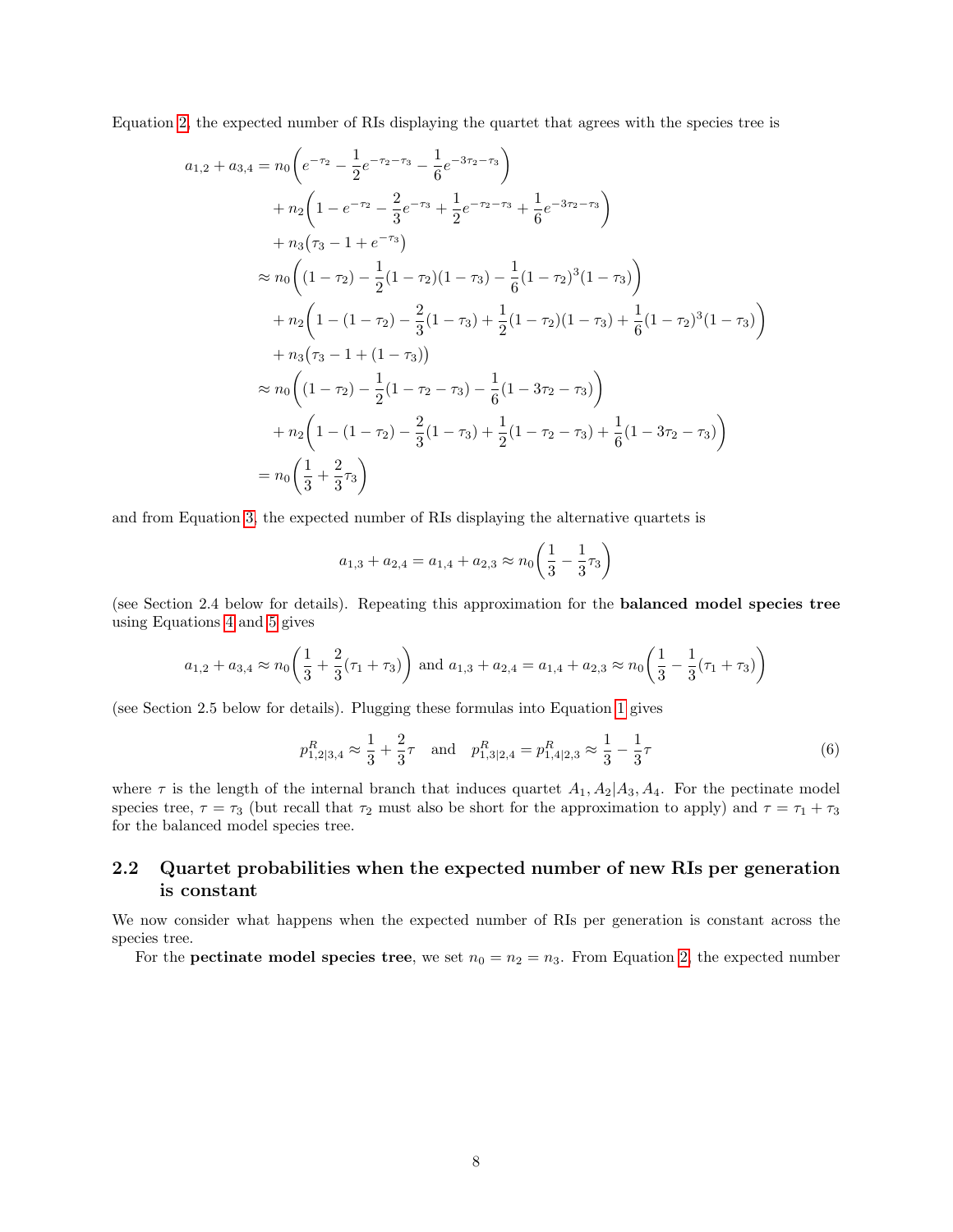of RIs displaying the quartet that agrees with the species tree is

$$
a_{1,2} + a_{3,4} = n_0 \left( e^{-\tau_2} - \frac{1}{2} e^{-\tau_2 - \tau_3} - \frac{1}{6} e^{-3\tau_2 - \tau_3} \right)
$$
  
+  $n_2 \left( 1 - e^{-\tau_2} - \frac{2}{3} e^{-\tau_3} + \frac{1}{2} e^{-\tau_2 - \tau_3} + \frac{1}{6} e^{-3\tau_2 - \tau_3} \right)$   
+  $n_3 (\tau_3 - 1 + e^{-\tau_3})$   
=  $n_3 \tau_3 + n_3 e^{-\tau_3} - n_2 \frac{2}{3} e^{-\tau_3} + (n_2 - n_3) + (n_0 - n_2) \left( e^{-\tau_2} - \frac{1}{2} e^{-\tau_2 - \tau_3} - \frac{1}{6} e^{-3\tau_2 - \tau_3} \right)$   
=  $n_0 \left( \tau_3 + \frac{1}{3} e^{-\tau_3} \right)$ 

and from Equation [3,](#page-5-1) the expected number of RIs displaying the alternative quartets is

$$
a_{1,3} + a_{2,4} = a_{1,4} + a_{2,3} = n_0 \left( \frac{1}{2} e^{-\tau_2 - \tau_3} - \frac{1}{6} e^{-3\tau_2 - \tau_3} \right) + n_2 \left( \frac{1}{3} e^{-\tau_3} - \frac{1}{2} e^{-\tau_2 - \tau_3} + \frac{1}{6} e^{-3\tau_2 - \tau_3} \right)
$$
  
=  $n_2 \frac{1}{3} e^{-\tau_3} + (n_0 - n_2) \left( \frac{1}{2} e^{-\tau_2 - \tau_3} - \frac{1}{6} e^{-3\tau_2 - \tau_3} \right)$   
=  $n_0 \frac{1}{3} e^{-\tau_3}$ 

(see Section 2.4 below for details). Repeating this simplification (i.e.  $n_0 = n_1 = n_3$ ) for the **balanced** model species tree using Equations [4](#page-6-1) and [5](#page-6-2) gives

$$
a_{1,2} + a_{3,4} = n_0 \left( (\tau_1 + \tau_3) + \frac{1}{3} e^{-(\tau_1 + \tau_3)} \right)
$$
 and  $a_{1,3} + a_{2,4} = a_{1,4} + a_{2,3} = n_0 \frac{1}{3} e^{-(\tau_1 + \tau_3)}$ 

(see Section 2.5 below for details). Plugging these formulas into Equation [1](#page-5-2) gives

$$
p_{1,2|3,4}^R = \frac{\frac{1}{3}e^{-\tau} + \tau}{e^{-\tau} + \tau} \quad \text{and} \quad p_{1,3|2,4}^R = p_{1,4|2,3}^R = \frac{\frac{1}{3}e^{-\tau}}{e^{-\tau} + \tau}
$$
(7)

where  $\tau$  is the length of the internal branch that induces quartet  $A_1, A_2|A_3, A_4$ . For the pectinate model species tree,  $\tau = \tau_3$  and  $\tau = \tau_1 + \tau_3$  for the balanced model species tree.

### <span id="page-8-0"></span>2.3 Simplifying Equations from [Doronina et al.](#page-34-0) [\(2017\)](#page-34-0) – Pectinate species tree

By setting  $\gamma_1 = 0$  and  $\gamma_2 = 1$ , we obtain the pectinate species tree with topology  $(((A_3, A_4):T_3, A_2):T_2, A_1)$ , where  $T_3 = t_3 - t_2$  and  $T_2 = t_2 - t_0$  generations (see Figure 6 in [Doronina et al.](#page-34-0) [\(2017\)](#page-34-0) Supplemental Materials S1). Let  $\tau_2$  and  $\tau_3$  be the branch lengths in CUs, and let  $n_i$  denote the expected number of insertions per generation on the branch with length  $T_i$ , with  $i = 0$  indicating the population above the root.

#### <span id="page-8-1"></span>2.3.1 Ancestral population for  $A_1$ ,  $A_2$ ,  $A_3$ , and  $A_4$

First, we consider the case where a RI originates in the ancestral population for species  $A_1$ ,  $A_2$ ,  $A_3$ , and  $A_4$ . Taking the equations for  $a_{i,j}^0$  at the top of page 5 of [Doronina et al.](#page-34-0) [\(2017\)](#page-34-0) Supplemental Materials S1 and setting  $\gamma_1 = 0$ ,  $\gamma_2 = 1$  gives us the following set of equations:

$$
a_{1,2}^0 = n_0 \left( \frac{2}{3} e^{-\tau_2} - \frac{1}{6} e^{-3\tau_2 - \tau_3} - \frac{1}{3} e^{-\tau_2 - \tau_3} \right),
$$
  

$$
a_{1,3}^0 = a_{1,4}^0 = n_0 \left( -\frac{1}{6} e^{-3\tau_2 - \tau_3} + \frac{1}{3} e^{-\tau_2 - \tau_3} \right),
$$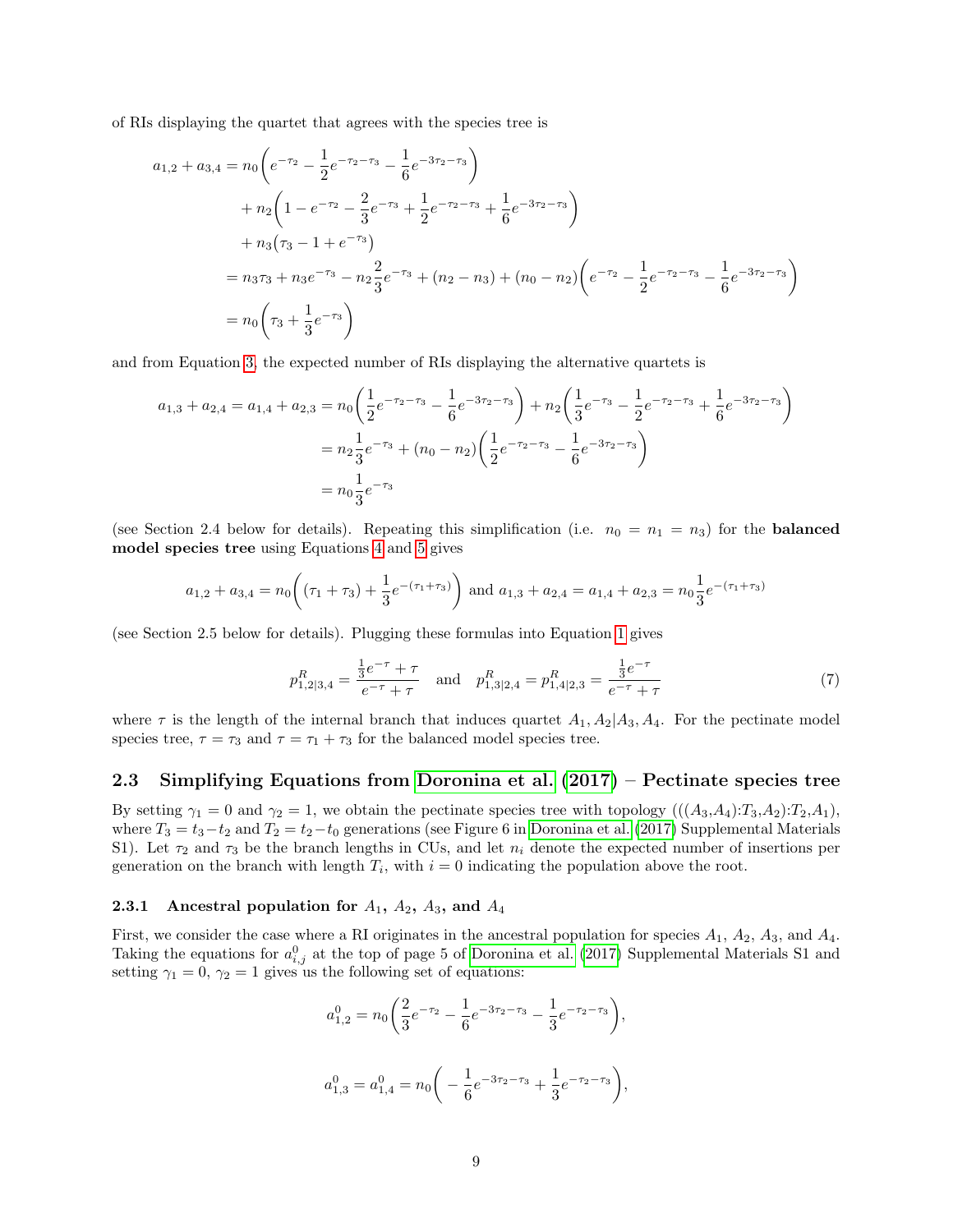$$
a_{2,3}^0 = a_{2,4}^0 = n_0 \left(\frac{1}{6}e^{-\tau_2 - \tau_3}\right),
$$

and

$$
a_{3,4}^0 = n_0 \bigg( \frac{1}{3} e^{-\tau_2} - \frac{1}{6} e^{-\tau_2 - \tau_3} \bigg).
$$

### <span id="page-9-0"></span>2.3.2 Ancestral population for  $A_2$ ,  $A_3$  and  $A_4$  on branch  $T_2$

Second, we consider the case where a RI originates in the ancestral population for species  $A_2$ ,  $A_3$ , and  $A_4$ . Taking the equations for  $a_{i,j}^2$  at bottom of page 7 of [Doronina et al.](#page-34-0) [\(2017\)](#page-34-0) Supplemental Materials S1 and setting  $\gamma_1 = 0$ ,  $\gamma_2 = 1$ , gives us the following set of equations:

$$
a_{1,2}^2 = n_2 (1 - e^{-\tau_2}) \left( 1 - \frac{1}{6} \left( e^{-2\tau_2} + e^{-\tau_2} + 4 \right) e^{-\tau_3} \right)
$$
  
\n
$$
= n_2 (1 - e^{-\tau_2}) \left( 1 - \frac{1}{6} \left( e^{-2\tau_2 - \tau_3} + e^{-\tau_2 - \tau_3} + 4 e^{-\tau_3} \right) \right)
$$
  
\n
$$
= n_2 (1 - e^{-\tau_2}) \left( 1 - \frac{1}{6} e^{-2\tau_2 - \tau_3} - \frac{1}{6} e^{-\tau_2 - \tau_3} - \frac{4}{6} e^{-\tau_3} \right)
$$
  
\n
$$
= n_2 \left( 1 - \frac{1}{6} e^{-2\tau_2 - \tau_3} - \frac{1}{6} e^{-\tau_2 - \tau_3} - \frac{4}{6} e^{-\tau_3} - e^{-\tau_2} + \frac{1}{6} e^{-3\tau_2 - \tau_3} + \frac{1}{6} e^{-2\tau_2 - \tau_3} + \frac{4}{6} e^{-\tau_2 - \tau_3} \right)
$$
  
\n
$$
= n_2 \left( 1 - e^{-\tau_2} - \frac{2}{3} e^{-\tau_3} + \frac{1}{2} e^{-\tau_2 - \tau_3} + \frac{1}{6} e^{-3\tau_2 - \tau_3} \right),
$$

$$
a_{1,3}^2 = a_{1,4}^2 = n_2 \frac{1}{6} e^{-\tau_3} (1 - e^{-\tau_2}) (1 - e^{-\tau_2}) (2 + e^{-\tau_2})
$$
  
\n
$$
= n_2 \frac{1}{6} e^{-\tau_3} (1 - 2e^{-\tau_2} + e^{-2\tau_2}) (2 + e^{-\tau_2})
$$
  
\n
$$
= n_2 \frac{1}{6} e^{-\tau_3} (2 + e^{-\tau_2} - 4e^{-\tau_2} - 2e^{-2\tau_2} + 2e^{-2\tau_2} + e^{-3\tau_2})
$$
  
\n
$$
= n_2 \frac{1}{6} e^{-\tau_3} (2 - 3e^{-\tau_2} + e^{-3\tau_2})
$$
  
\n
$$
= n_2 \left( \frac{1}{3} e^{-\tau_3} - \frac{1}{2} e^{-\tau_2 - \tau_3} + \frac{1}{6} e^{-3\tau_2 - \tau_3} \right),
$$

and

$$
a_{2,3}^2 = a_{2,4}^2 = 0.
$$

### <span id="page-9-1"></span>**2.3.3** Ancestral population for  $A_3$  and  $A_4$  on branch  $T_3$

Third, we consider the case where a RI originates in the ancestral population for species  $A_3$  and  $A_4$ . Taking the equation for  $a_{i,j}^3$  on page 8 [Doronina et al.](#page-34-0) [\(2017\)](#page-34-0) Supplemental Materials S1 and setting  $\gamma_1 = 0$ ,  $\gamma_2 = 1$ , gives us the following set of equations:

$$
a_{1,2}^3=n_3\bigl(\tau_3-1+e^{-\tau_3}\bigr)
$$

and

$$
a_{1,3}^3 = a_{1,4}^3 = a_{2,3}^3 = a_{2,4}^3 = a_{3,4}^3 = 0.
$$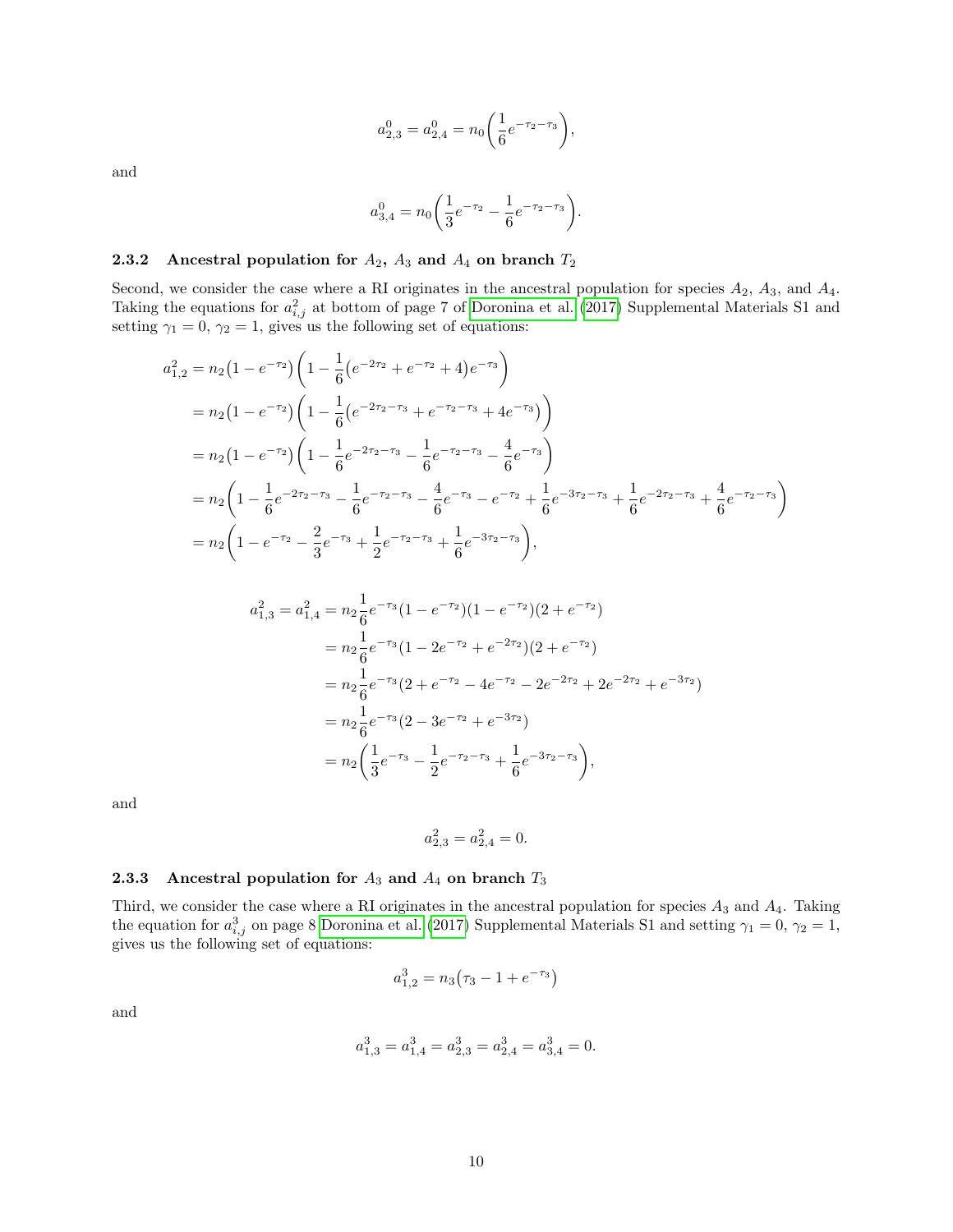#### <span id="page-10-0"></span>2.3.4 Putting it all together

Now, we can sum the expected number of RIs that display pattern  $\omega_{i,j}$  across all branches and above the root (i.e. we can compute  $a_{i,j} = a_{i,j}^0 + a_{i,j}^2 + a_{i,j}^3$ ) and combine these values based on whether the RIs patterns correspond to the same quartet topology. This gives us the following set of equations:

$$
a_{1,2} + a_{3,4} = n_0 \left( e^{-\tau_2} - \frac{1}{2} e^{-\tau_2 - \tau_3} - \frac{1}{6} e^{-3\tau_2 - \tau_3} \right)
$$
  
+ 
$$
n_2 \left( 1 - e^{-\tau_2} - \frac{2}{3} e^{-\tau_3} + \frac{1}{2} e^{-\tau_2 - \tau_3} + \frac{1}{6} e^{-3\tau_2 - \tau_3} \right)
$$
  
+ 
$$
n_3 (\tau_3 - 1 + e^{-\tau_3})
$$
  
= 
$$
n_3 \tau_3 + n_3 e^{-\tau_3} - n_2 \frac{2}{3} e^{-\tau_3} + (n_2 - n_3) + (n_0 - n_2) \left( e^{-\tau_2} - \frac{1}{2} e^{-\tau_2 - \tau_3} - \frac{1}{6} e^{-3\tau_2 - \tau_3} \right)
$$

and

$$
a_{1,3} + a_{2,4} = a_{1,4} + a_{2,3} = n_0 \left( \frac{1}{2} e^{-\tau_2 - \tau_3} - \frac{1}{6} e^{-3\tau_2 - \tau_3} \right) + n_2 \left( \frac{1}{3} e^{-\tau_3} - \frac{1}{2} e^{-\tau_2 - \tau_3} + \frac{1}{6} e^{-3\tau_2 - \tau_3} \right)
$$

$$
= n_2 \frac{1}{3} e^{-\tau_3} + (n_0 - n_2) \left( \frac{1}{2} e^{-\tau_2 - \tau_3} - \frac{1}{6} e^{-3\tau_2 - \tau_3} \right)
$$

#### <span id="page-10-1"></span>2.3.5 Short internal branches

If **both**  $\tau_2$  and  $\tau_3$  are sufficiently short, then we can apply the small angle approximation  $e^{-x} \approx 1-x$ . Then, we can also drop the higher order terms:  $\tau_2 \tau_3$  and  $\tau_2^2$ .

$$
a_{1,2} + a_{3,4} = n_0 \left( e^{-\tau_2} - \frac{1}{2} e^{-\tau_2 - \tau_3} - \frac{1}{6} e^{-3\tau_2 - \tau_3} \right)
$$
  
\n
$$
+ n_2 \left( 1 - e^{-\tau_2} - \frac{2}{3} e^{-\tau_3} + \frac{1}{2} e^{-\tau_2 - \tau_3} + \frac{1}{6} e^{-3\tau_2 - \tau_3} \right)
$$
  
\n
$$
+ n_3 (\tau_3 - 1 + e^{-\tau_3})
$$
  
\n
$$
\approx n_0 \left( (1 - \tau_2) - \frac{1}{2} (1 - \tau_2) (1 - \tau_3) - \frac{1}{6} (1 - \tau_2)^3 (1 - \tau_3) \right)
$$
  
\n
$$
+ n_2 \left( 1 - (1 - \tau_2) - \frac{2}{3} (1 - \tau_3) + \frac{1}{2} (1 - \tau_2) (1 - \tau_3) + \frac{1}{6} (1 - \tau_2)^3 (1 - \tau_3) \right)
$$
  
\n
$$
+ n_3 (\tau_3 - 1 + (1 - \tau_3))
$$
  
\n
$$
\approx n_0 \left( (1 - \tau_2) - \frac{1}{2} (1 - \tau_2 - \tau_3 + \tau_2 \tau_3) - \frac{1}{6} (1 - 3\tau_2 - \tau_3 + 3\tau_2^2 + 3\tau_2 \tau_3 + \dots) \right)
$$
  
\n
$$
+ n_2 \left( 1 - (1 - \tau_2) - \frac{2}{3} (1 - \tau_3) + \frac{1}{2} (1 - \tau_2 - \tau_3 + \tau_2 \tau_3) + \frac{1}{6} (1 - 3\tau_2 - \tau_3 + 3\tau_2^2 + 3\tau_2 \tau_3 + \dots) \right)
$$
  
\n
$$
\approx n_0 \left( \frac{6}{6} - \frac{6}{6} \tau_2 - \frac{3}{6} + \frac{3}{6} \tau_2 + \frac{3}{6} \tau_3 - \frac{3}{6} \tau_2 \tau_3 - \frac{1}{6} + \frac{3}{6} \tau_2 + \frac{1}{6} \tau_3 - \frac{3}{6} \tau_2^2 - \frac
$$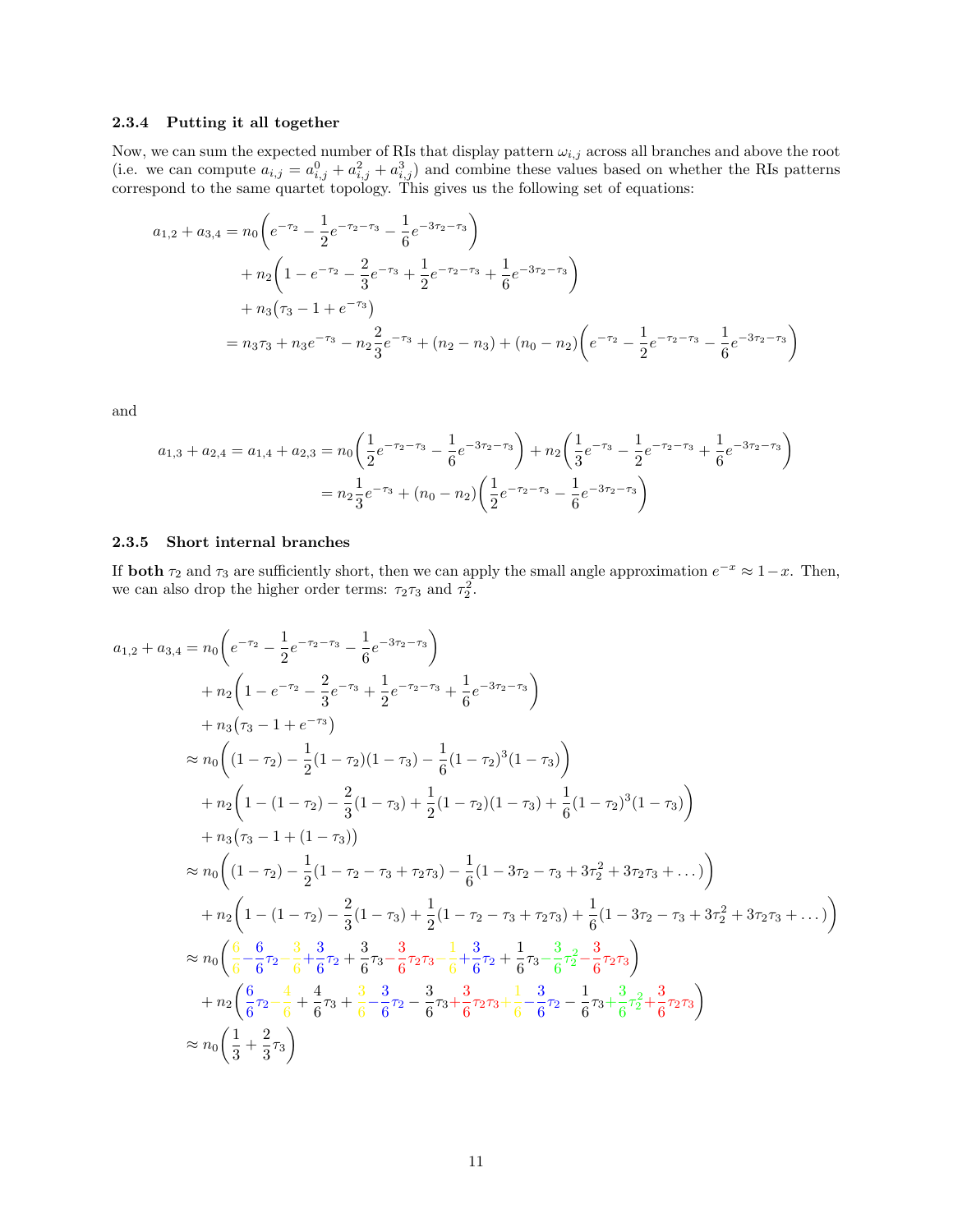$$
a_{1,3} + a_{2,4} = a_{1,4} + a_{2,3}
$$
  
\n
$$
= n_0 \left( \frac{1}{2} e^{-\tau_2 - \tau_3} - \frac{1}{6} e^{-3\tau_2 - \tau_3} \right) + n_2 \left( \frac{1}{3} e^{-\tau_3} - \frac{1}{2} e^{-\tau_2 - \tau_3} + \frac{1}{6} e^{-3\tau_2 - \tau_3} \right)
$$
  
\n
$$
\approx n_0 \left( \frac{1}{2} (1 - \tau_2)(1 - \tau_3) - \frac{1}{6} (1 - \tau_2)^3 (1 - \tau_3) \right) + n_2 \left( \frac{1}{3} (1 - \tau_3) - \frac{1}{2} (1 - \tau_2)(1 - \tau_3) + \frac{1}{6} (1 - \tau_2)^3 (1 - \tau_3) \right)
$$
  
\n
$$
\approx n_0 \left( \frac{1}{2} (1 - \tau_2 - \tau_3 + \tau_2 \tau_3) - \frac{1}{6} (1 - 3\tau_2 - \tau_3 + 3\tau_2^2 + 3\tau_2 \tau_3 + \dots) \right)
$$
  
\n
$$
+ n_2 \left( \frac{1}{3} (1 - \tau_3) - \frac{1}{2} (1 - \tau_2 - \tau_3 + \tau_2 \tau_3) + \frac{1}{6} (1 - 3\tau_2 - \tau_3 + 3\tau_2^2 + 3\tau_2 \tau_3 + \dots) \right)
$$
  
\n
$$
= n_0 \left( \frac{3}{6} - \frac{3}{6} \tau_2 - \frac{3}{6} \tau_3 + \frac{3}{6} \tau_2 \tau_3 - \frac{1}{6} + \frac{3}{6} \tau_2 + \frac{1}{6} \tau_3 - \frac{3}{6} \tau_2^2 - \frac{3}{6} \tau_2 \tau_3 \right)
$$
  
\n
$$
+ n_2 \left( \frac{2}{6} - \frac{2}{6} \tau_3 - \frac{3}{6} + \frac{3}{6} \tau_2 + \frac{3}{6} \tau_3 - \frac{3}{6} \tau_2 \tau_3 + \frac{1}{6} - \frac{3}{6} \tau_2 - \frac{1}{6} \tau_3 + \frac{3}{6} \tau
$$

### <span id="page-11-0"></span>2.4 Simplifying Equations from [Doronina et al.](#page-34-0) [\(2017\)](#page-34-0) – Balanced species tree

By setting  $\gamma_1 = 1$  and  $\gamma_2 = 0$ , we obtain the pectinate species tree with topology  $(((A_3, A_4):T_3,(A_1,A_2):T_1),$ where  $T_1 = t_1 - t_0$  and  $T_3 = t_3 - t_0$  generations (see Figure 6 in [Doronina et al.](#page-34-0) [\(2017\)](#page-34-0) Supplemental Materials S1). Let  $\tau_1$  and  $\tau_3$  denote the lengths of branch  $T_1$  and branch  $T_3$  in CUs, and let  $n_i$  denote the expected number of insertions per generation on the branch with length  $T_i$ , with  $i = 0$  indicating the population above the root.

#### <span id="page-11-1"></span>**2.4.1** Ancestral population for  $A_1$ ,  $A_2$ ,  $A_3$ , and  $A_4$

First, we consider the case where a RI originates in the ancestral population above species  $A_1$ ,  $A_2$ ,  $A_3$ , and  $A_4$ . Taking the equations for  $a_{i,j}^0$  at the top of page 5 of [Doronina et al.](#page-34-0) [\(2017\)](#page-34-0) Supplemental Materials S1, setting  $\gamma_1 = 1$ ,  $\gamma_2 = 0$ , and removing  $\tau_2$  gives us the following set of equations:

$$
a_{1,2}^{0} = n_0 \left( 1 - \frac{1}{3} e^{-\tau_1} - \frac{2}{3} e^{-\tau_3} + \frac{1}{6} e^{-\tau_1 - \tau_3} \right),
$$
  

$$
a_{1,3}^{0} = a_{1,4}^{0} = n_0 \left( \frac{1}{6} e^{-\tau_1 - \tau_3} \right),
$$
  

$$
a_{2,3}^{0} = a_{2,4}^{0} = n_0 \left( \frac{1}{6} e^{-\tau_1 - \tau_3} \right),
$$

and

$$
a_{3,4}^0=n_0\bigg(1-\frac{2}{3}e^{-\tau_1}-\frac{1}{3}e^{-\tau_3}+\frac{1}{6}e^{-\tau_1-\tau_3}\bigg).
$$

#### <span id="page-11-2"></span>2.4.2 Ancestral population for  $A_1$  and  $A_2$

Second, we consider the case where a RI originates in the ancestral population for species  $A_1$  and  $A_2$ . Taking Equation 5 (for  $a_{i,j}^1$ ) at bottom of page 6 of [Doronina et al.](#page-34-0) [\(2017\)](#page-34-0) Supplemental Materials S1 and setting  $\gamma_1 = 1$  gives us the following set of equations:

$$
a_{1,2}^1 = a_{1,3}^1 = a_{1,4}^1 = a_{2,3}^1 = a_{2,4}^1 = 0
$$

and

$$
a_{3,4}^1 = n_1(\tau_1 - 1 + e^{-\tau_1}).
$$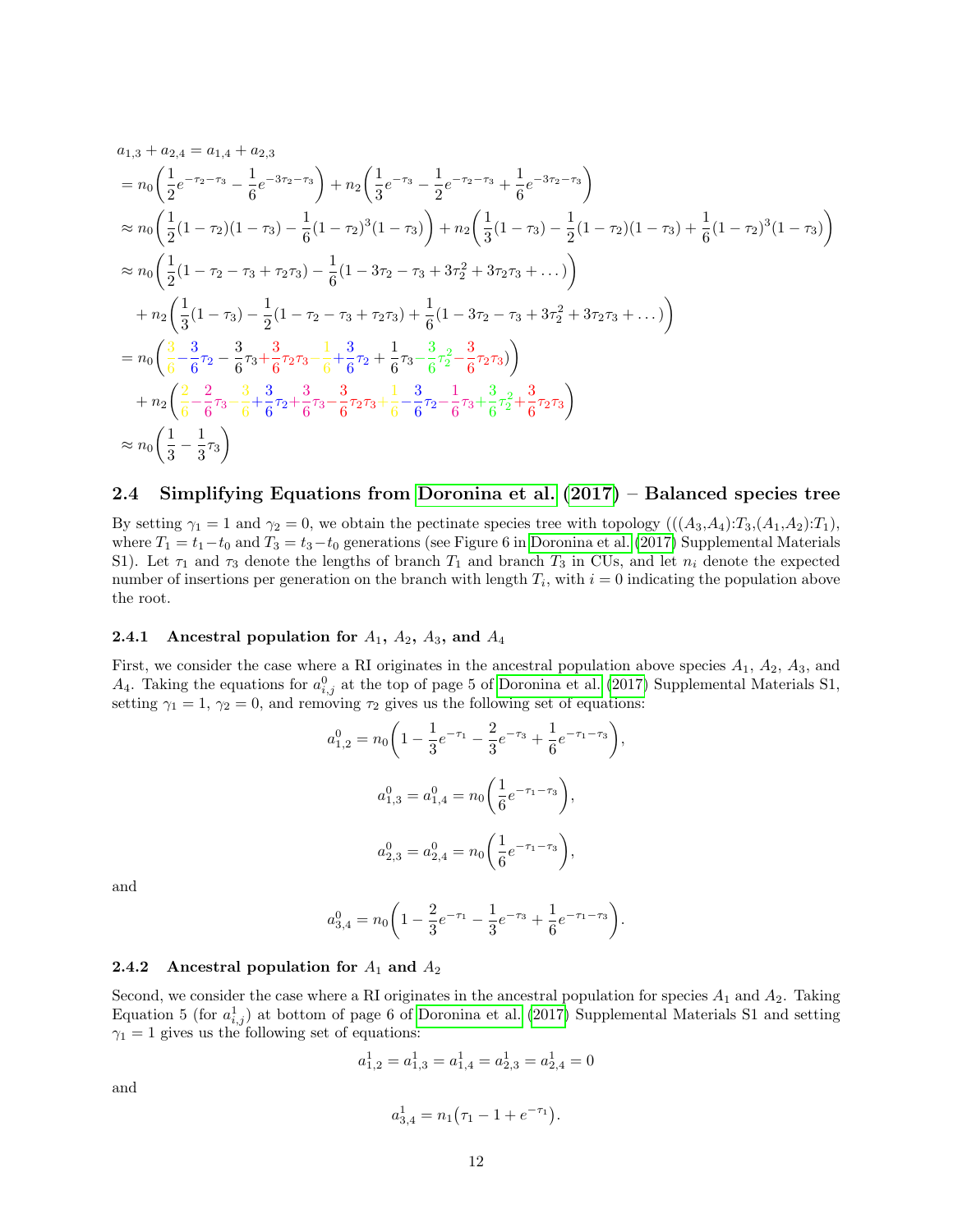#### <span id="page-12-0"></span>2.4.3 Ancestral population for  $A_3$  and  $A_4$

Taking the equation for  $a_{i,j}^3$  on page 8 [Doronina et al.](#page-34-0) [\(2017\)](#page-34-0) Supplemental Materials S1 gives us the following set of equations:

$$
a_{1,2}^3=n_3\bigl(\tau_3-1+e^{-\tau_3}\bigr)
$$

and

$$
a_{1,3}^3 = a_{1,4}^2 = a_{2,3}^4 = a_{2,4}^4 = a_{3,4}^4 = 0.
$$

#### <span id="page-12-1"></span>2.4.4 Putting it all together

Now, we can sum the expected number of RIs that display pattern  $\omega_{i,j}$  across all branches and above the root (i.e. we can compute  $a_{i,j} = a_{i,j}^0 + a_{i,j}^1 + a_{i,j}^3$ ) and combine these values based on the whether the RIs patterns correspond to the same quartet topology. This gives us the following set of equations:

$$
a_{1,2} + a_{3,4} = n_0 \left( 2 - e^{-\tau_1} - e^{-\tau_3} + \frac{1}{3} e^{-\tau_1 - \tau_3} \right) + n_1 (\tau_1 - 1 + e^{-\tau_1}) + n_3 (\tau_3 - 1 + e^{-\tau_3})
$$
  
= 
$$
n_0 \frac{1}{3} e^{-\tau_1 - \tau_2} + n_1 \tau_1 + n_3 \tau_3 + (n_0 - n_1)(1 - e^{-\tau_1}) + (n_0 - n_3)(1 - e^{-\tau_3})
$$

and

$$
a_{1,3} + a_{2,4} = a_{1,4} + a_{2,3} = n_0 \frac{1}{3} e^{-\tau_1 - \tau_3}.
$$

#### <span id="page-12-2"></span>2.4.5 Short internal branch

If  $\tau_1 + \tau_3$  is sufficiently short, then we can apply the small angle approximation  $e^{-x} \approx 1 - x$ . Because  $\tau_1 > 0$ and  $\tau_3 > 0$ , we can apply the small angle approximation to  $\tau_1$  and  $\tau_3$  individually and drop the higher order term:  $\tau_1 \tau_3$ . Then,

$$
a_{1,2} + a_{3,4} = n_0 \left( 2 - e^{-\tau_1} - e^{-\tau_3} + \frac{1}{3} e^{-\tau_1 - \tau_3} \right) + n_1 (\tau_1 - 1 + e^{-\tau_1}) + n_3 (\tau_3 - 1 + e^{-\tau_3})
$$
  
\n
$$
\approx n_0 \left( 2 - (1 - \tau_1) - (1 - \tau_3) + \frac{1}{3} (1 - \tau_1) (1 - \tau_3) \right) + n_1 (\tau_1 - 1 + 1 - \tau_1) + n_3 (\tau_3 - 1 + 1 - \tau_3)
$$
  
\n
$$
= n_0 \left( \tau_1 + \tau_3 + \frac{1}{3} (1 - \tau_1) (1 - \tau_3) \right)
$$
  
\n
$$
= n_0 \left( \tau_1 + \tau_3 + \frac{1}{3} (1 - \tau_1 - \tau_3 + \tau_1 \tau_3) \right)
$$
  
\n
$$
\approx n_0 \left( \frac{1}{3} + \frac{2}{3} (\tau_1 + \tau_3) \right)
$$

and

$$
a_{1,3} + a_{2,4} = a_{1,4} + a_{2,3} = n_0 \frac{1}{3} e^{-\tau_1 - \tau_3} \approx n_0 \frac{1}{3} (1 - \tau_1)(1 - \tau_3)
$$
  
=  $n_0 \left( \frac{1}{3} - \frac{1}{3} (\tau_1 + \tau_3 + \tau_1 \tau_3) \right)$   

$$
\approx n_0 \left( \frac{1}{3} - \frac{1}{3} (\tau_1 + \tau_3) \right).
$$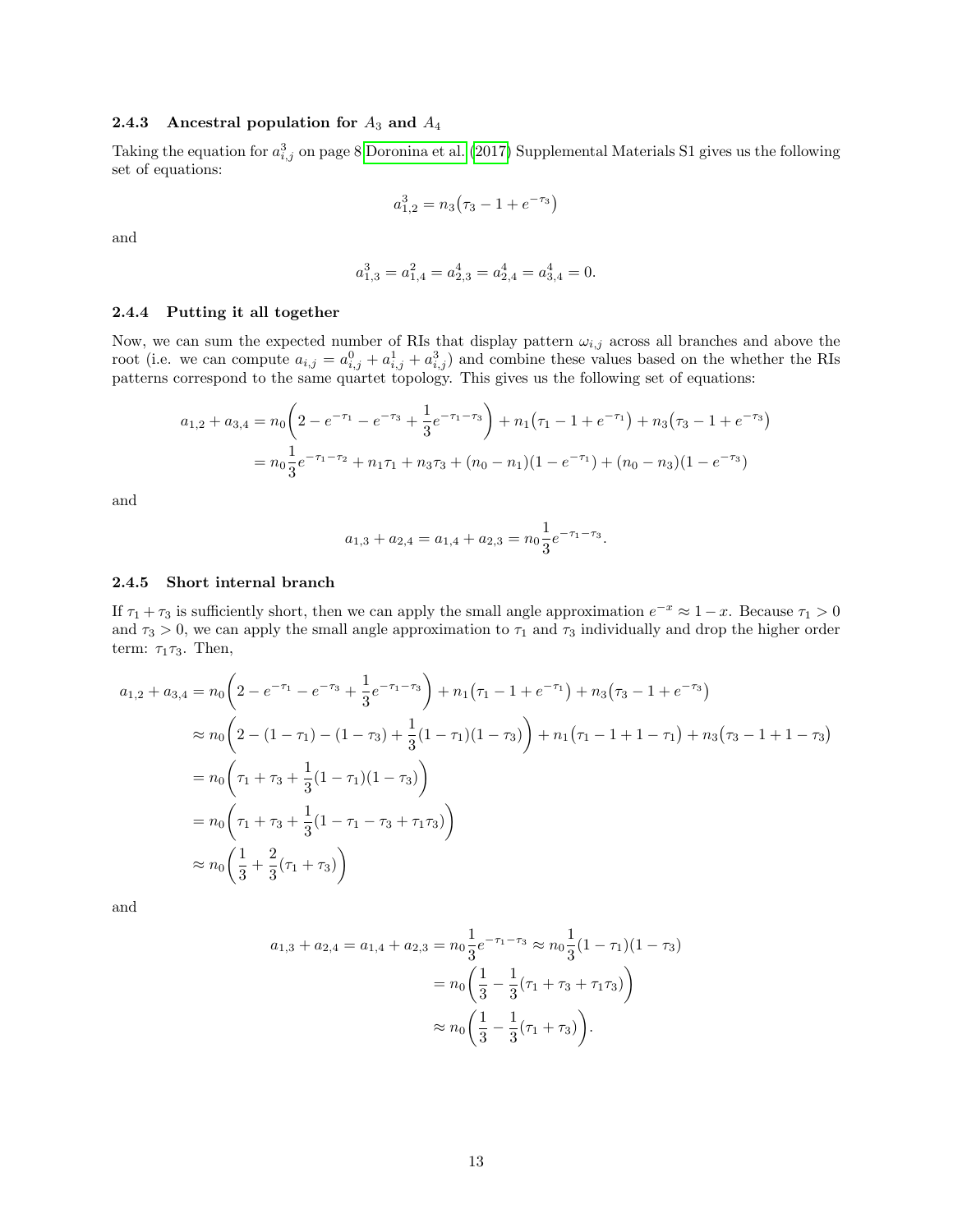# <span id="page-13-0"></span>3 Supplementary Results

# <span id="page-13-1"></span>4 Comparing of Branch Length Estimates

<span id="page-13-2"></span>Table S1: Branch lengths for simulated data sets with 100,000 retroelement insertions (RIs). Branch lengths were estimated using three different techniques (MAP-GT, MLE-GT, and MLE-RI) described in the main text. Percent error is computed as  $(abs(\tau^* - \hat{\tau})/\tau^*) \times 100$ , where  $\tau^*$  is the true branch length and  $\hat{\tau}$  is the estimated branch length. In parentheses, we note the number of replicates (out of 25) where the estimated branch length  $\hat{\tau}$  was longer than the true branch length  $\tau^*$ ; importantly, the MAP-GT and MLE-GT branch lengths were consistently biased upward (25/25 replicates) whenever the true branch length was greater than 0.25 CUs. EN is the effective number of RIs for that branch; this value can be smaller than the total number of insertions, because an RI represents a single bipartition rather than a fully resolved gene tree. All values not in parentheses are the result of averaging across the 25 replicate data sets. Note that the data used to create this table are available in CSV format in the Supplementary Materials available on Dryad.

| True Branch Length    | Estimated Branch Length<br>MAP-GT / MLE-GT / MLE-RI | Percent Error<br>MAP-GT / MLE-GT / MLE-RI   | ΕN       |
|-----------------------|-----------------------------------------------------|---------------------------------------------|----------|
|                       |                                                     |                                             |          |
| $5$ -taxon-AZ-Sim     |                                                     |                                             |          |
| 0.0100                | 0.0102 / 0.0102 / 0.0102                            | $25\%$ (15) / $25\%$ (15) / $25\%$ (15)     | 60042.94 |
| 0.0100                | $0.0096$ / $0.0096$ / $0.0096$                      | $21\%$ (10) / $21\%$ (10) / $21\%$ (10)     | 59979.64 |
| $6$ -taxon-AZ-Sim     |                                                     |                                             |          |
| 0.0100                | 0.0103 / 0.0103 / 0.0102                            | $18\%$ (15) / $18\%$ (15) / $18\%$ (15)     | 46017.67 |
| 0.0100                | 0.0103 / 0.0104 / 0.0103                            | $18\%$ (12) / $18\%$ (12) / $18\%$ (12)     | 46022.51 |
| 0.1000                | 0.1059 / 0.1060 / 0.1010                            | $6\%$ (24) / $6\%$ (24) / <b>2%</b> (16)    | 46261.95 |
| $Palaeognathae-GT-AZ$ |                                                     |                                             |          |
| 0.0194                | 0.0189 / 0.0190 / 0.0188                            | $23\%$ (11) / $23\%$ (11) / $23\%$ (11)     | 6371.20  |
| 0.0532                | 0.0563 / 0.0564 / 0.0549                            | $15\%$ (15) / $15\%$ (15) / $14\%$ (14)     | 6376.60  |
| 0.3091                | 0.3533 / 0.3535 / 0.3108                            | $14\%$ (25) / $14\%$ (25) / <b>2%</b> (13)  | 6656.30  |
| 0.3874                | 0.4521 / 0.4523 / 0.3880                            | $17\%$ (25) / $17\%$ (25) / $2\%$ (14)      | 6796.89  |
| 1.0655                | 1.4150 / 1.4156 / 1.0699                            | 33% (25) / 33% (25) / 1% (18)               | 9013.62  |
| 1.1514                | 1.5455 / 1.5462 / 1.1590                            | $34\%$ (25) / $34\%$ (25) / $1\%$ (18)      | 9357.42  |
| 1.9547                | 2.7077 / 2.7093 / 1.9650                            | $38\%$ (25) / $39\%$ (25) / $1\%$ (18)      | 13403.91 |
| 3.0120                | 4.1590 / 4.1639 / 3.0373                            | $38\%$ (25) / $38\%$ (25) / $1\%$ (17)      | 19641.24 |
| 3.0872                | 4.2476 / 4.2528 / 3.1054                            | $38\%$ (25) / $38\%$ (25) / $1\%$ (17)      | 20061.70 |
| 4.1674                | 5.6047 / 5.6200 / 4.1850                            | $34\%$ (25) / $35\%$ (25) / $1\%$ (15)      | 26803.29 |
| $26$ -taxon-Sim       |                                                     |                                             |          |
| 0.1000                | 0.1048 / 0.1051 / 0.1002                            | $9\%$ (14) / $9\%$ (14) / $8\%$ (11)        | 2117.93  |
| 0.2000                | 0.2225 / 0.2229 / 0.2037                            | $12\%$ (24) / $12\%$ (24) / 5% (16)         | 2161.30  |
| 0.2500                | 0.2831 / 0.2835 / 0.2542                            | $13\%$ (25) / $13\%$ (25) / $4\%$ (16)      | 2170.60  |
| 0.3000                | 0.3372 / 0.3377 / 0.2981                            | $13\%$ (23) / $13\%$ (23) / $5\%$ (13)      | 2197.92  |
| 0.4000                | 0.4657 / 0.4663 / 0.3987                            | $16\%$ (25) / 17\% (25) / 2\% (13)          | 2259.40  |
| 0.4000                | 0.4723 / 0.4729 / 0.4037                            | $18\%$ (25) / $18\%$ (25) / <b>3\%</b> (14) | 2248.28  |
| 0.5000                | 0.6049 / 0.6056 / 0.5032                            | $21\%$ (25) / $21\%$ (25) / <b>3</b> % (16) | 2323.75  |
| 0.6000                | 0.7414 / 0.7423 / 0.6025                            | $24\%$ (25) / $24\%$ (25) / $3\%$ (14)      | 2421.02  |
| 0.7000                | 0.8916 / 0.8927 / 0.7093                            | $27\%$ (25) / $28\%$ (25) / $3\%$ (17)      | 2516.98  |
| 0.7000                | 0.8896 / 0.8907 / 0.7079                            | $27\%$ (25) / $27\%$ (25) / $2\%$ (14)      | 2538.10  |
| 0.8000                | 1.0226 / 1.0238 / 0.8008                            | $28\%$ (25) / $28\%$ (25) / $2\%$ (13)      | 2635.46  |
| 0.9000                | 1.1786 / 1.1800 / 0.9087                            | $31\%$ (25) / $31\%$ (25) / <b>2\%</b> (16) | 2752.36  |
| 1.3000                | $1.7555$ / $1.7578$ / $1.3035$                      | $35\%$ (25) / $35\%$ (25) / $1\%$ (13)      | 3317.51  |
| 1.5000                | 2.0670 / 2.0699 / 1.5178                            | $38\%$ (25) / $38\%$ (25) / $2\%$ (17)      | 3650.17  |
| 1.5000                | 2.0717 / 2.0747 / 1.5211                            | $38\%$ (25) / $38\%$ (25) / $2\%$ (17)      | 3659.76  |
| 1.9000                | 2.6322 / 2.6368 / 1.9136                            | $38\%$ (25) / $39\%$ (25) / $2\%$ (17)      | 4335.98  |
| 2.0000                | 2.7602 / 2.7652 / 2.0048                            | $38\%$ (25) / $38\%$ (25) / $2\%$ (11)      | 4510.40  |
| 2.5000                | 3.4627 / 3.4713 / 2.5169                            | $38\%$ (25) / $39\%$ (25) / $2\%$ (17)      | 5469.20  |
| 2.9000                | 3.9971 / 4.0101 / 2.9205                            | $38\%$ (25) / $38\%$ (25) / $3\%$ (13)      | 6268.18  |
| 3.6000                | 4.9248 / 4.9520 / 3.6504                            | $37\%$ (25) / $38\%$ (25) / $3\%$ (17)      | 7726.47  |
| 4.1000                | 5.6207 / 5.6704 / 4.2264                            | $37\%$ (25) / $38\%$ (25) / $4\%$ (19)      | 8738.56  |
| 6.0000                | 7.6885 / 8.0690 / 6.2425                            | $28\%$ (25) / $34\%$ (25) / $8\%$ (12)      | 12757.00 |
| 7.0000                | $9.6941 / \infty / \infty$                          | 38% (25) / NAN (25) / NAN (25)              | 25016.96 |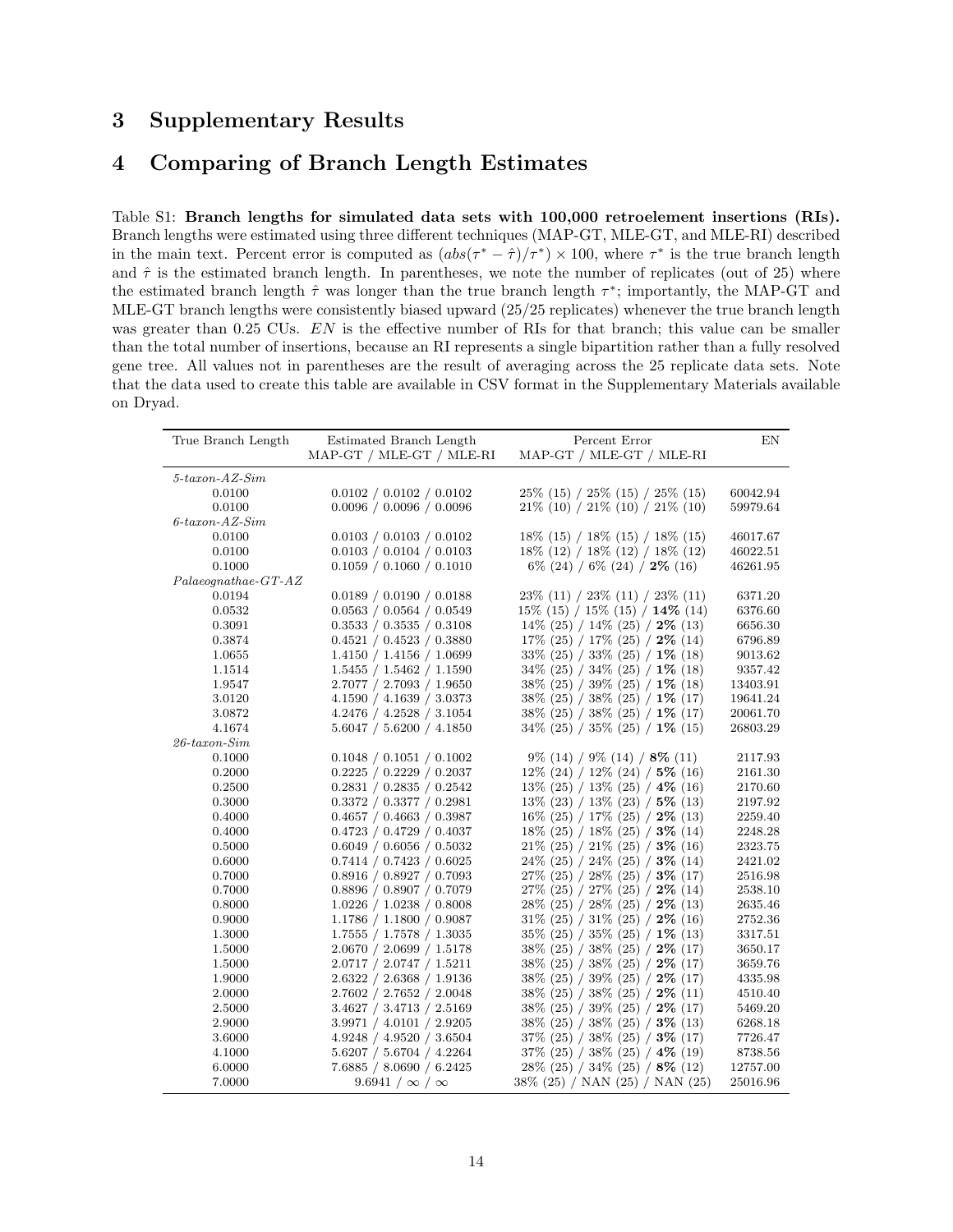# <span id="page-14-0"></span>5 Conditioning of Branch Length Estimation

We now examine the conditioning of ML branch length estimation. Note that the MLE for retroelement insertions (MLE-RI) is given by Equation 15 in the Appendix; this is equivalent to using Newton's method to solve

$$
g^{RI}(\tau) = \frac{\frac{1}{3}e^{-\tau} + \tau}{e^{-\tau} + \tau} - \frac{z_1}{n}
$$
\n(8)

for  $\tau$ . Similarly, the MLE for gene trees (MLE-GT) can be found by solving

$$
g^{GT}(\tau) = 1 - \frac{2}{3}e^{-\tau} - \frac{z_1}{n}
$$
\n(9)

for  $\tau$  (Theorem 2 in [Sayyari and Mirarab 2016\)](#page-34-13). The absolute condition number for a root finding problem can be found by evaluating

$$
\left( \left| \frac{\mathrm{d} g(\tau)}{\mathrm{d} \tau} \right| \right)^{-1}
$$

at the root  $\tau^*$ . Therefore, we can use the derivatives of Equation 1

$$
\frac{dg^{RI}(\tau)}{d\tau} = \frac{(1 - \frac{1}{3}e^{-\tau})(e^{-\tau} + \tau) - (\frac{1}{3}e^{-\tau} + \tau)(1 - e^{-\tau})}{(e^{-\tau} + \tau)^2}
$$

$$
= \frac{e^{-\tau} + \tau - \frac{1}{3}e^{-2\tau} - \frac{1}{3}\tau e^{-\tau} - \frac{1}{3}e^{-\tau} + \frac{1}{3}e^{-2\tau} - \tau + \tau e^{-\tau}}{(e^{-\tau} + \tau)^2}
$$

$$
= \frac{\frac{2}{3}e^{-\tau}(\tau + 1)}{(e^{-\tau} + \tau)^2}
$$

and Equation 2

$$
\frac{\mathrm{d}g^{GT}(\tau)}{\mathrm{d}\tau} = \frac{2}{3}e^{-\tau}
$$

<span id="page-14-1"></span>to examine the conditioning of ML branch length estimation for RI and gene tree data sets, respectively. In the table below, we show the absolute condition number of some values of  $\tau^*$ . Clearly, the conditioning of  $\tau^*$  increases, indicating the problem is increasingly ill conditioned as  $\tau^*$  increases. This is expected looking at Figure 2 in the main text, because for large values of  $\tau^*$ , a small perturbation in the quartet probability (estimated as  $\frac{z_1}{n}$ ) results in a large change in  $\tau^*$ .

Table S2: Condition number for ML branch length estimation.

|                | <b>RIs</b> | Gene Trees |
|----------------|------------|------------|
| 0.01           | 1.50       | 1.515      |
| 0.1            | 1.522      | 1.658      |
| 0.25           | 1.631      | 1.926      |
| $0.5\,$        | 2.019      | 2.473      |
| 0.75           | 2.711      | 3.176      |
| 1              | 3.815      | 4.077      |
| $1.5\,$        | 7.984      | 6.723      |
| 1.88           | 14.102     | 9.830      |
| $\overline{2}$ | 16.846     | 11.084     |
| 2.5            | 34.810     | 18.274     |
| 3              | 70.057     | 30.128     |
| 3.5            | 137.565    | 49.673     |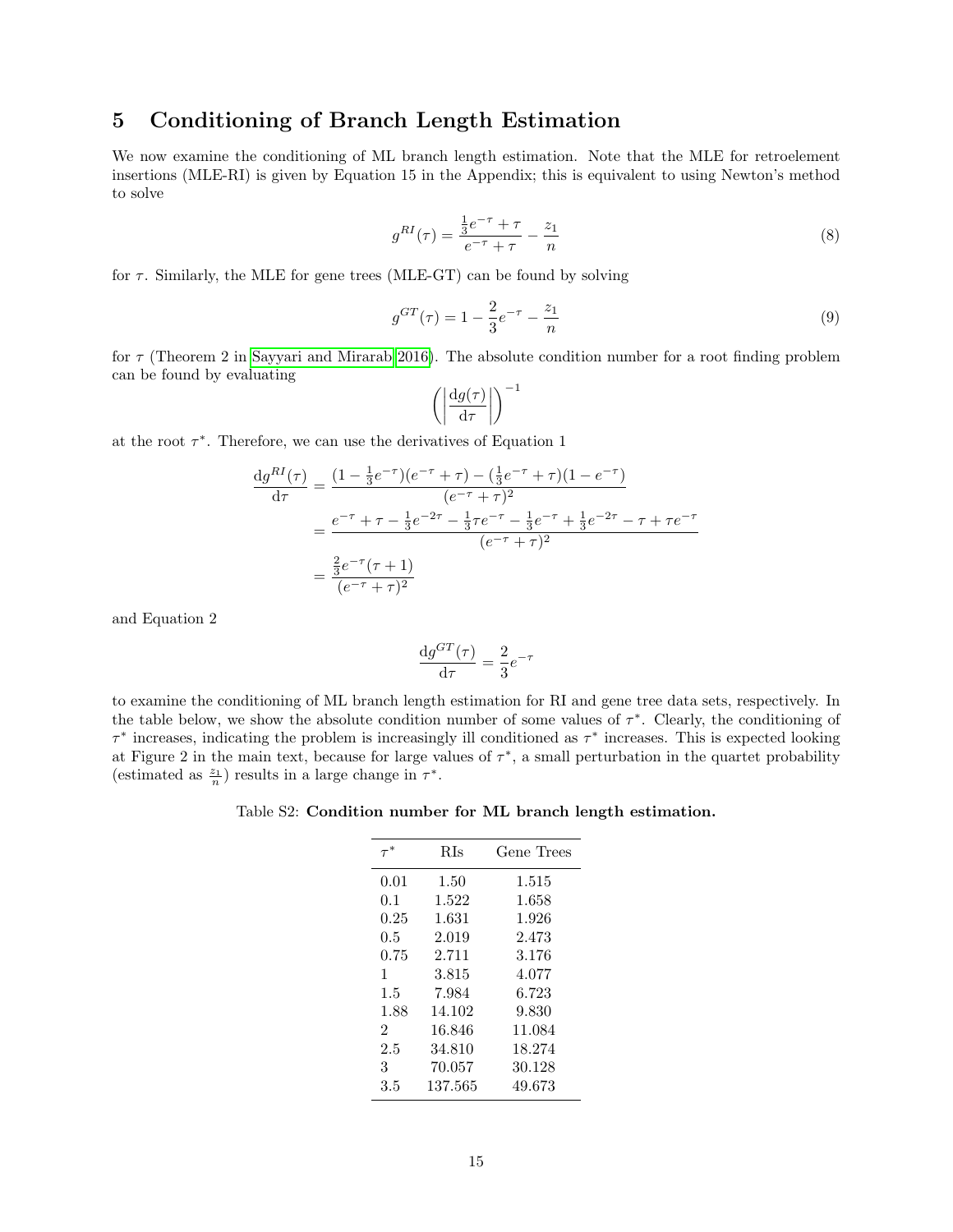<span id="page-15-1"></span>

<span id="page-15-0"></span>6 Using local PP to control false positive branches

Figure S1: Impact of collapsing branches with low support on species tree error. Branches in the ASTRAL BP tree are collapsed if they branch support (local posterior probability) is less than some threshold (indicated in the legend by color). Species tree error is measured as the false negative (FN) rate (i.e. the number of branches in the true species tree that are missing from the estimated tree, divided by the number of branches in the true species tree) and the false positive rate (i.e. the number of branches in the estimated species tree that are missing from the true tree, divided by the number of branches in the true tree). The top two subplots (A and C) show FN rate, and the bottom two subplots (B and D) show FP rate. These values are shown over 25 replicate data sets; dots are means, and bars are standard errors. The number of parsimony informative retroelement insertions (RIs) in these simulated data sets varies from 100 to 100,000 as shown on the x-axis. Subplots A–B and C–D show results for RIs simulated from the 26-taxa and Palaeognathae-GT-AZ model species trees, respectively.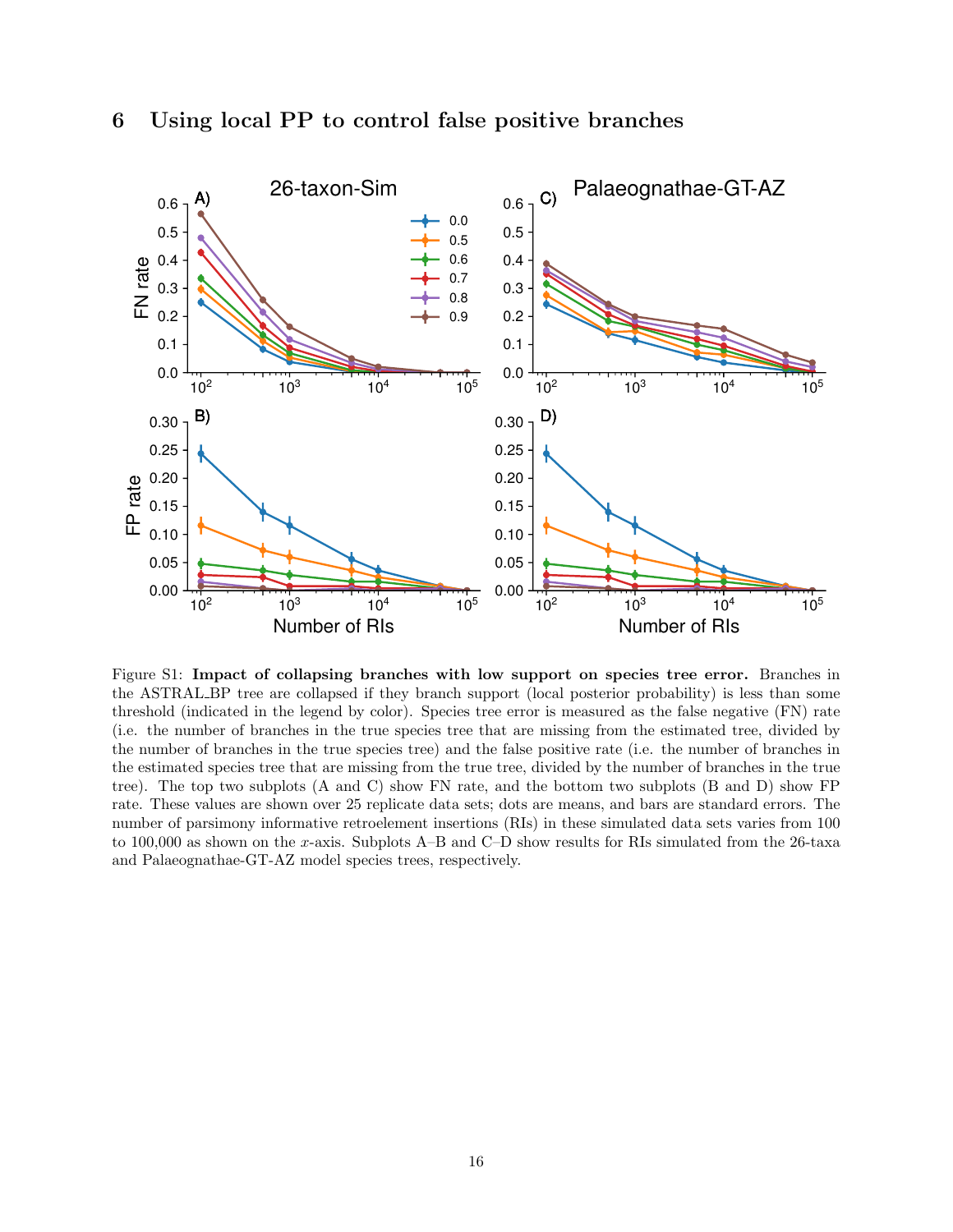# <span id="page-16-0"></span>7 ASTRAL BP Analyses for Palaeognathae

<span id="page-16-1"></span>Table S3: Branch lengths for Palaeognathae-GT-AZ and Palaeognathae-RI species trees. The Palaeognathae-GT-AZ species tree was estimated by [Cloutier et al.](#page-34-14) [\(2019\)](#page-34-14) from the set of 20 850 DNAsequence-based gene trees. The Palaeognathae-RI species tree was estimated by [Springer et al.](#page-34-15) [\(2020\)](#page-34-15) from the 4 301 parsimony-informative RIs assembled by [Cloutier et al.](#page-34-14) [\(2019\)](#page-34-14). All branches in the Palaeognathae-RI tree had support (local PP) of 1.0, with the exception of Kiwi, Cassowary, & Emu, which had a local PP of 0.89. However, when the the effective number  $(EN)$  of RIs around a branch is low, the estimated length and local PP should be interpreted cautiously.

| Clade                             | Palaeognathae-GT-AZ     | Palaeognathae-RI        |                          |         |  |
|-----------------------------------|-------------------------|-------------------------|--------------------------|---------|--|
|                                   | Branch Length<br>MAP-GT | Branch Length<br>MLE-RI | Quartet Support          | EN      |  |
| Spotted kiwi                      | 1.0655                  | 2.8358                  | 0.9865 / 0.0000 / 0.0135 | 148.00  |  |
| All kiwi                          | 3.0120                  | $\infty$                | 1.0000 / 0.0000 / 0.0000 | 819.54  |  |
| Cassowary & emu                   | 1.9547                  | $\infty$                | 1.0000 / 0.0000 / 0.0000 | 59.46   |  |
| Kiwi, cassowary, emu              | 0.0532                  | 0.2587                  | 0.5006 / 0.2402 / 0.2592 | 26.23   |  |
| All rhea                          | 4.1674                  | $\infty$                | 1.0000 / 0.0000 / 0.0000 | 2325.47 |  |
| Kiwi, cassowary, emu, rhea        | 0.0194                  | 0.8938                  | 0.7820 / 0.1429 / 0.0752 | 13.30   |  |
| Chilean & elegant crested tinamou | 0.3091                  | 1.3408                  | 0.8912 / 0.0272 / 0.0816 | 73.50   |  |
| Thicket & white-throated tinamou  | 1.1514                  | 4.0119                  | 0.9970 / 0.0030 / 0.0000 | 334.00  |  |
| All tinamou                       | 3.0872                  | 5.4162                  | 0.9994 / 0.0000 / 0.0006 | 522.79  |  |
| All but chicken & ostrich         | 0.3874                  | $\infty$                | 1.0000 / 0.0000 / 0.0000 | 18.00   |  |

<span id="page-16-2"></span>Table S4: Branch information for species trees estimated from 1 000 or 5 000 parsimonyinformative RIs simulated from Palaeognathae-GT-AZ model species tree. We report the estimated (i.e. MLE-RI) branch length, the local PP, and the EN, averaged over all replicates that recovered the branch. The number of replicates recovering the branch is also indicated.

| Clade                             | True   | Estimated (i.e. MLE-RI) | local PP        | EN                  | #          |
|-----------------------------------|--------|-------------------------|-----------------|---------------------|------------|
|                                   | Length | Length                  |                 |                     | Replicates |
| Data sets with 1000 RIs           |        |                         |                 |                     |            |
| Spotted kiwi                      | 1.0655 | $1.0879 + 0.1438$       | $1.00 + 0.00$   | $89.84 \pm 8.33$    | 25         |
| All kiwi                          | 3.0120 | $3.4374 \pm 0.6732$     | $1.00 \pm 0.00$ | $197.27 \pm 12.00$  | 25         |
| $\hbox{Emu}$ & cassowary          | 1.9547 | $1.9612 \pm 0.1890$     | $1.00 \pm 0.00$ | $134.20 \pm 10.51$  | 25         |
| Kiwi, emu, cassowary              | 0.0532 | $0.0880 \pm 0.0459$     | $0.62 \pm 0.16$ | $63.63 + 4.27$      | 13         |
| All rhea                          | 4.1674 | $5.2487 \pm 2.1562$     | $1.00 \pm 0.00$ | $262.06 \pm 12.08$  | 25         |
| Kiwi, emu, cassowary, rhea        | 0.0194 | $0.0741 \pm 0.0485$     | $0.58 \pm 0.18$ | $65.10 \pm 5.45$    | 8          |
| Chilean & elegant crested tinamou | 0.3091 | $0.3551 \pm 0.0886$     | $1.00 \pm 0.01$ | $69.88 \pm 6.92$    | 25         |
| Thicket & white-throated tinamou  | 1.1514 | $1.1556 \pm 0.2020$     | $1.00 \pm 0.00$ | $92.54 \pm 7.90$    | 25         |
| All tinamou                       | 3.0872 | $3.3275 \pm 0.6096$     | $1.00 \pm 0.00$ | $199.28 \pm 11.32$  | 25         |
| All but ostrich and chicken       | 0.3874 | $0.3565 \pm 0.1264$     | $0.98 \pm 0.03$ | $68.49 \pm 6.02$    | 25         |
| Data sets with 5000 RIs           |        |                         |                 |                     |            |
| Spotted kiwi                      | 1.0655 | $1.0710 \pm 0.0811$     | $1.00 \pm 0.00$ | $447.04 + 15.55$    | 25         |
| All kiwi                          | 3.0120 | $3.0928 \pm 0.2305$     | $1.00 \pm 0.00$ | $977.75 \pm 23.41$  | 25         |
| $\operatorname{Emu}$ & cassowary  | 1.9547 | $1.9708 \pm 0.1071$     | $1.00 \pm 0.00$ | $672.95 \pm 20.33$  | 25         |
| Kiwi, emu, cassowary              | 0.0532 | $0.0625 \pm 0.0228$     | $0.80 \pm 0.13$ | $322.49 \pm 11.39$  | 23         |
| All rhea                          | 4.1674 | $4.2161 \pm 0.2535$     | $1.00 \pm 0.00$ | $1337.77 \pm 32.06$ | 25         |
| Kiwi, emu, cassowary, rhea        | 0.0194 | $0.0372 \pm 0.0198$     | $0.60 \pm 0.15$ | $313.97 \pm 14.17$  | 13         |
| Chilean & elegant crested tinamou | 0.3091 | $0.3217 \pm 0.0338$     | $1.00 \pm 0.00$ | $339.69 \pm 15.81$  | 25         |
| Thicket & white-throated tinamou  | 1.1514 | $1.1531 \pm 0.0588$     | $1.00 \pm 0.00$ | $470.89 \pm 23.10$  | 25         |
| All tinamou                       | 3.0872 | $3.1928 \pm 0.2265$     | $1.00 \pm 0.00$ | $998.28 \pm 27.17$  | 25         |
| All but ostrich & chicken         | 0.3874 | $0.3785 \pm 0.0492$     | $1.00 \pm 0.00$ | $338.72 \pm 14.26$  | 25         |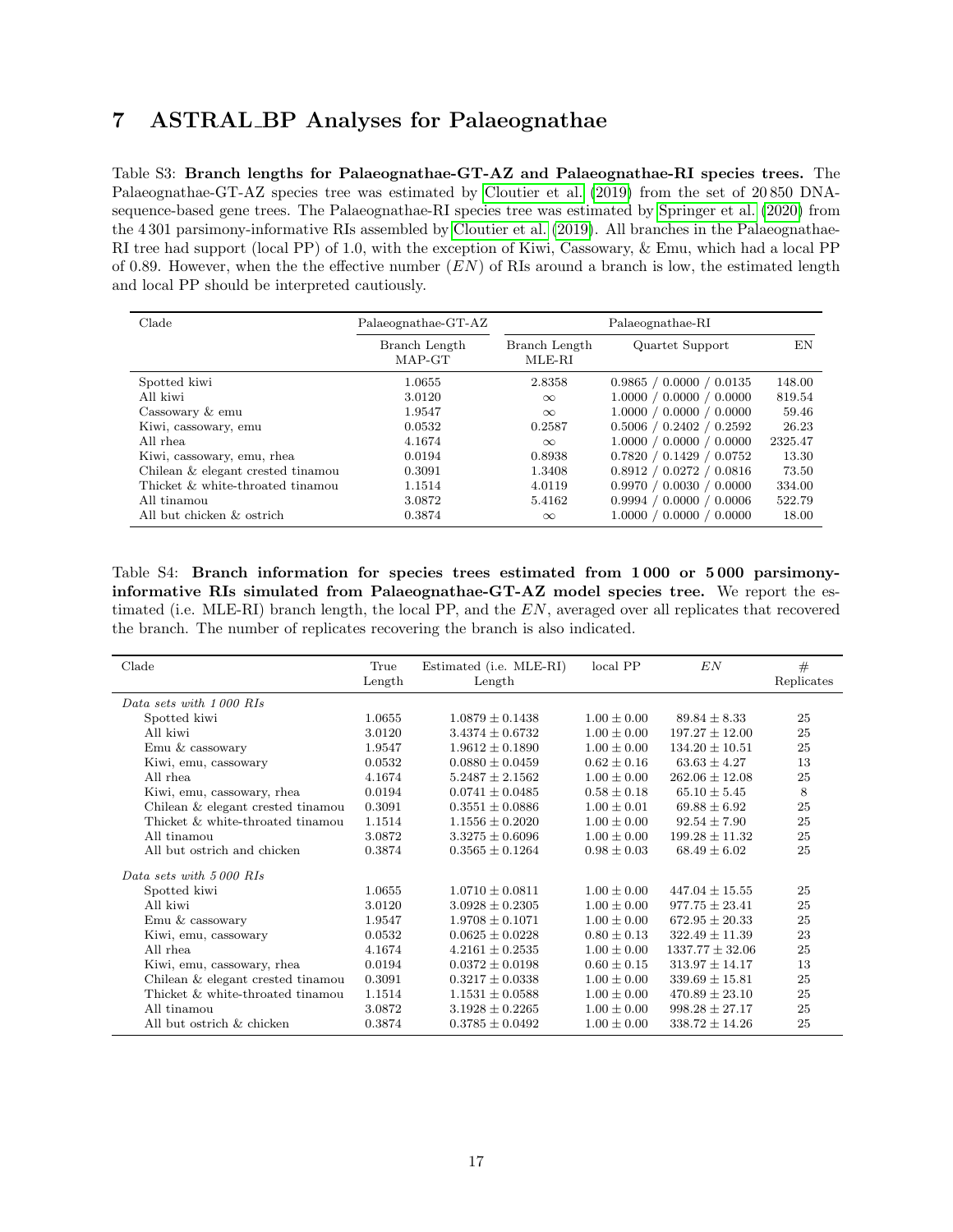<span id="page-17-0"></span>

Figure S2: Palaeognathae-RI tree. For Palaeognathae data set with 4 301 RIs, ASTRAL BP recovered the tree shown above. The *branch separating kiwi and emu+cassowary* from the remainder of the taxa has support (local PP) of 0.8914 and length (MLE-RI) of 0.2587 CUs. The EN around this branch is 26.2333, and the three quartet topologies around this branch have (normalized) frequencies of 0.5006, 0.2402, and 0.2592. The branch separating kiwi,  $emu + cassowany$ , and rhea from the remainder of the taxa has support (local PP) of 0.9983 and length (MLE-RI) of 0.8657 CUs. The EN around this branch is 13.3000, and the three quartet topologies around this branch have (normalized) frequencies of 0.7820, 0.0752, and 0.1429. Importantly, ASTRAL gave warnings for trusting the local PP due to the low EN around these branches.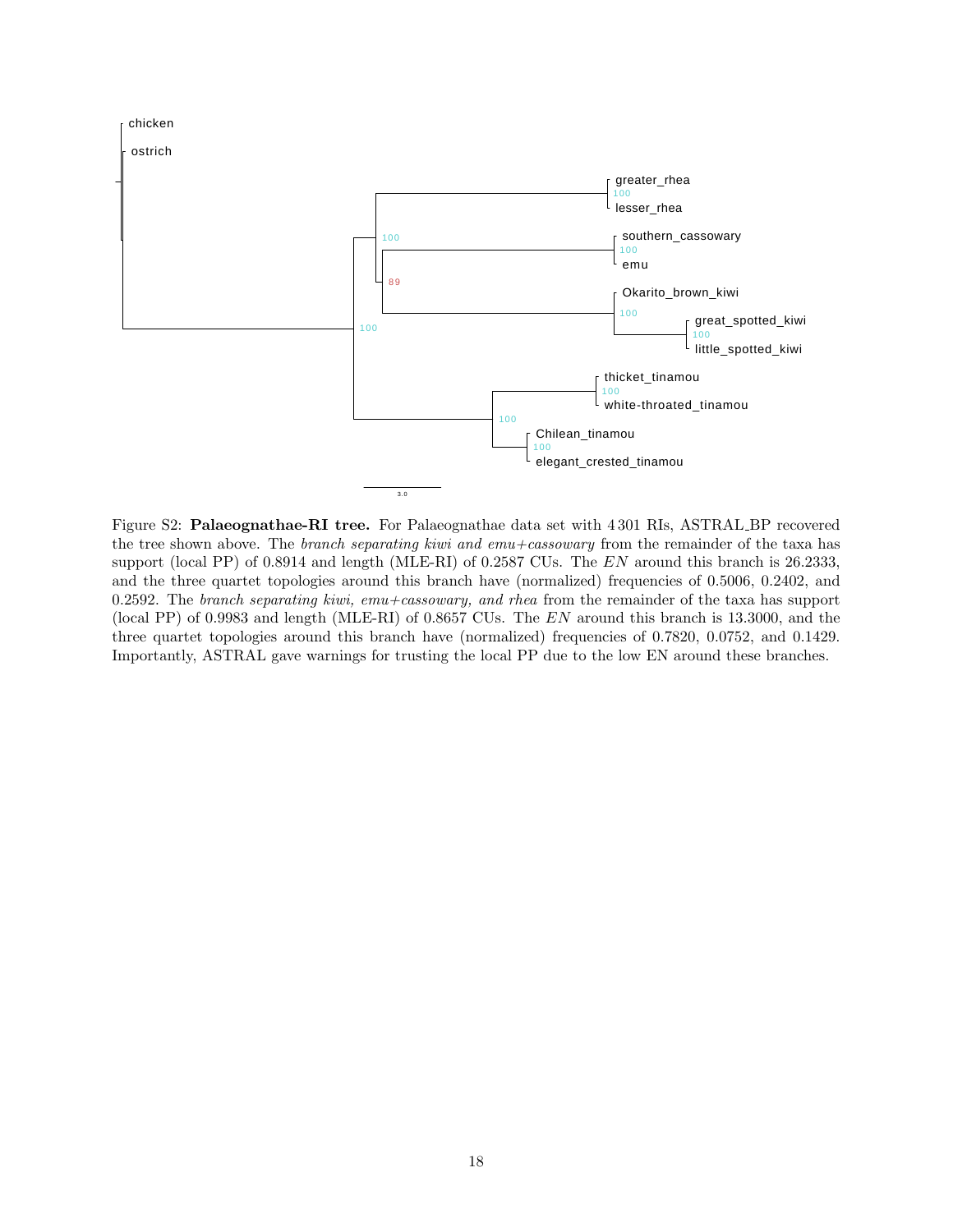<span id="page-18-0"></span>

Figure S3: ASTRAL BP tree  $\#$  1 for Palaeognathae-GT-AZ data set with 5000 RIs. For the Palaeognathae-GT-AZ simulated data sets with 5 000 RIs, ASTRAL BP recovered the correct topology for  $13/25$  replicates ( $\#$  3, 5, 6, 7, 9, 10, 11, 13, 14, 15, 16, 21, 23). The tree (shown above) is drawn with branch lengths (CUs) and support values (local PP multiplied by 100), averaged across the 13 replicates; similarly, the following numbers are mean  $\pm$  standard deviation. The *(correct)* branch separating kiwi and  $emu +casosowany$  from the remainder of the taxa has support (local PP) of  $0.8159 \pm 0.1262$  and length (MLE-RI) of  $0.0662 \pm 0.0232$  CUs. The EN around this branch is  $322.0566 \pm 11.9794$ , and the three quartet topologies around this branch have (normalized) frequencies of  $0.3773 \pm 0.0153$ ,  $0.3144 \pm 0.0166$ , and  $0.3082 \pm 0.0200$ . The (correct) branch separating kiwi, emu+cassowary, and rhea from the remainder of the taxa has support (local PP) of  $0.6015 \pm 0.1474$  and length (MLE-RI) of  $0.0372 \pm 0.0198$  CUs. The EN around this branch is  $313.9673 \pm 14.1682$ , and the three quartet topologies around this branch have (normalized) frequencies of  $0.3581 \pm 0.0132$ ,  $0.3127 \pm 0.0180$ , and  $0.3292 \pm 0.0145$ . Note that all 13 of the estimated species trees are in the anomaly zone.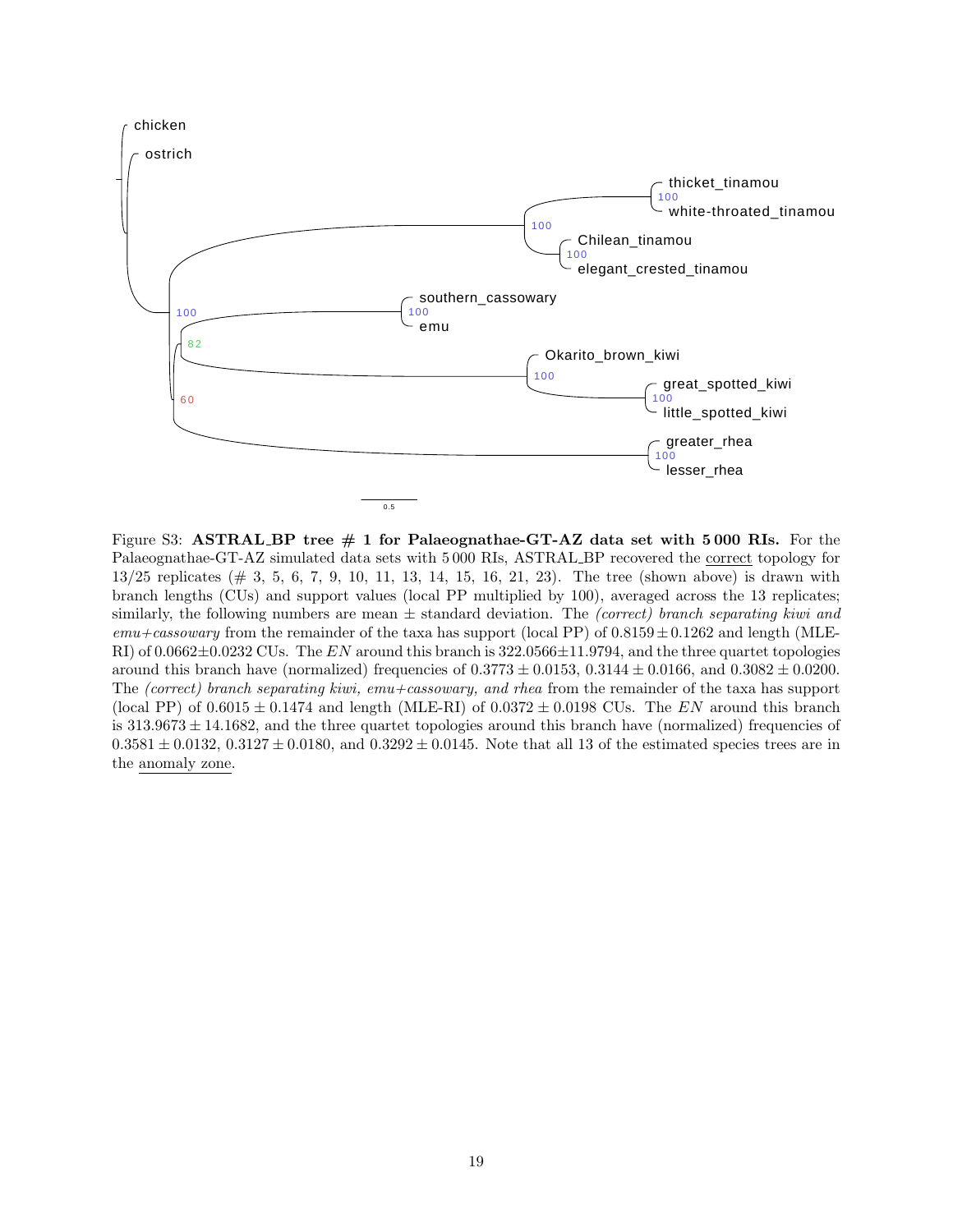<span id="page-19-0"></span>

Figure S4: ASTRAL BP tree  $\#$  2 for Palaeognathae-GT-AZ data set with 5 000 RIs. For the Palaeognathae-GT-AZ simulated data sets with 5 000 RIs, ASTRAL BP recovered the same incorrect topology for  $8/25$  replicates  $(\# 1, 4, 8, 12, 18, 20, 22, 24)$ . The tree (shown above) is drawn with branch lengths (CUs) and support values (local PP multiplied by 100) averaged across the 8 replicates; similarly, the following numbers are mean  $\pm$  standard deviation. The *(correct)* branch separating kiwi and emu+cassowary from the remainder of the taxa has support (local PP) of  $0.7925 \pm 0.1496$  and length (MLE-RI) of  $0.0610 \pm 0.0228$ CUs. The  $EN$  around this branch is  $322.7014 \pm 10.7719$ , and the three quartet topologies around this branch have (normalized) frequencies of  $0.3739 \pm 0.0151$ ,  $0.3152 \pm 0.0167$ , and  $0.3108 \pm 0.0118$ . The *(incorrect) branch* separating rhea and tinamou from the remainder of the taxa has support (local PP) of  $0.5526 \pm 0.1558$  and length (MLE-RI) of  $0.0288 \pm 0.0184$  CUs. The EN around this branch is  $325.5531 \pm 10.9030$ , and the three quartet topologies around this branch have (normalized) frequencies of  $0.3525 \pm 0.0122$ ,  $0.3207 \pm 0.0120$ , and  $0.3268 \pm 0.0122$ .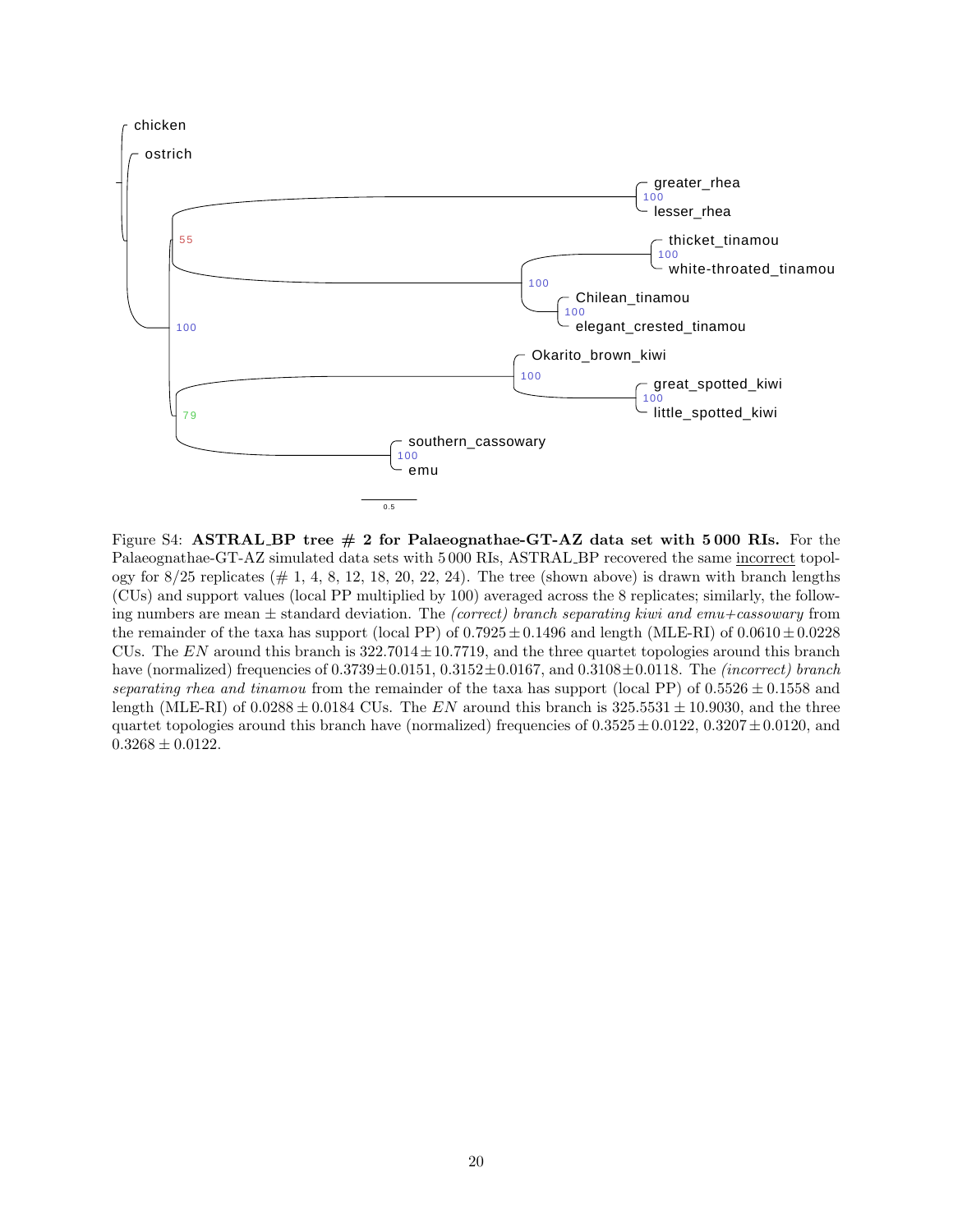<span id="page-20-0"></span>

Figure S5: ASTRAL BP tree  $\#$  3 for Palaeognathae-GT-AZ data set with 5000 RIs. For the Palaeognathae-GT-AZ simulated data sets with 5 000 RIs, ASTRAL BP recovered the same incorrect topology for  $2/25$  replicates ( $\#$  19 and 25). The tree (shown above) is drawn with branch lengths (CUs) and support values (local PP multiplied by 100) averaged across the 2 replicates; similarly, the following numbers are mean  $\pm$  standard deviation. The *(correct)* branch separating kiwi and emu+cassowary from the remainder of the taxa has support (local PP) of  $0.6905 \pm 0.0236$  and length (MLE-RI) of  $0.0450 \pm 0.0006$ CUs. The EN around this branch is  $324.4219 \pm 9.4740$ , and the three quartet topologies around this branch have (normalized) frequencies of  $0.3633 \pm 0.0004$ ,  $0.3064 \pm 0.0095$ , and  $0.3302 \pm 0.0099$ . The *(incorrect)* branch separating kiwi, emu+cassowary, and tinamou from the remainder of the taxa has support (local PP) of  $0.6182 \pm 0.0663$  and length (MLE-RI) of  $0.0344 \pm 0.0073$  CUs. The EN around this branch is  $335.4000 \pm 0.8250$ , and the three quartet topologies around this branch have (normalized) frequencies of  $0.3563 \pm 0.0049$ ,  $0.3230 \pm 0.0048$ , and  $0.3208 \pm 0.0097$ . Note that both of these estimated species trees are in the anomaly zone.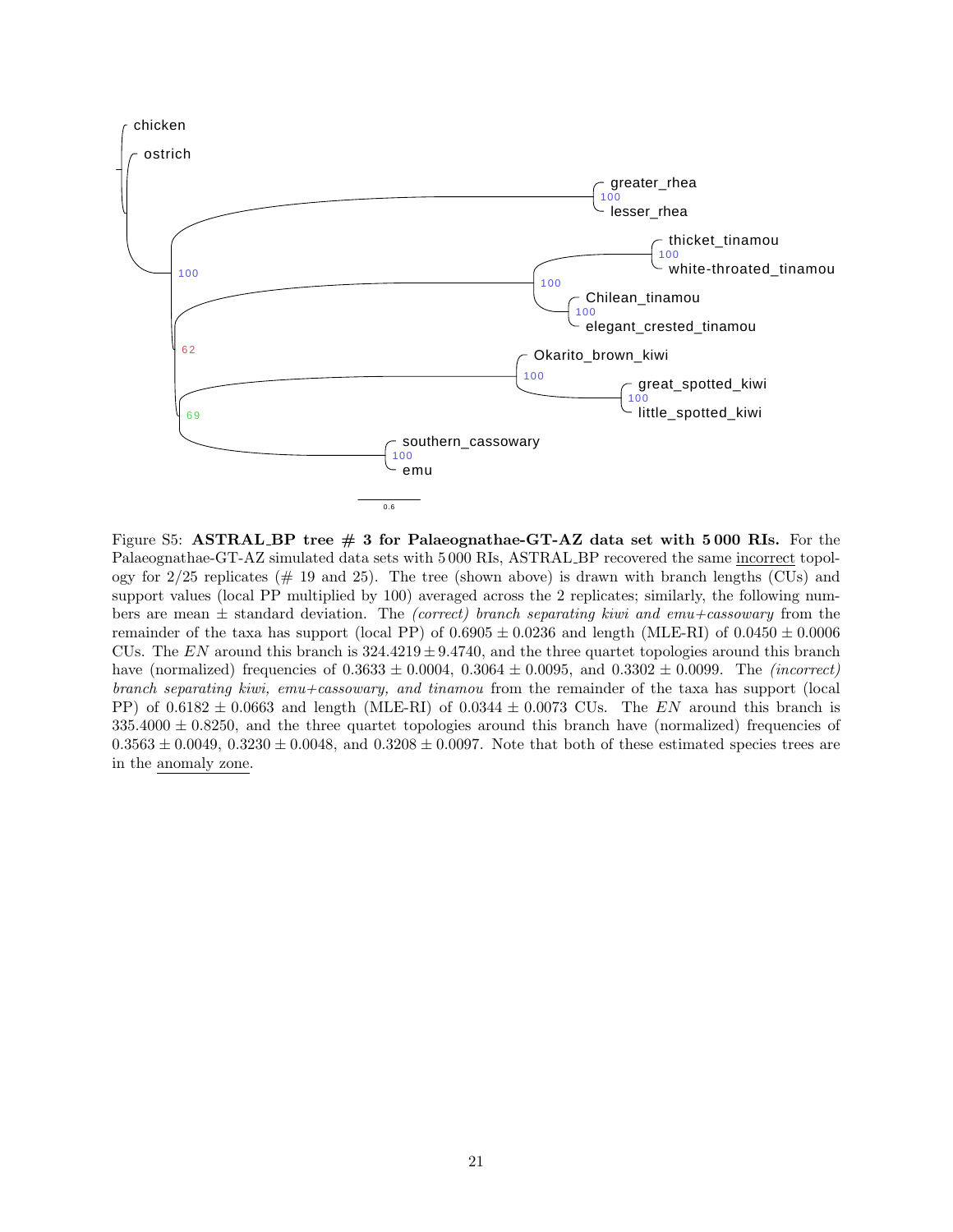<span id="page-21-0"></span>

Figure S6: ASTRAL BP tree  $#$  4 for Palaeognathae-GT-AZ data set with 5000 RIs. For the Palaeognathae-GT-AZ simulated data sets with 5 000 RIs, ASTRAL BP recovered a unique incorrect topology for replicate  $# 2$ . The *(incorrect)* branch separating kiwi and tinamou from the remainder of the taxa has support (local PP) of 0.5446 and length (MLE-RI) of 0.0256 CUs. The EN around this branch is 343.3125, and the three quartet topologies around this branch have (normalized) frequencies of 0.3504, 0.3274, and 0.3222. The (incorrect) branch separating kiwi, tinamou, and rhea from the remainder of the taxa has support (local PP) of 0.4320 and length (MLE-RI) of 0.0129 CUs. The EN around this branch is 341.3214, and the three quartet topologies around this branch have (normalized) frequencies of 0.3419, 0.3272, and 0.3309. Note that the estimated species trees is in the anomaly zone.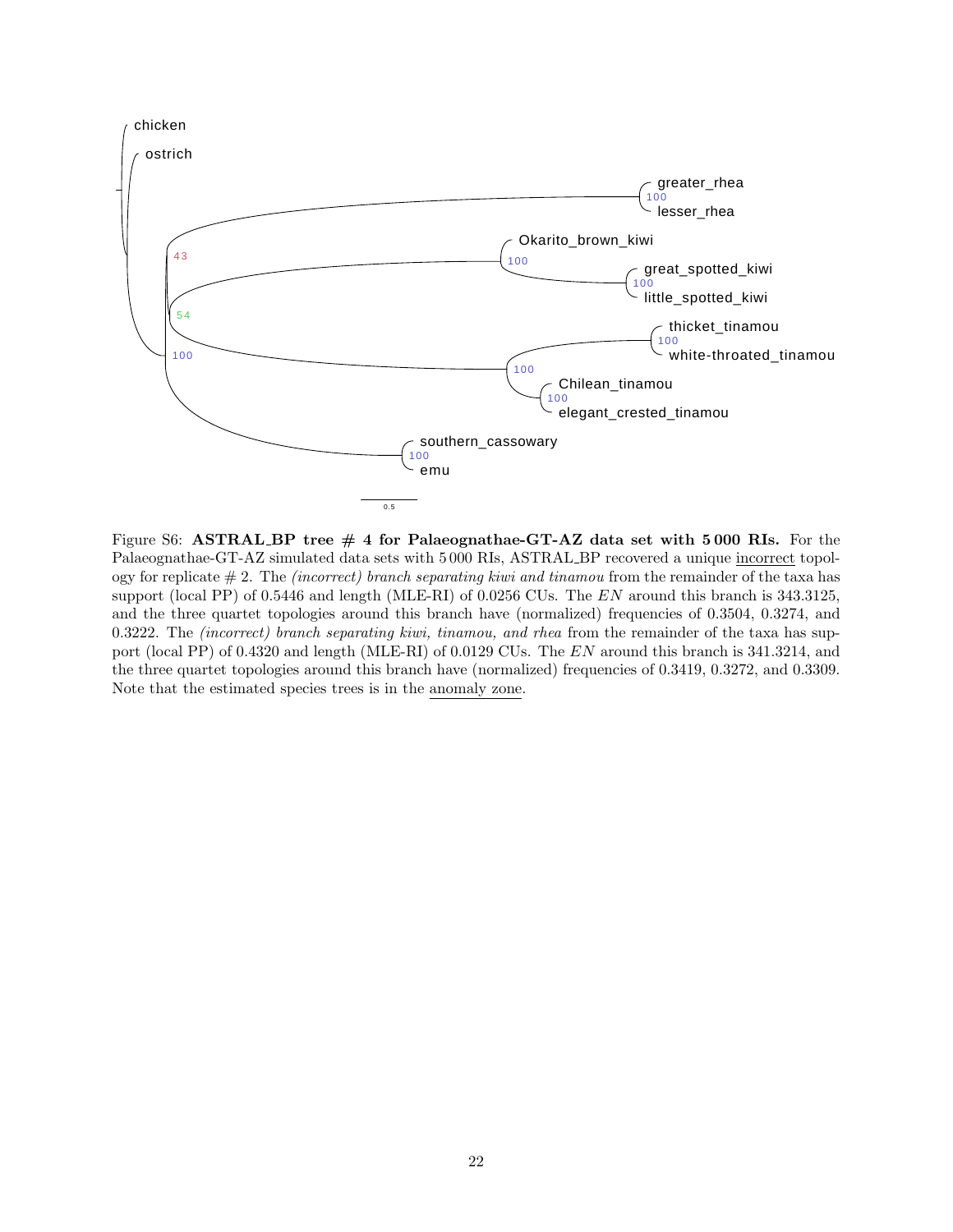<span id="page-22-0"></span>

Figure S7: ASTRAL BP tree  $# 5$  for Palaeognathae-GT-AZ data set with 5000 RIs. For the Palaeognathae-GT-AZ simulated data sets with 5 000 RIs, ASTRAL BP recovered a unique incorrect topology for replicate  $\#$  17. The *(incorrect)* branch separating kiwi and tinamou from the remainder of the taxa has support (local PP) of 0.5455 and length (MLE-RI) of 0.0276 CUs. The EN around this branch is 340.4375, and the three quartet topologies around this branch have (normalized) frequencies of 0.3517, 0.3131, and 0.3352. The *(incorrect)* branch separating kiwi, tinamou, and  $emu + c$ assowary from the remainder of the taxa has support (local PP) of 0.6205 and length (MLE-RI) of 0.0355 CUs. The EN around this branch is 341.0714, and the three quartet topologies around this branch have (normalized) frequencies of 0.3570, 0.3332, and 0.3098. Note that the estimated species trees is in the anomaly zone.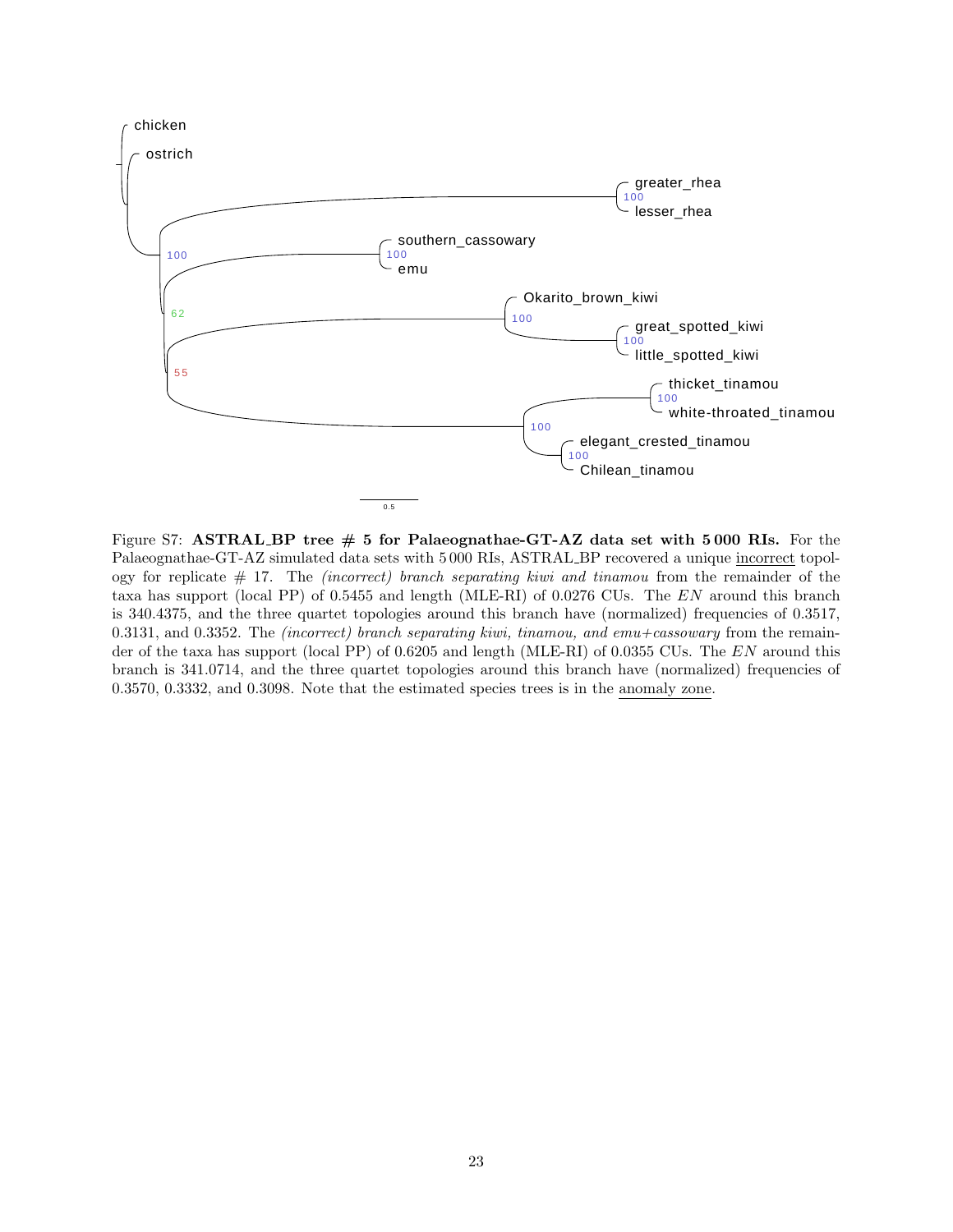<span id="page-23-0"></span>

Figure S8: ASTRAL BP tree  $# 1$  for Palaeognathae-GT-AZ data set with 1000 RIs. For the Palaeognathae-GT-AZ simulated data sets with 1 000 RIs, ASTRAL BP recovered the correct topology for  $7/25$  replicates ( $\#$  3, 4, 7, 14, 16, 20, 24). The tree (shown above) is drawn with branch lengths (CUs) and support values (local PP multiplied by 100) averaged across the 7 replicates; similarly, the following numbers are mean  $\pm$  standard deviation. The *(correct) branch separating kiwi and emu+cassowary* from the remainder of the taxa has support (local PP) of  $0.6248\pm0.1850$  and length (MLE-RI) of  $0.0940+/-0.0563$  CUs. The EN around this branch is  $62.6310 \pm 3.9461$ , and the three quartet topologies around this branch have (normalized) frequencies of  $0.3954 \pm 0.0366$ ,  $0.3133 \pm 0.0395$ , and  $0.2913 \pm 0.0368$ . The *(correct) branch separating kiwi*,  $emu +casosowany$ , and rhea from the remainder of the taxa has support (local PP) of  $0.6036 \pm 0.1832$  and length (MLE-RI) of 0.0802  $\pm$  0.0489 CUs. The EN around this branch is 63.8429  $\pm$  4.6208, and the three quartet topologies around this branch have (normalized) frequencies of  $0.3865 \pm 0.0323$ ,  $0.3014 \pm 0.0314$ , and  $0.3121 \pm 0.0409$ . Note that  $4/7$  estimated species trees replicates (# 4, 7, 16, 20) are in the anomaly zone.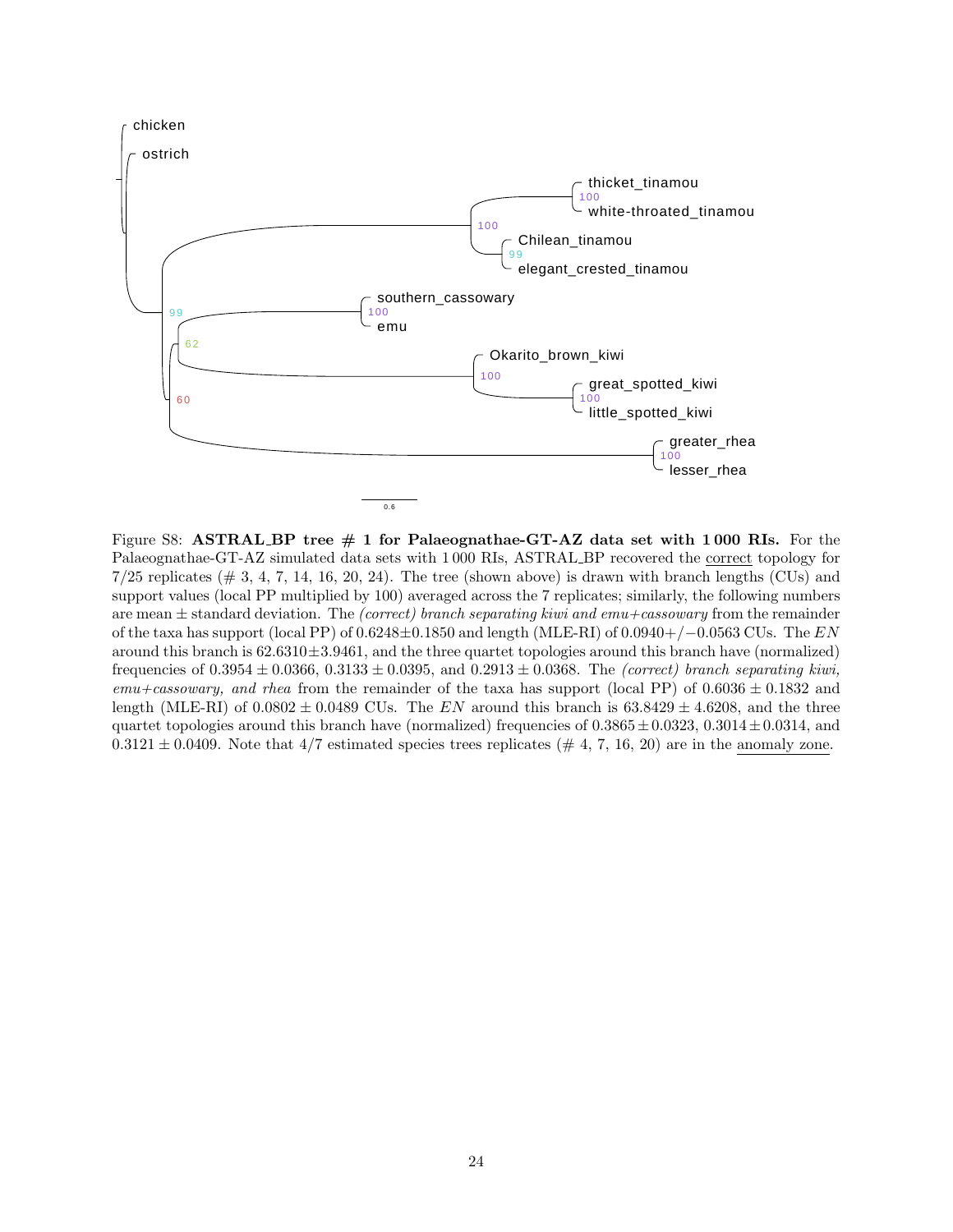<span id="page-24-0"></span>

Figure S9: ASTRAL BP tree  $# 2$  for Palaeognathae-GT-AZ data set with 1000 RIs. For the Palaeognathae-GT-AZ simulated data sets with 1 000 RIs, ASTRAL BP recovered the same incorrect topology for  $4/25$  replicates ( $\# 5, 11, 21, 23$ ). The tree (shown above) is drawn with branch lengths (CUs) and support values (local PP multiplied by 100) averaged across the 4 replicates; similarly, the following numbers are mean  $\pm$  standard deviation. The *(correct)* branch separating kiwi and emu+cassowary from the remainder of the taxa has support (local PP) of  $0.6256 \pm 0.1355$  and length (MLE-RI) of  $0.0858 \pm 0.0318$  CUs. The EN around this branch is  $64.9444 \pm 4.5887$ , and the three quartet topologies around this branch have (normalized) frequencies of  $0.3903 \pm 0.0210$ ,  $0.3078 \pm 0.0276$ , and  $0.3020 \pm 0.0368$ . The *(incorrect) branch* separating rhea and tinamou from the remainder of the taxa has support (local PP) of  $0.5753 \pm 0.0973$  and length (MLE-RI) of  $0.0702 \pm 0.0262$  CUs. The EN around this branch is  $64.4125 \pm 6.6018$ , and the three quartet topologies around this branch have (normalized) frequencies of  $0.3800 \pm 0.0174$ ,  $0.3221 \pm 0.0186$ , and  $0.2979 \pm 0.0214$ .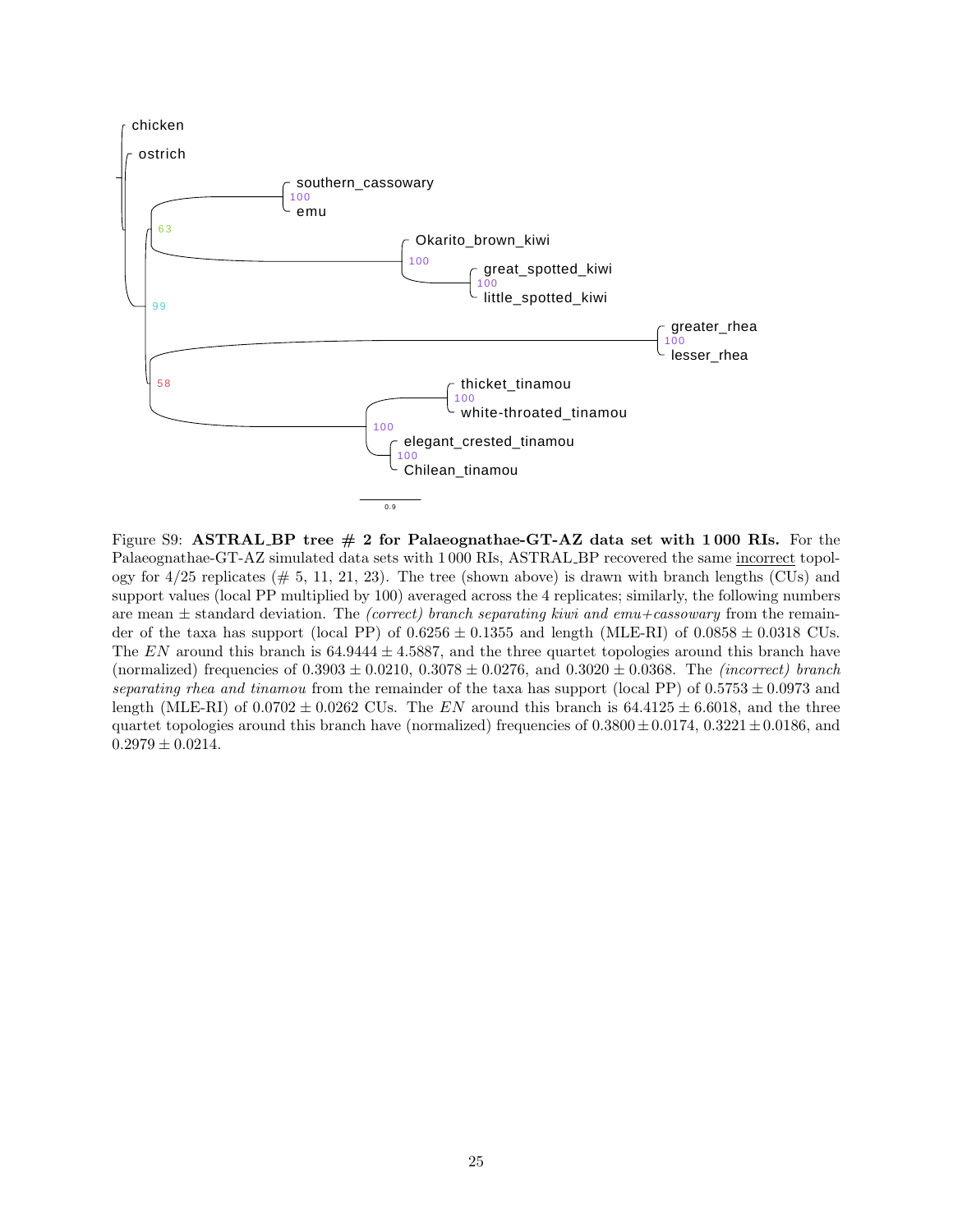<span id="page-25-0"></span>

Figure S10: ASTRAL BP tree  $\#$  3 for Palaeognathae-GT-AZ data set with 1000 RIs. For the Palaeognathae-GT-AZ simulated data sets with 1 000 RIs, ASTRAL BP recovered the same incorrect topology for  $3/25$  replicates ( $\#$  9, 17, 22). The tree (shown above) is drawn with branch lengths (CUs) and support values (local PP multiplied by 100) averaged across the 3 replicates; similarly, the following numbers are mean  $\pm$  standard deviation. The *(incorrect)* branch separating kiwi and tinamou from the remainder of the taxa has support (local PP) of  $0.4646 \pm 0.0476$  and length (MLE-RI) of  $0.0390 \pm 0.0116$  CUs. The EN around this branch is  $62.6528 \pm 5.7339$ , and the three quartet topologies around this branch have (normalized) frequencies of  $0.3593 \pm 0.0077$ ,  $0.3267 \pm 0.0030$ , and  $0.3140 \pm 0.0107$ . The *(incorrect)* branch separating kiwi, tinamou, and emu+cassowary from the remainder of the taxa has support (local PP) of  $0.5276 \pm 0.0591$  and length (MLE-RI) of 0.0583  $\pm$  0.0147 CUs. The EN around this branch is 61.6190  $\pm$  4.8926, and the three quartet topologies around this branch have (normalized) frequencies of  $0.3721 \pm 0.0097$ ,  $0.3264 \pm 0.0165$ , and  $0.3014 \pm 0.0068$ . Note that all 3 of the estimated species trees are in the anomaly zone.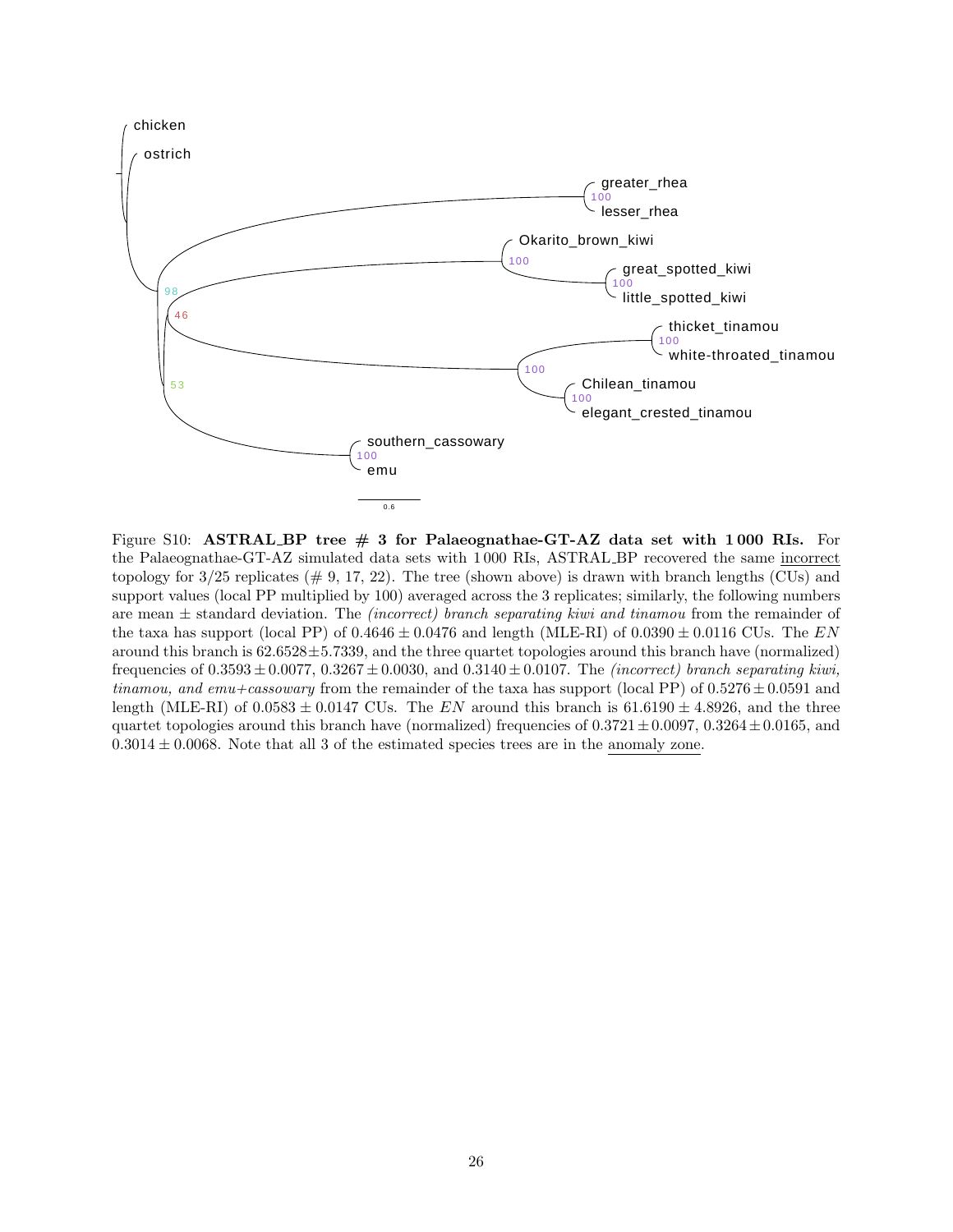<span id="page-26-0"></span>

Figure S11: ASTRAL BP tree  $\#$  4 for Palaeognathae-GT-AZ data set with 1000 RIs. For the Palaeognathae-GT-AZ simulated data sets with 1 000 RIs, ASTRAL BP recovered the same incorrect topology for  $2/25$  replicates ( $\#$  1 and 13). The tree (shown above) is drawn with branch lengths (CUs) and support values (local PP multiplied by 100) averaged across the 2 replicates; similarly, the following numbers are mean  $\pm$  standard deviation. The *(incorrect)* branch separating kiwi and tinamou from the remainder of the taxa has support (local PP) of  $0.4594 \pm 0.0229$  and length (MLE-RI) of  $0.0409 \pm 0.0108$  CUs. The EN around this branch is  $68.3021 \pm 0.3229$ , and the three quartet topologies around this branch have (normalized) frequencies of  $0.3606 \pm 0.0072$ ,  $0.3389 \pm 0.0129$ , and  $0.3005 \pm 0.0201$ . The *(incorrect)* branch separating kiwi, *tinamou, and rhea* from the remainder of the taxa has support (local PP) of  $0.4947 \pm 0.0436$  and length (MLE-RI) of 0.0522  $\pm$  0.0135 CUs. The EN around this branch is 64.8214  $\pm$  2.1071, and the three quartet topologies around this branch have (normalized) frequencies of  $0.3681 + / -0.0089$ ,  $0.2878 \pm 0.0094$ , and  $0.3441 \pm 0.0004$ . Noth that both of these estimated species trees are in the anomaly zone.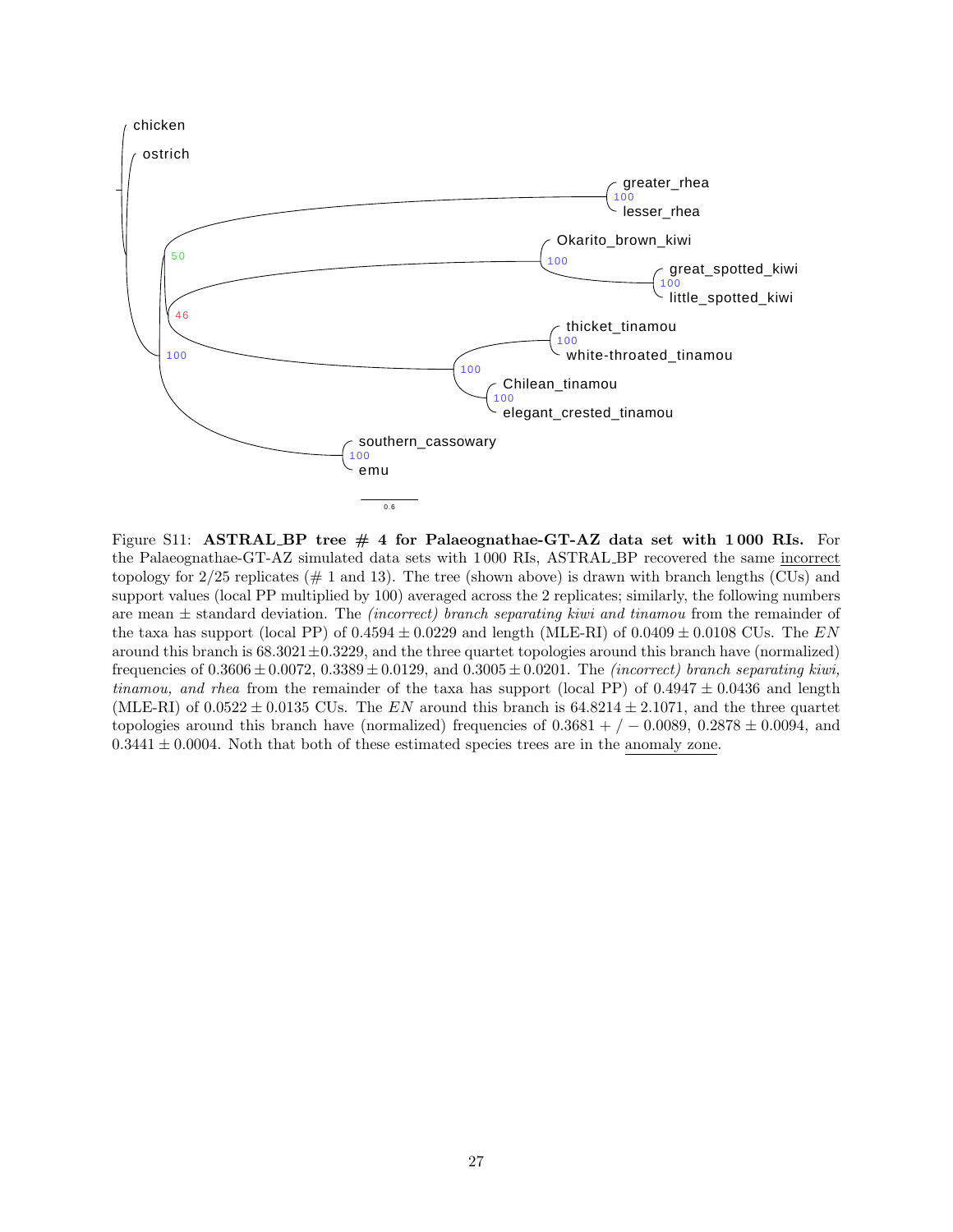<span id="page-27-0"></span>

Figure S12: ASTRAL BP tree  $# 5$  for Palaeognathae-GT-AZ data set with 1000 RIs. For the Palaeognathae-GT-AZ simulated data sets with 1 000 RIs, ASTRAL BP recovered the same incorrect topology for  $2/25$  replicates (# 6 and 19). The tree (shown above) is drawn with branch lengths (CUs) and support values (local PP multiplied by 100) averaged across the 2 replicates; similarly, the following numbers are mean  $\pm$  standard deviation. The *(correct) branch separating kiwi and emu+cassowary* from the remainder of the taxa has support (local PP) of  $0.5761 \pm 0.0261$  and length (MLE-RI) of  $0.0713 \pm 0.0120$ CUs. The EN around this branch is  $64.5104 \pm 3.7812$ , and the three quartet topologies around this branch have (normalized) frequencies of  $0.3807 \pm 0.0080$ ,  $0.3319 \pm 0.0098$ , and  $0.2874 \pm 0.0177$ . The *(incorrect)* branch separating kiwi, emu+cassowary, and tinamou from the remainder of the taxa has support (local PP) of  $0.6753 \pm 0.0286$  and length (MLE-RI) of  $0.0921 \pm 0.0122$  CUs. The EN around this branch is  $66.4250 + / -7.9750$ , and the three quartet topologies around this branch have (normalized) frequencies of  $0.3945 \pm 0.0080, 0.3108 \pm 0.0105,$  and  $0.2948 \pm 0.0025$ . Note that both of the estimated species trees are in the anomaly zone.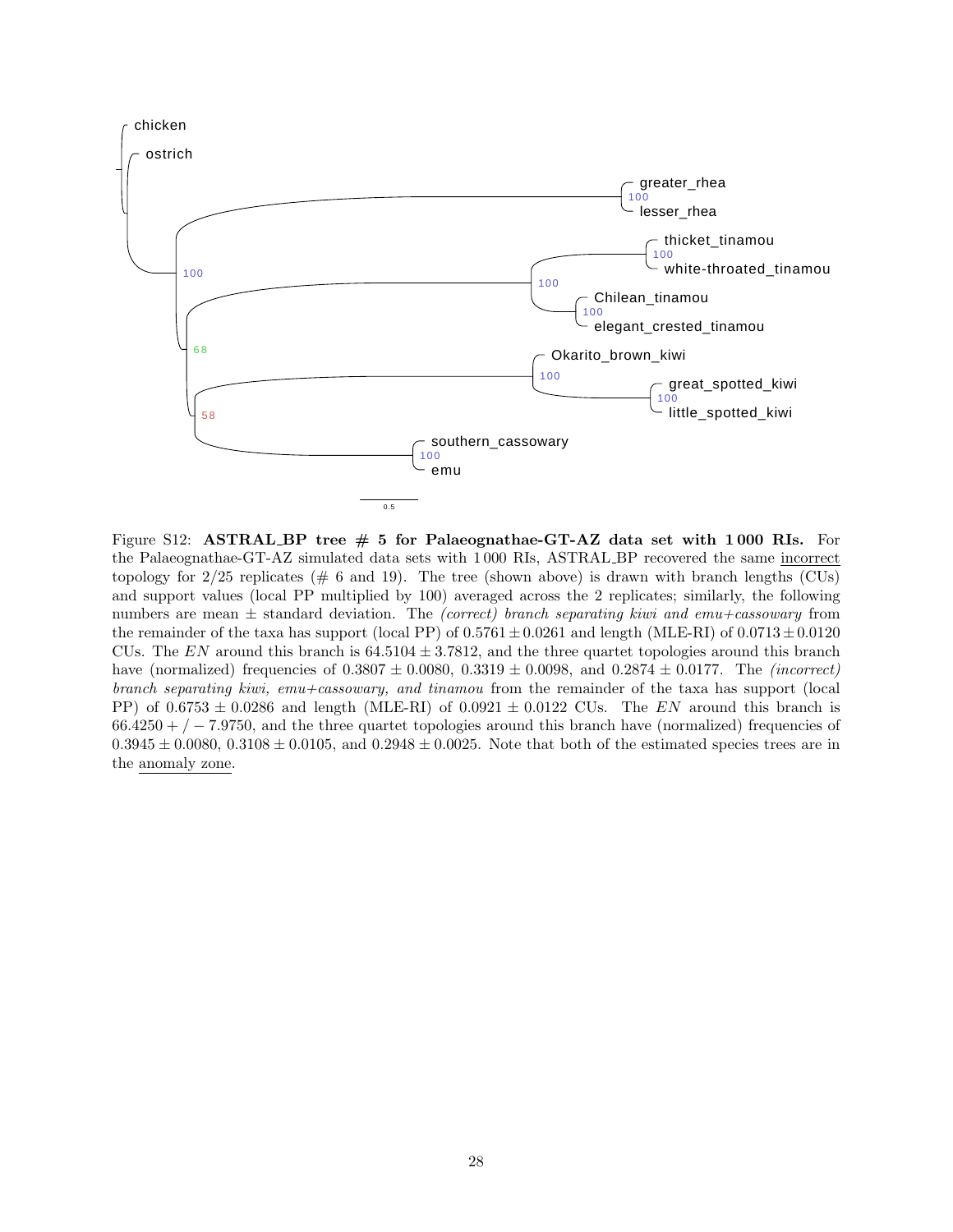<span id="page-28-0"></span>

Figure S13: ASTRAL BP tree  $\#$  6 for Palaeognathae-GT-AZ data set with 1000 RIs. For the Palaeognathae-GT-AZ simulated data sets with 1 000 RIs, ASTRAL BP recovered the same incorrect topology for  $2/25$  replicates ( $\#$  12 and 18). The tree (shown above) is drawn with branch lengths (CUs) and support values (local PP multiplied by 100) averaged across the 2 replicates; similarly, the following numbers are mean  $\pm$  standard deviation. The *(incorrect)* branch separating tinamou and rhea from the remainder of the taxa has support (local PP) of  $0.4764 \pm 0.0394$  and length (MLE-RI) of  $0.0423 \pm 0.0097$ CUs. The EN around this branch is  $66.6250 \pm 1.3250$ , and the three quartet topologies around this branch have (normalized) frequencies of  $0.3615 \pm 0.0064$ ,  $0.3073 \pm 0.0012$ , and  $0.3312 \pm 0.0077$ . The *(incorrect)* branch separating tinamou, rhea, and emu+cassowary from the remainder of the taxa has support (local PP) of  $0.5237 \pm 0.0876$  and length (MLE-RI) of  $0.0618 \pm 0.0159$  CUs. The EN around this branch is  $69.8403 \pm 2.0625$ , and the three quartet topologies around this branch have (normalized) frequencies of  $0.3744 \pm 0.0105$ ,  $0.3507 \pm 0.0120$ , and  $0.2749 \pm 0.0015$ . Note that both of the estimated species trees are in the anomaly zone.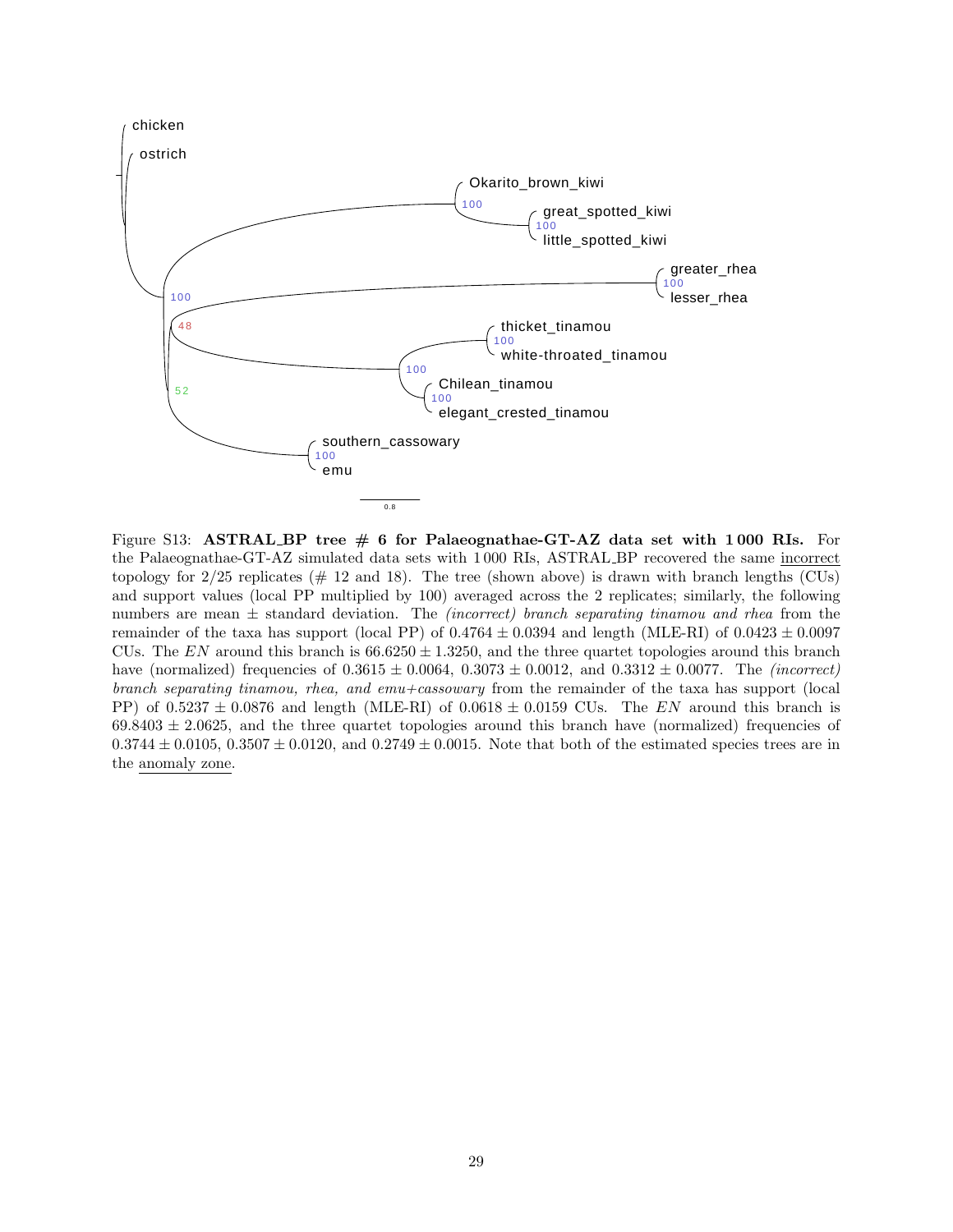<span id="page-29-0"></span>

Figure S14: ASTRAL BP tree  $# 7$  for Palaeognathae-GT-AZ data set with 1000 RIs. For the Palaeognathae-GT-AZ simulated data sets with 1 000 RIs, ASTRAL BP recovered the same incorrect topology for  $2/25$  replicates ( $\#$  15 and 25). The tree (shown above) is drawn with branch lengths (CUs) and support values (local PP multiplied by 100) averaged across the 2 replicates; similarly, the following numbers are mean  $\pm$  standard deviation. The *(incorrect)* branch separating kiwi and rhea from the remainder of the taxa has support (local PP) of  $0.4300 \pm 0.0398$  and length (MLE-RI) of  $0.0334 \pm 0.0135$  CUs. The EN around this branch is  $65.2708 \pm 9.2083$ , and the three quartet topologies around this branch have (normalized) frequencies of  $0.3556 \pm 0.0090$ ,  $0.3013 \pm 0.0070$ , and  $0.3432 \pm 0.0020$ . The *(incorrect) branch* separating kiwi, rhea, and tinamou from the remainder of the taxa has support (local PP) of  $0.5535 \pm 0.0443$ and length (MLE-RI) of  $0.0728 \pm 0.0232$  CUs. The EN around this branch is  $60.4750 \pm 13.5000$ , and the three quartet topologies around this branch have (normalized) frequencies of  $0.3817 \pm 0.0153$ ,  $0.3228 \pm 0.0247$ , and  $0.2955 \pm 0.0401$ . Note that both of the estimated species trees are in the anomaly zone.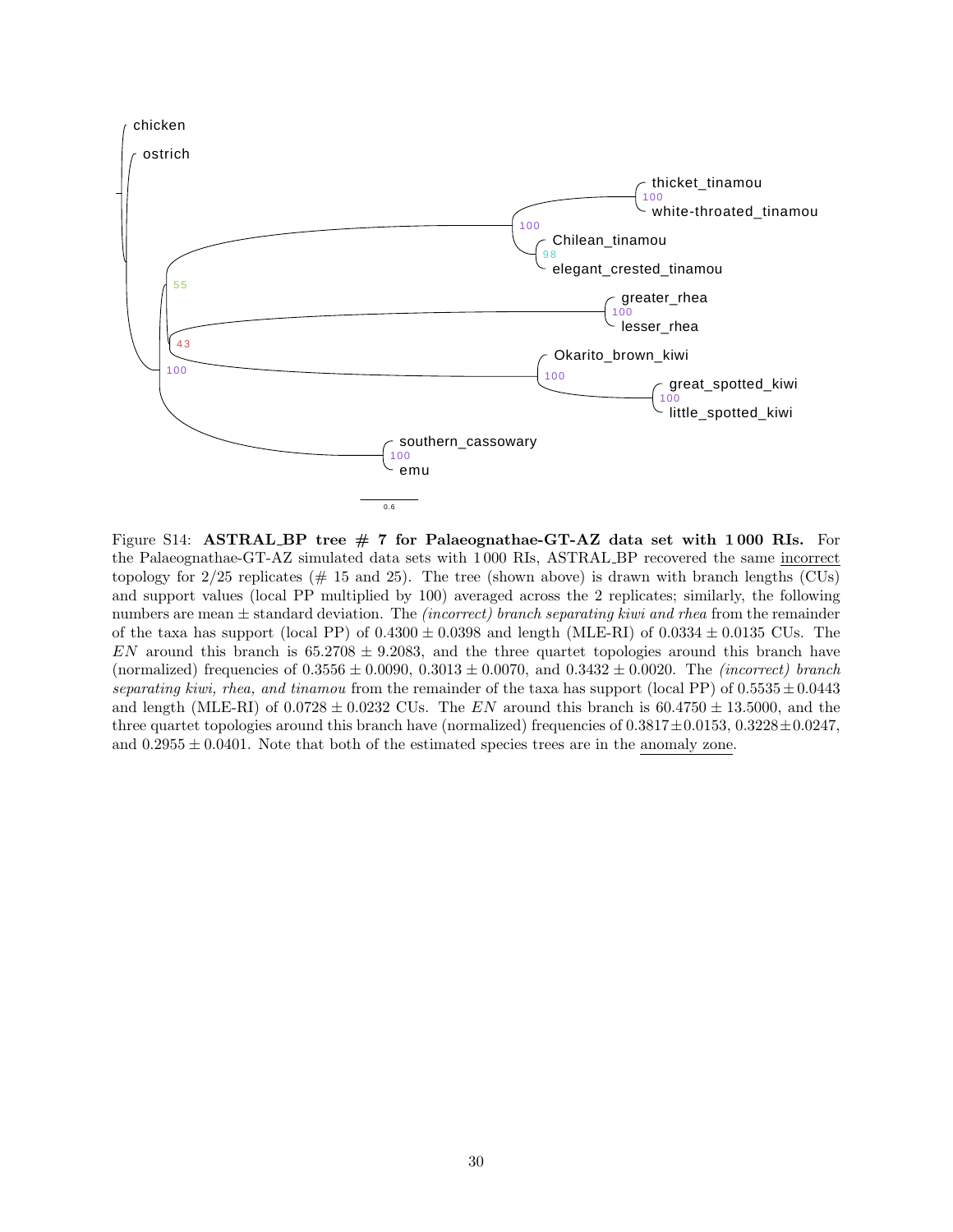<span id="page-30-0"></span>

Figure S15: ASTRAL BP tree  $\# 8$  for Palaeognathae-GT-AZ data set with 1000 RIs. For the Palaeognathae-GT-AZ simulated data sets with 1 000 RIs, ASTRAL BP recovered a unique incorrect topology (shown above) for replicate  $# 2$ . The *(incorrect)* branch separating tinamou and emu+cassowary from the remainder of the taxa has support (local PP) of 0.3767 and length (MLE-RI) of 0.0153 CUs. The EN around this branch is 64.1042, and the three quartet topologies around this branch have (normalized) frequencies of 0.3435, 0.3409, and 0.3156. The (correct) branch separating tinamou, emu+cassowary, and kiwi from the remainder of the taxa has support (local PP) of 0.7105 and length (MLE-RI) of 0.0976 CUs. The EN around this branch is 73.3333, and the three quartet topologies around this branch have (normalized) frequencies of 0.3981, 0.2765, and 0.3254. Note that the estimated species tree is in the anomaly zone.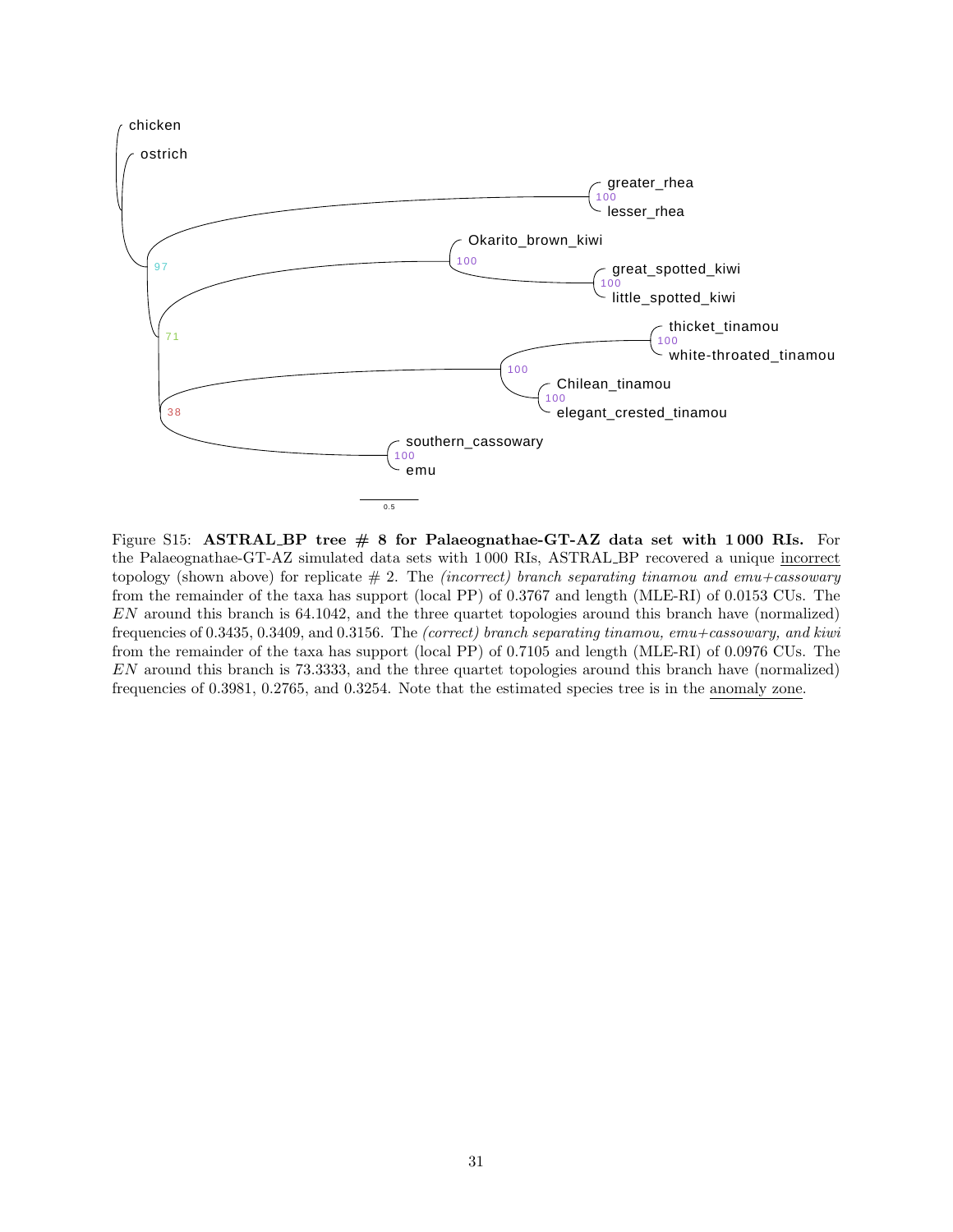<span id="page-31-0"></span>

Figure S16: ASTRAL BP tree  $\#$  9 for Palaeognathae-GT-AZ data set with 1000 RIs. For the Palaeognathae-GT-AZ simulated data sets with 1 000 RIs, ASTRAL BP recovered a unique incorrect topology (shown above) for replicate  $\# 8$ . The *(incorrect)* branch separating rhea and emu+cassowary from the remainder of the taxa has support (local PP) of 0.4829 and length (MLE-RI) of 0.0397 CUs. The EN around this branch is 78.1389, and the three quartet topologies around this branch have (normalized) frequencies of 0.3598, 0.3143, and 0.3260. The (incorrect) branch separating rhea, emu+cassowary, and kiwi from the remainder of the taxa has support (local PP) of 0.4335 and length (MLE-RI) of 0.0313 CUs. The EN around this branch is 73.8750, and the three quartet topologies around this branch have (normalized) frequencies of 0.3542, 0.3418, and 0.3040. Note that the estimated species tree is in the anomaly zone.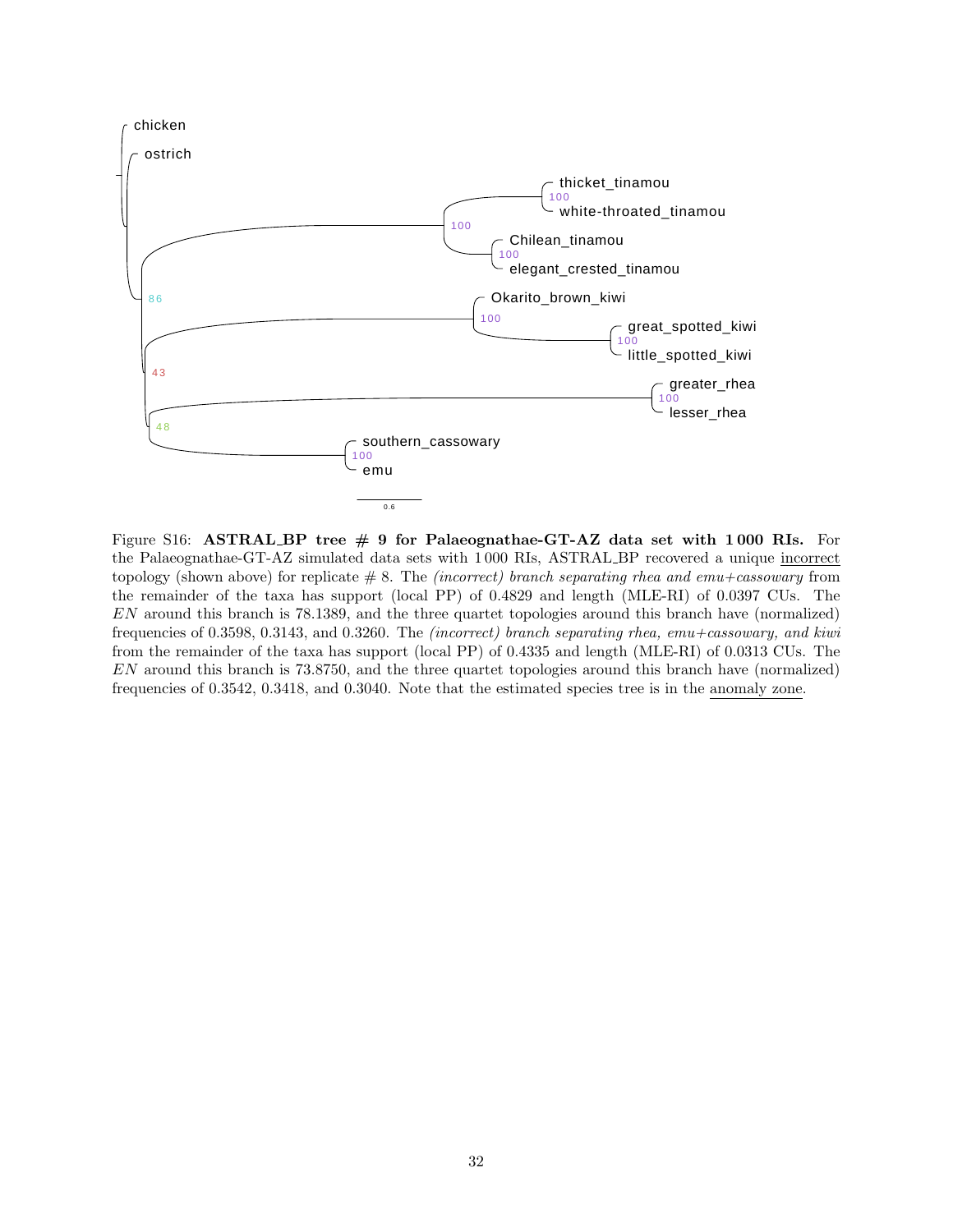<span id="page-32-0"></span>

Figure S17: ASTRAL BP tree  $# 10$  for Palaeognathae-GT-AZ data set with 1000 RIs. For the Palaeognathae-GT-AZ simulated data sets with 1 000 RIs, ASTRAL BP recovered a unique incorrect topology (shown above) for replicate  $# 10$ . The *(incorrect)* branch separating rhea and emu+cassowary from the remainder of the taxa has support (local PP) of 0.4902 and length (MLE-RI) of 0.0569 CUs. The EN around this branch is 52.8214, and the three quartet topologies around this branch have (normalized) frequencies of 0.3712, 0.2826, and 0.3462. The (incorrect) branch separating kiwi and tinamou from the remainder of the taxa has support (local PP) of 0.5182 and length (MLE-RI) of 0.0824 CUs. The EN around this branch is 58.6250, and the three quartet topologies around this branch have (normalized) frequencies of 0.3881, 0.2388, and 0.3731.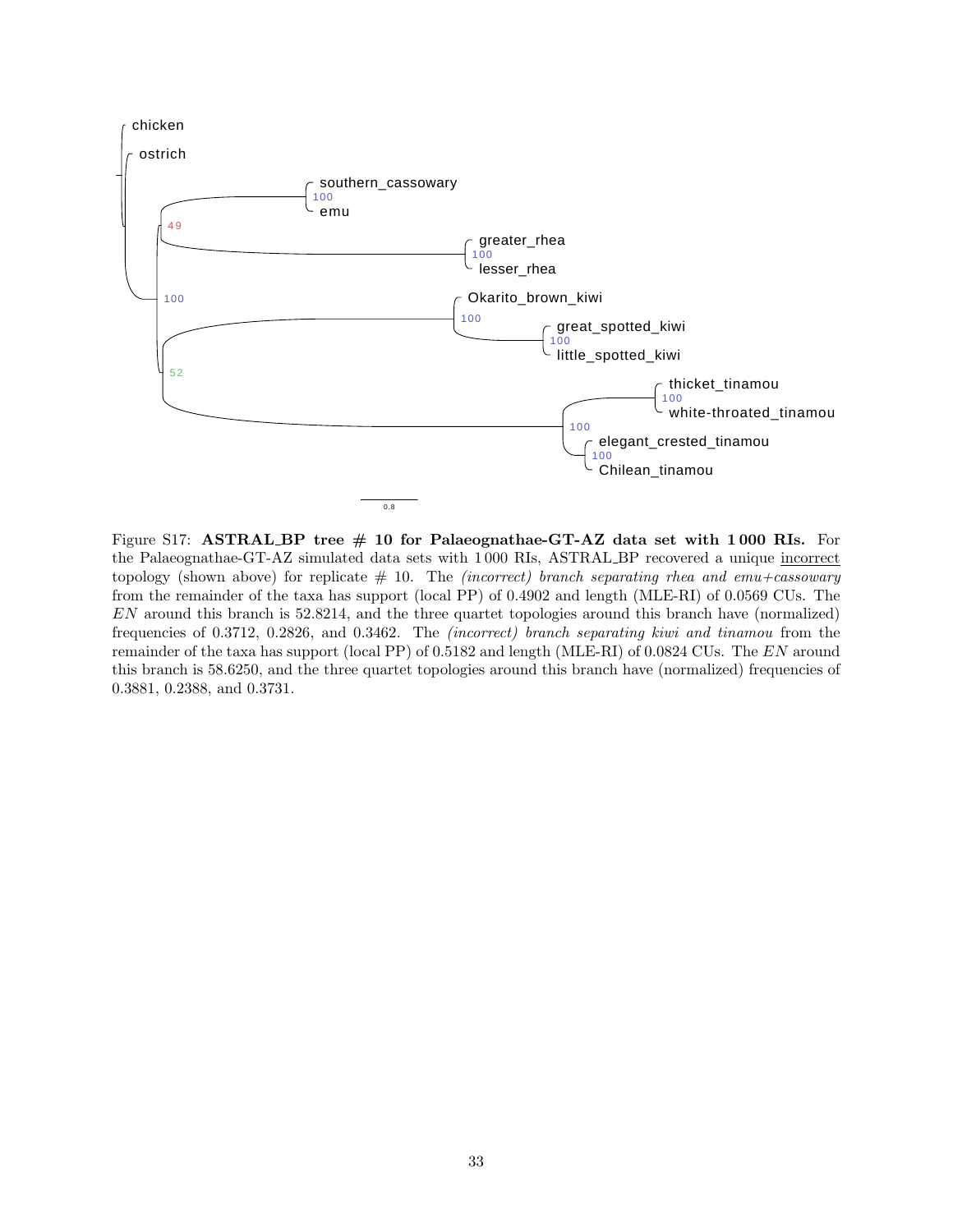<span id="page-33-0"></span>

<span id="page-33-1"></span>

Figure S18: Prior on probability of dominant quartet when species tree is generated under a Yule process with birth rate  $\lambda$ . The equation for gene trees comes from Lemma 2 in [Sayyari and Mirarab](#page-34-13) [\(2016\)](#page-34-13), and the equation for retroelement insertions (RIs) is given in the Appendix. Note that unlike the prior for gene trees, the prior for retroelements is not uniform prior for  $\lambda = 0.5$ .